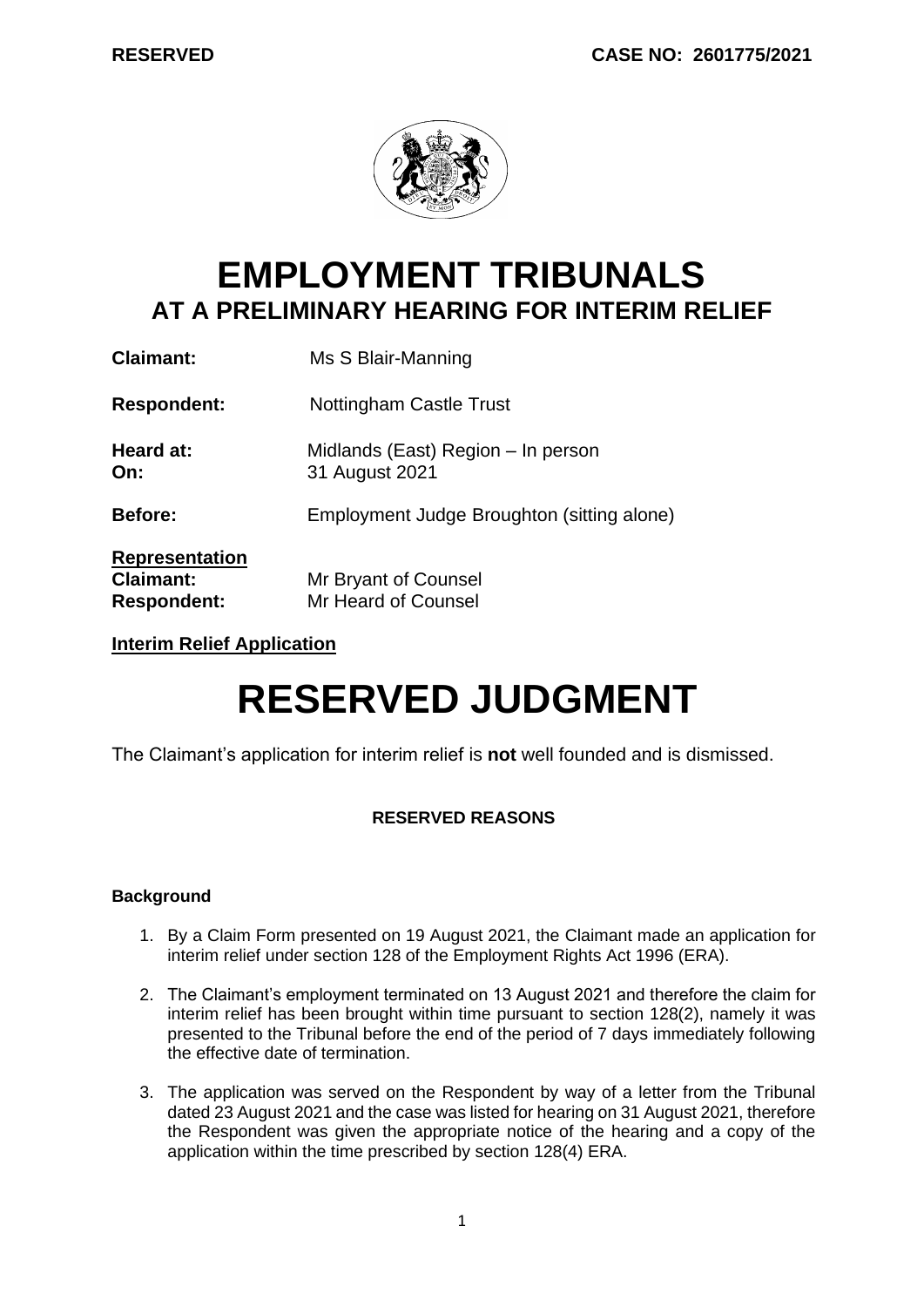#### **The Issues**

4. The relevant issue is whether it appears *likely* that on determination of the complaint to which the application relates the Tribunal will find that the reason for the dismissal (or if more than one, the principal reason) was one or more of the alleged protected disclosures.

#### **Preliminary matter: Rule 50 application**

5. At the commencement of the hearing, the Respondent made an application for an Order under Rule 50 for anonymisation of the Respondent's name and the names of it eight Trustees.

#### **The Legal Principles**

#### **Rule 50: The Employment Tribunals Rules of Procedure 2013**

*Privacy and restrictions on disclosure 50:*

*(1) A Tribunal may at any stage of the proceedings, on its own initiative or on application, make an order with a view to preventing or restricting the public disclosure of any aspect of those proceedings so far as it considers necessary in the interests of justice or in order to protect the Convention rights of any person or in the circumstances identified in section 10A of the Employment Tribunals Act.* 

*(2) In considering whether to make an order under this rule, the Tribunal shall give full weight* to the principle of open justice and to the Convention right to freedom of *expression. (3) Such orders may include—*

*(a) an order that a hearing that would otherwise be in public be conducted, in whole or in part,*  **The Human Rights Act 1998**

*Right to respect for private and family life.*

*1 Everyone has the right to respect for his private and family life, his home and his correspondence.*

*2 There shall be no interference by a public authority with the exercise of this right except such as is in accordance with the law and is necessary in a democratic society in the interests of national security, public safety or the economic well-being of the country, for the prevention of disorder or crime, for the protection of health or morals, or for the protection of the rights and freedoms of others.*

#### *[British Broadcasting Corporation v Roden 2015 ICR 985, EAT](http://uk.westlaw.com/Link/Document/FullText?findType=Y&serNum=2036254745&pubNum=8105&originatingDoc=IFDFDBF7055E011E79153C39CF1D5DBAB&refType=UC&originationContext=document&vr=3.0&rs=PLUK1.0&transitionType=CommentaryUKLink&contextData=(sc.Category))* **:** Mrs Justice Simler;

*"21. An order under Rule 50 interferes both with the principle of open justice and the right to freedom of expression. The principle of open justice was considered recently by the Supreme Court in A v British Broadcasting Corporation [2014] 2 WLR 1243 in which Lord Reed said at [23]: UKEAT/0385/14/DA -10- .*

*The principle of open justice is accordingly of paramount importance and derogations from it can only be justified when strictly necessary as measured to secure the proper administration of justice".*

6. The Supreme Court established in *In re Guardian News and Media Ltd and ors 2010*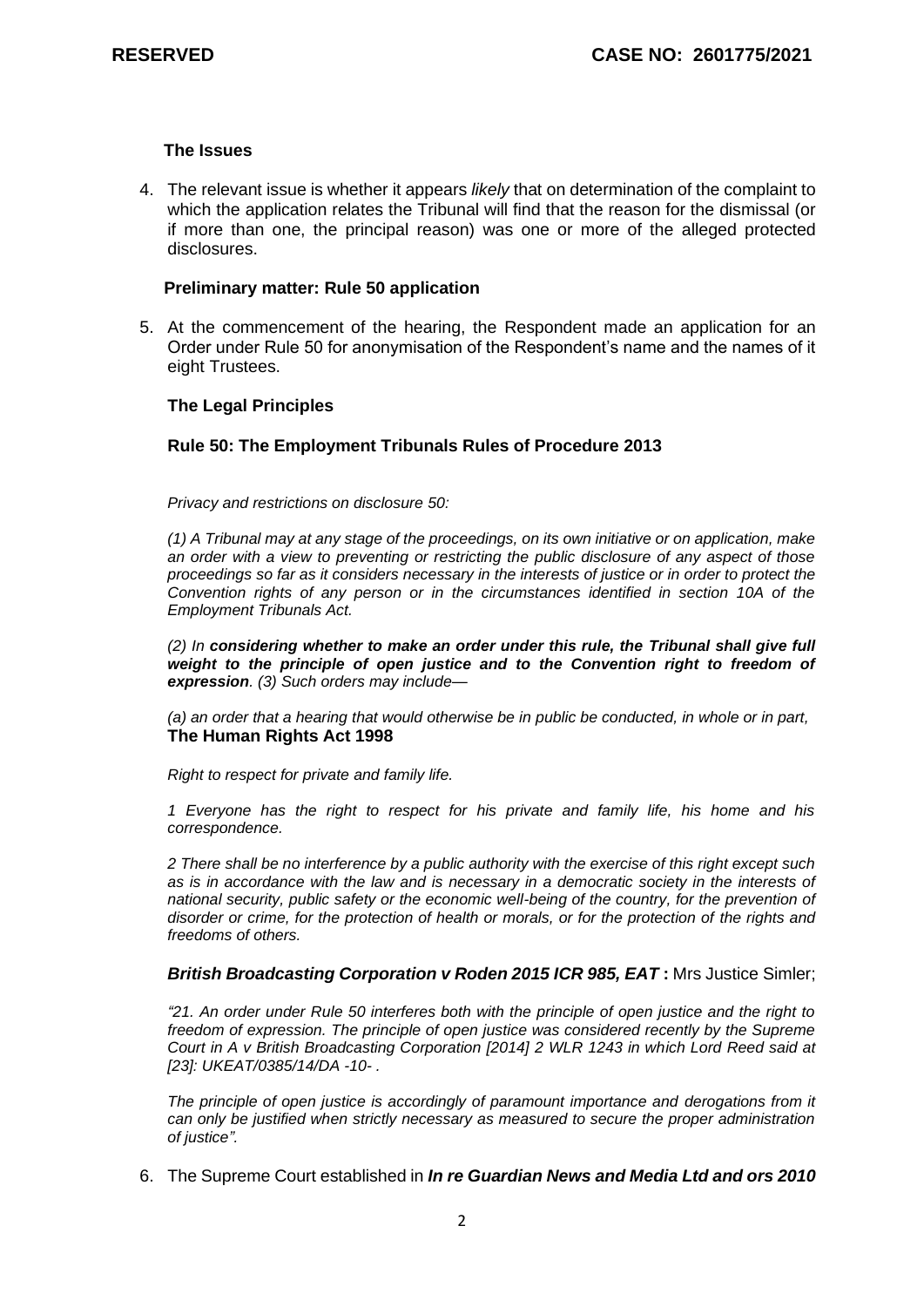*AC 697, SC***,** that the risk of the public drawing unjustified inferences was not a reason for granting anonymity in a case where the unproven allegations related to terrorism offences.

- 7. The basis for making this application relates specifically and only to an allegation which is set out in the Claimant's particulars of claim at paragraph 40 (f) which involves an allegation of inappropriate sexual behaviour towards a female external consultant by one of the Trustees.
- 8. It is argued by the Respondent that an Order is necessary to protect the honour and reputation of the Trustee with reference to Article 8. Human Rights Act

# **Claimant**

- 9. Counsel for the Claimant, referred me to the case authority of **Fallows & Ors v News Group Newspapers Ltd UKEAT/0075/16/RN** where Simler P noted the high evidential threshold to support the making of an order under Rule 50.
- 10. Counsel for the Claimant submits that the burden on establishing a derogation is on the person seeking it; established by clear and cogent evidence that harm will be done. The Tribunal should credit the public with the ability to understand that this is an unproven allegation and the Tribunal can mitigate that risk by making it clear that that issue has not been adjudicated upon. The burden is on the Respondent to show that that derogation from open justice is necessary. The Respondent it is submitted, as put nothing forward in submissions to point to any harm that may be done.

#### **Analysis and decision: Rule 50 application**

- 11. The Respondent pointed to the harm that may be done to the reputation and honour of the Trustee. Beyond that bare assertion, the Respondent has not made further submissions or provided any further evidence in terms of what harm may be done.
- 12. Further, in terms of the allegation itself, it is not a detailed allegation. It is set out in the particulars of claim. I had not read all the documents in this case however I was assured by Counsel for the Claimant that there is no further particularisation of that allegation within the documents to be referred to during this hearing, nor is there identification of the female external consultant whom it is alleged in the disclosure the behaviour was toward, nor the relevant Trustee.
- 13. In the circumstances, given that there is no particularisation other than a reference to inappropriate sexual behaviour and the consultant is not identified and nor is the particular Trustee and given the absence of any evidence put forward in terms of any harm that may be done, other than a simple reference to Article 8, weighing up the relative importance of the principle of open justice, I gave a determination at the hearing that any risk may be mitigated by the Tribunal making it very clear in its judgment that any allegation in relation to that issue is an unproven allegation at this stage and the application was rejected.

# **The Materials and Arguments : Interim relief application**

14. The Claimant provided a bundle of documents which numbered 84 pages. I was also provided with a guidance document produced by the Charity Commission for England and Wales: "*The essential trustee: what you need to know, what you need to do*". I was also provided with an extract from Harvey on Industrial Relations and Employment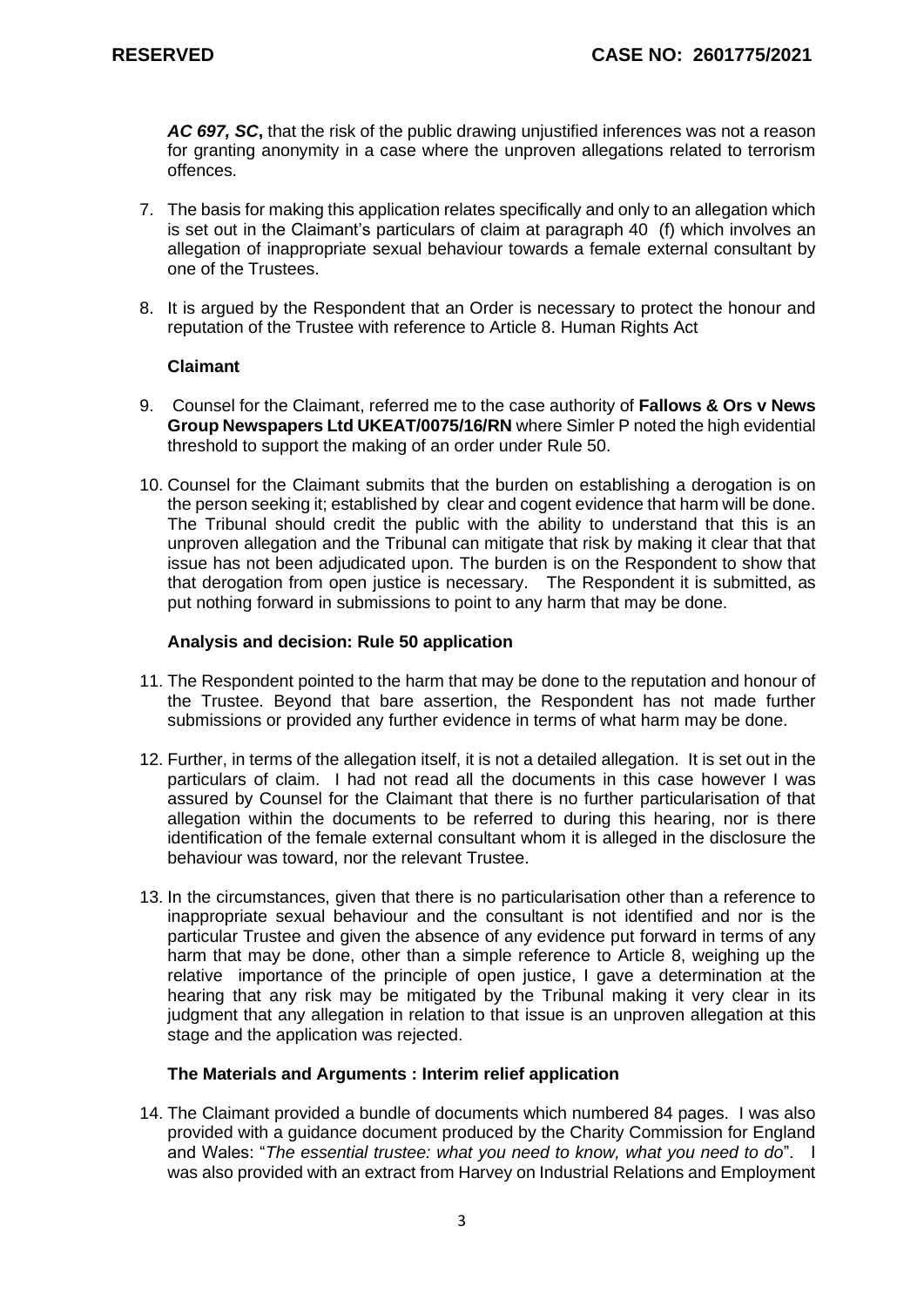Law on legal professional privilege and a number of case authorities, including:

- Al Fayed & Ors v Commissioner of Police of the Metropolis & Ors [2002] EWCA Civ 780
- ACD (Landscape Architects) Ltd v (1) Robert Overall (2) Cookham Construction Ltd [2011] EWHC 3362
- BNP Paribas v Mezzotero [2004] IRLR 508
- London City Airport Ltd v Chacko [2013] IRLR 610
- Hancock v Ter-Berg & Anor [2020] IRLR 97
- Queensgate Investments LLP & others v Millet [2021] IRLR 637
- Chesterton Global Ltd & Anor v Nurmohamed & Anor [2017] IRLR 837
- 15. I was also provided with extracts from the Companies Act 2006, sections 170 through to 174. The Claimant also provided me with a written skeleton argument, both on the application itself and a separate note on privilege.
- 16. The Respondent produced a separate bundle of documents which numbered 50 pages and it produced written submissions.
- 17. Within the Respondent's documents was a document headed: "*Grounds of Resistance to the application for interim relief*" and two witness statements, one from Professor Ted Cantle CBE DL and Susan Hallam MBE. Those witnesses did not give oral evidence.
- 18. The Claimant had not prepared a witness statement and did not give oral evidence.
- 19. I have not made any findings of fact.
- 20. I have heard factual and legal submissions from both parties and from these I make a broad assessment on whether the Claimant would have a pretty good chance of succeeding in her claim under section 103A ERA at the final hearing.
- 21. As a result of detailed submissions and a number of applications, the submissions did not complete until late afternoon, hence the need to reserve the decision.
- 22. References to numbers in brackets throughout is a reference to the document bundles.

#### **Without prejudice / Litigation Privilege**

- 23. Before addressing the substance of the claim, I need to address the objection raised by the Respondent to the Claimant relying upon documents it alleges are privileged or covered by the without prejudice rule.
- 24. Counsel for the Respondent was not seeking a final determination on this issue today but invites the Tribunal to consider the likelihood of these documents being admitted into evidence at the final hearing, when determining the application for interim relief.
- 25. The documents which the application relates to include;
- a) Minutes of the meeting held on 22 July 2021 between the Board of Trustees (Board), Mr Ellis, a solicitor and Mr Barnes, a barrister (R 47-50) ( **Minutes**).
- b) Attendance note of a telephone conversation on 19 July 2021 between the parties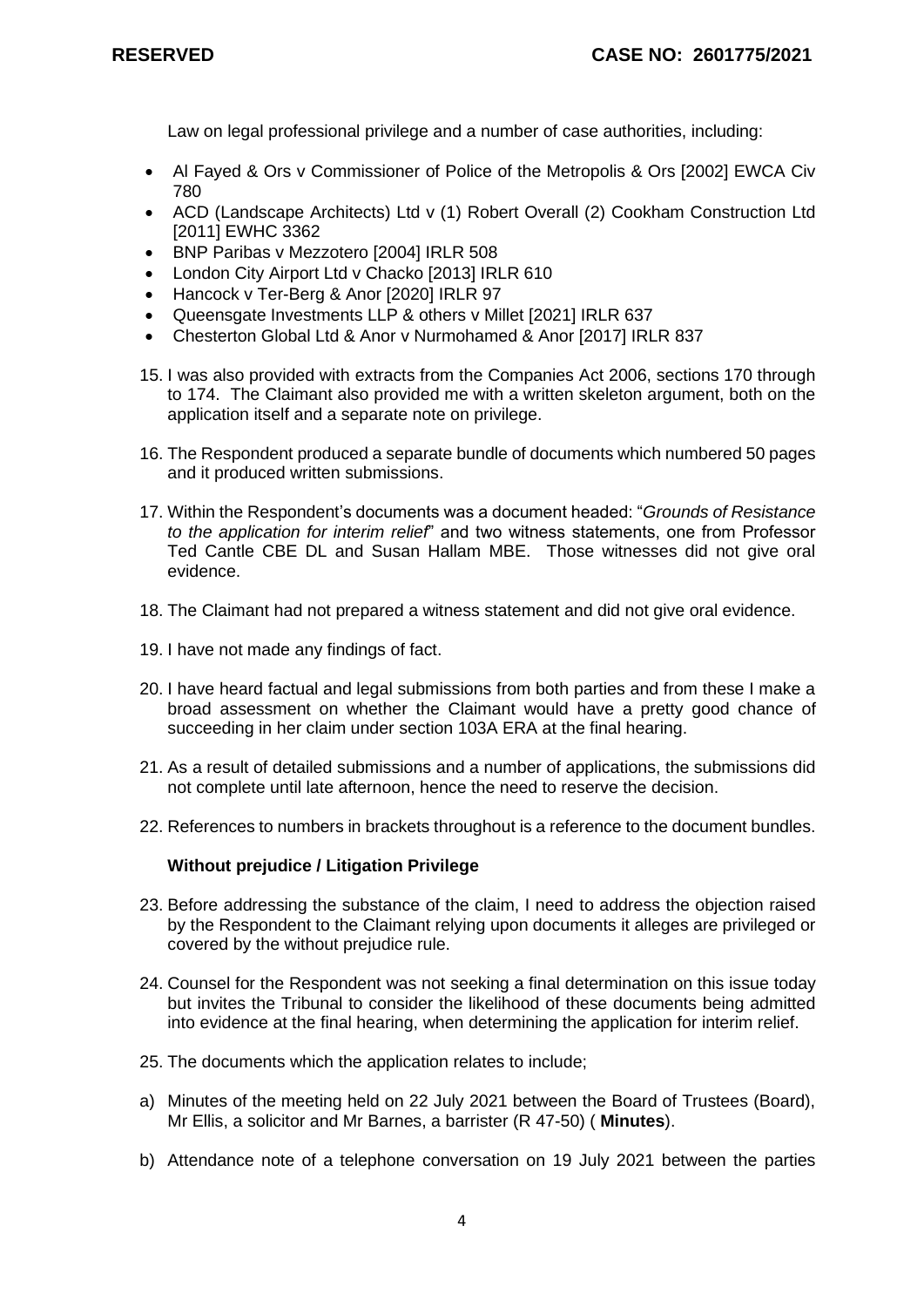solicitors; (C 58) )(**Attendance Note**)

26. I have considered fully the written and oral submissions of both counsel but set out a summary only below;

#### **Respondent's submissions**

#### **The Minutes**

- 27. The Respondent argues that this is a confidential meeting convened they say for the purposes of the Respondent receiving legal advice. The Respondent submits that legal advice was given and therefore everything said in that meeting attracts both legal advice privilege and litigation privilege.
- 28. The Respondent had disclosed a copy of the minutes of that Board meeting within its own quite limited disclosure for these proceedings. It had not redacted those minutes and the Tribunal understands that it was not until after disclosure that on the Friday prior to this hearing, the Respondent wrote by email asking that the minutes of the meeting on 22 July 2021 and the attendance note of 19 July 2021 be removed from the bundles and that as a result "*some of the documents (witness statements and grounds of resistance) may require redaction*". No redacted statement were produced.

#### **Attendance Note**

- 29. The Respondent submits that the Attendance Note refers to a conversation between the parties solicitors, Mr Barnes for the Respondent and Mr Jennings for the Claimant on 19 July 2021. The respondent's position is that that conversation was held on a without prejudice basis and therefore that conversation and all references to settlement in documents after that date, are not admissible. In terms of which other documents are not admissible, the Respondent identifies in the claimant's bundle only; an email dated 28 July 2021 (C 59), a note of a telephone conversation between the Claimant and Mr Simkin of the Respondent (C69), and a further email of 2 August 2021 between the Claimant and Susan Hallam (C72). The Respondent sought to argue all other documents referring to settlement would be inadmissible but did not identify those other documents and did not have instructions whether or not other discussions after 14 January were explicitly said to be on without prejudice or not.
- 30. The Respondent accepted that the Respondent has the burden of showing that the without prejudice principle applies however the Respondent submits that at this stage, it cannot be said that *it is likely* that the Tribunal will find that privilege has been waived. Counsel submits that it is for the Claimant to establish for the purposes of this hearing, that her case has a 'pretty good chance' which puts the burden on her of showing that there is a pretty good chance also that the Respondent's objection to the admissibility of these documents will not succeed.
- 31. The Respondent asserts that the Attendance Note on the face of it is incomplete because the Respondent's case is that at the outset of the conversation the solicitors had both agreed to have the discussion on a without prejudice basis and this is not captured in the notice. Although counsel for the Respondent started out by accepting that the Respondent has the burden of proof in terms of the inadmissibility issue, he later sought to argue that this may not be correct and that the burden is on the Claimant to show the likelihood of successfully opposing the application.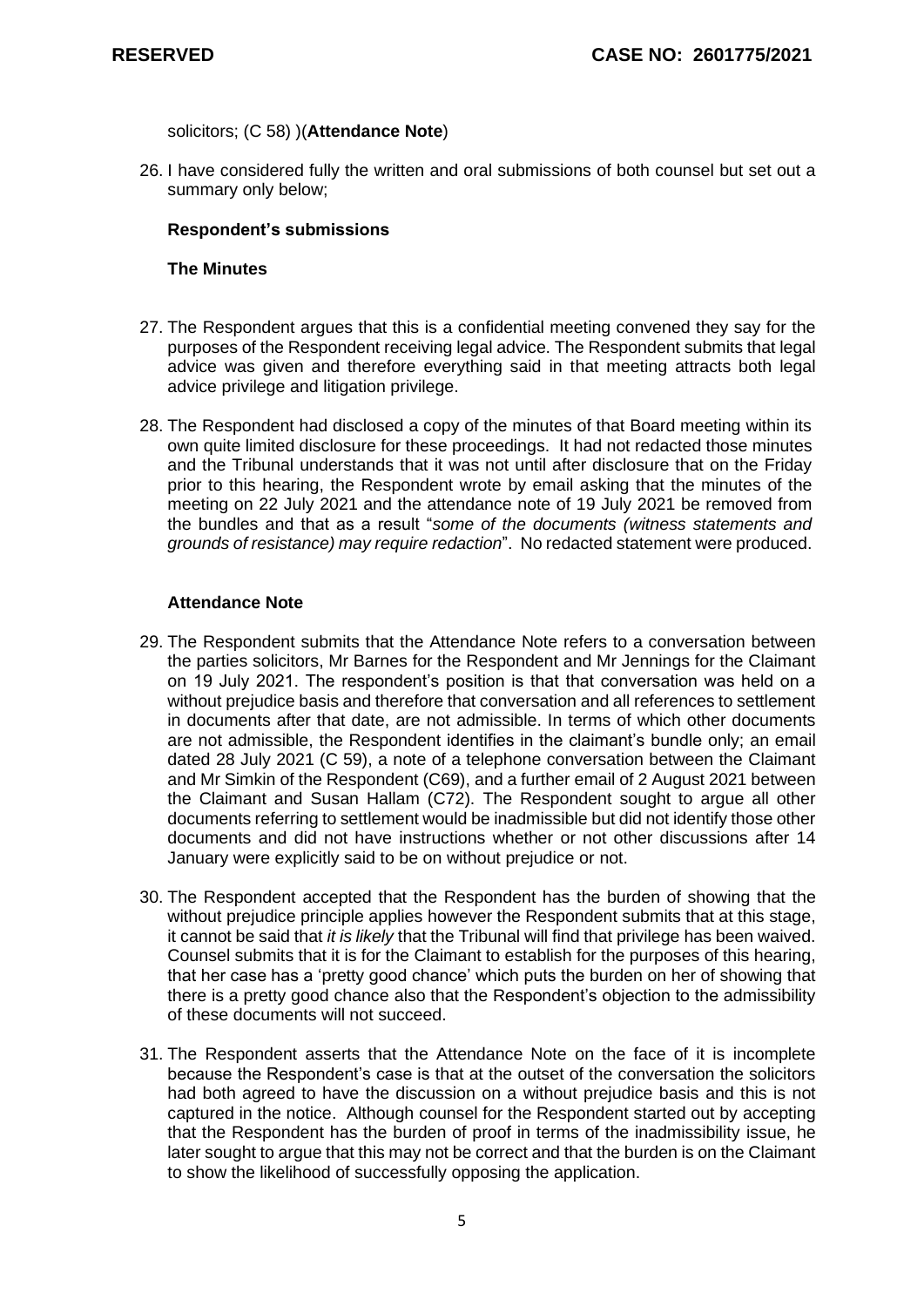#### *Claimants submissions*

32. Counsel for the Claimant argues that the burden is not on the Claimant in terms of the admissibility issue but it is for the Respondent to satisfy the Tribunal that the documents are inadmissible or at least there a pretty good chance that the Respondent will be able to show that.

### **Attendance Note**

- 33. Counsel for the Claimant submits that the Claimant's solicitor does not accept the discussion was agreed to be on a without prejudice basis. However, even if that was agreed, it does not necessarily mean the discussions are cover by the without prejudice ruke.
- 34. Counsel argues there was no dispute between the parties: BNP Paribas v Mezzotero [2004] IRLR 508. Raising of a grievance does not mean there is a dispute.

### **The Minutes**

- 35. The Claimant submits that the Respondent's argument that '*any documents'* that follow from 22 July meetings are inadmissible if the Minutes themselves are deemed inadmissible cannot be correct because that would include for example the dismissal letter itself.
- 36. It is submitted that there is nothing in the minutes to suggest litigation was contemplated at that stage. Whatever legal advice or opinion Mr Barnes or Ms Tolley gave, it is not included in the notes ( and in any event could be redacted).
- 37. Counsel argues that the Respondent cannot rely upon mistake because it is clear that the disclosure of the Minutes was not a mistake because reference is made to them not only in the Respondent's response  $(1 - 14)$  to this application but the witness statements.
- 38. Even if disclosure incidental it is 'too late to pull it back': **Al Fayed & Ors v Commissioner of Police of the Metropolis & Ors [2002] EWCA Civ 780**. where the Court of Appeal set out a number of principles ( para16) including that where a party has given inspection of documents by mistake, "i*t will in general be too late for him to claim privilege in order to attempt to correct the mistake by obtaining injunctive relief*". The court however held that it may intervene where the documents have been made available for inspection by mistake, where justice requires, for example where inspection was procured by fraud. In the absence of fraud, it may grant injunction of there has been an '*obvious mistake'*.

# **Legal Principles**

#### *Legal Advice and Litigation privilege*

- 39. Communications directly between a party and their legal advisor are privileged from inspection provided they are confidential and written to or by the adviser in their professional capacity for the purpose of obtaining legal advice ( legal *advice* privilege)
- 40. Confidential communications between a party or his legal adviser and a third party for the dominant purpose of adversarial litigation, existing or contemplated are also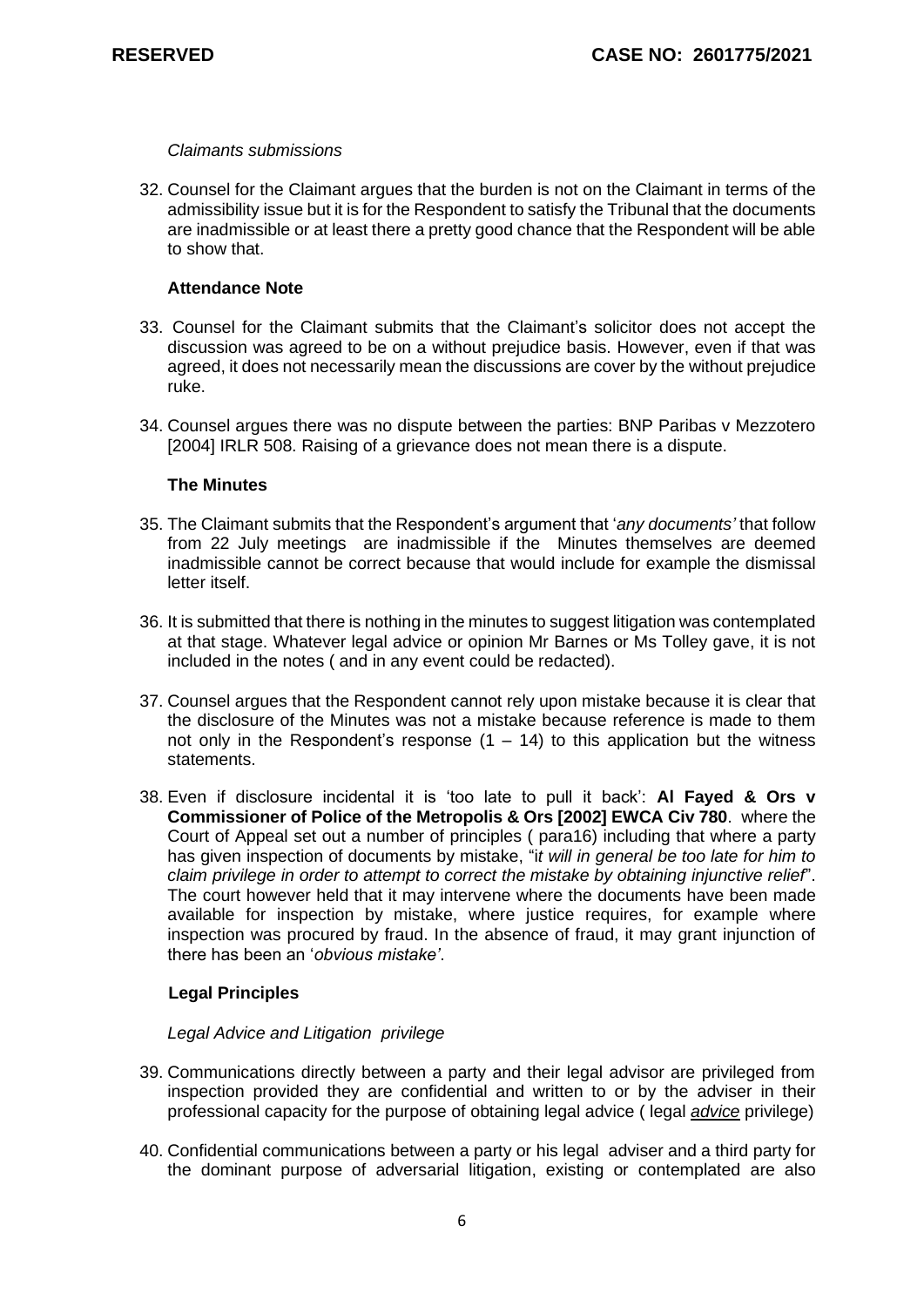protected (*litigation* privilege).

41. The term legal advisor includes solicitor, barrister or salaried legal advisor *[R \(on the](http://uk.westlaw.com/Link/Document/FullText?findType=Y&serNum=2029630584&pubNum=7640&originatingDoc=IBEED8850ED9811E8BCF1D365E12E9115&refType=UC&originationContext=document&vr=3.0&rs=PLUK1.0&transitionType=CommentaryUKLink&contextData=(sc.Search))  [application of Prudential plc and anor\) v Special Commissioner of Income Tax and anor](http://uk.westlaw.com/Link/Document/FullText?findType=Y&serNum=2029630584&pubNum=7640&originatingDoc=IBEED8850ED9811E8BCF1D365E12E9115&refType=UC&originationContext=document&vr=3.0&rs=PLUK1.0&transitionType=CommentaryUKLink&contextData=(sc.Search))  [2013 2 All ER 247, SC](http://uk.westlaw.com/Link/Document/FullText?findType=Y&serNum=2029630584&pubNum=7640&originatingDoc=IBEED8850ED9811E8BCF1D365E12E9115&refType=UC&originationContext=document&vr=3.0&rs=PLUK1.0&transitionType=CommentaryUKLink&contextData=(sc.Search))* : it does not cover advice from an employment or HR consultant.

 *Legal Advice Privilege*

42. To attract this type of privilege the communication must be made confidentially for the sole or main purpose of giving or receiving legal advice; the dominant purpose test.

### *Litigation Privilege*

43. Unlike legal advice privilege if covers communications between the parties or their lawyers and third parties where the information provided is for the dominant purpose of adversarial litigation which covers court/ Tribunal proceedings but not internal grievance procedures.

### *Without Prejudice*

- 44. Communications between parties for the purpose of negotiating a settlement or resolving a dispute cannot generally be subject to an order for disclosure.
- 45. The words 'without prejudice' do not have to be used: *[Chocoladefabriken Lindt and](http://uk.westlaw.com/Link/Document/FullText?findType=Y&serNum=1978024815&pubNum=8105&originatingDoc=IE7F8FFA055E011E79153C39CF1D5DBAB&refType=UC&originationContext=document&vr=3.0&rs=PLUK1.0&transitionType=CommentaryUKLink&contextData=(sc.Search))  [Sprungli AG v Nestle Co Ltd 1978 RPC 287, ChD](http://uk.westlaw.com/Link/Document/FullText?findType=Y&serNum=1978024815&pubNum=8105&originatingDoc=IE7F8FFA055E011E79153C39CF1D5DBAB&refType=UC&originationContext=document&vr=3.0&rs=PLUK1.0&transitionType=CommentaryUKLink&contextData=(sc.Search))*. / *[Independent Research Services](http://uk.westlaw.com/Link/Document/FullText?findType=Y&serNum=1993251639&pubNum=8105&originatingDoc=IE7F8FFA055E011E79153C39CF1D5DBAB&refType=UC&originationContext=document&vr=3.0&rs=PLUK1.0&transitionType=CommentaryUKLink&contextData=(sc.Search))  [Ltd v Catterall 1993 ICR 1, EAT](http://uk.westlaw.com/Link/Document/FullText?findType=Y&serNum=1993251639&pubNum=8105&originatingDoc=IE7F8FFA055E011E79153C39CF1D5DBAB&refType=UC&originationContext=document&vr=3.0&rs=PLUK1.0&transitionType=CommentaryUKLink&contextData=(sc.Search))*
- 46. I have considered: *Leclerc v BSI Products Services Ltd ET Case No.1201504/07***,** *[Portnykh v Nomura International plc 2014 IRLR 251, EAT](http://uk.westlaw.com/Link/Document/FullText?findType=Y&serNum=2032535400&pubNum=8105&originatingDoc=IB8610CA0ED9811E8BCF1D365E12E9115&refType=UC&originationContext=document&vr=3.0&rs=PLUK1.0&transitionType=CommentaryUKLink&contextData=(sc.DocLink))* and *[BNP Paribas v](http://uk.westlaw.com/Link/Document/FullText?findType=Y&serNum=2004303809&pubNum=8105&originatingDoc=IB8610CA0ED9811E8BCF1D365E12E9115&refType=UC&originationContext=document&vr=3.0&rs=PLUK1.0&transitionType=CommentaryUKLink&contextData=(sc.DocLink))  [Mezzotero 2004 IRLR 508](http://uk.westlaw.com/Link/Document/FullText?findType=Y&serNum=2004303809&pubNum=8105&originatingDoc=IB8610CA0ED9811E8BCF1D365E12E9115&refType=UC&originationContext=document&vr=3.0&rs=PLUK1.0&transitionType=CommentaryUKLink&contextData=(sc.DocLink)), EAT*.

*Waiver of privilege.*

- 47. Waiver requires the agreement of both parties: *[Cowen v Rentokil Initial Facility](http://uk.westlaw.com/Link/Document/FullText?findType=Y&serNum=2015403833&pubNum=8105&originatingDoc=IB8610CA0ED9811E8BCF1D365E12E9115&refType=UC&originationContext=document&vr=3.0&rs=PLUK1.0&transitionType=CommentaryUKLink&contextData=(sc.Category))  [Services \(UK\) Ltd \(t/a Initial Transport Services\) EAT 0473/07](http://uk.westlaw.com/Link/Document/FullText?findType=Y&serNum=2015403833&pubNum=8105&originatingDoc=IB8610CA0ED9811E8BCF1D365E12E9115&refType=UC&originationContext=document&vr=3.0&rs=PLUK1.0&transitionType=CommentaryUKLink&contextData=(sc.Category))***.**
- 48. Legal professional privilege may be waived : *Paragon Finance Plc V Freshfields [ 1999] 1 WLR 1183 at 1188. Lord Bingham CJ.*

#### **Analysis**

#### **Minutes of 22 July 2021**

*Legal Advice Privilege*

- 49. The minutes of the meeting are headed 'confidential'
- 50. The minutes refer to Mr Barnes and Mrs Tolley an HR external Consultant, being present to advise the Trust in connection with the claimant's grievance letter.
- 51. Mr Barnes, it is not in dispute is a legal advisor for the purposes of legal advice privilege. Mrs Tolley would appear not to be. The notes refer to both of them advising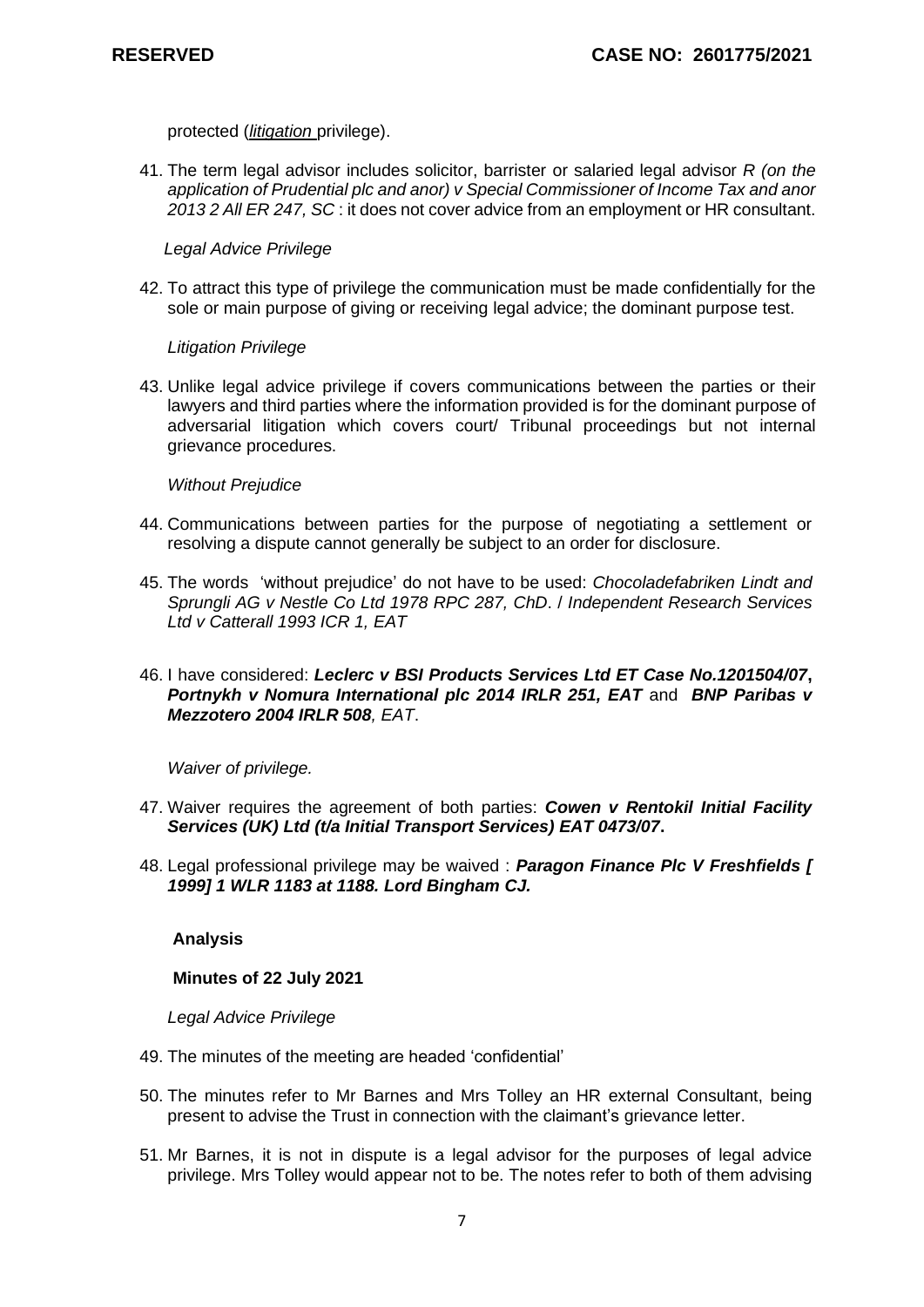the Trustees and the Trust in connection with the grievance letter. They gave their observations on the meaning and effect of the letter. Those 'observations' at least as far as Mr Barnes is concerned, are very likely to fall within the meaning of legal advice. However, the minutes do not record what those 'observations' were.

- 52. The Trustees then comment on their view of the working relationship with the Claimant and of the grievance. It is likely that a Tribunal would find that this part of the discussion was not for the sole or main purpose of giving or receiving legal advice.
- 53. There is however a section where reference is made to three options. It is likely that a Tribunal would find that those options were advice from Mr Barnes and thus attract legal advice privilege. However, it is likely that a Tribunal will find that the discussions which follow, about which option they have elected to implement, was not for the sole or dominant purpose of receiving or taking advice. The Trustees were at this point now discussing, how to manage the working relationship going forward, with no express reference to the advice they had been given earlier in the meeting.

#### *Litigation Privileged Advice*

- 54. The Claimant had instructed solicitors [C52] who had written a grievance on her behalf however, there was no reference within that grievance to a threat of possible litigation. While the minutes of the 22 July Board meeting, discuss various options, I find that there is insufficient evidence to make it likely that a Tribunal would find that there was at this stage, a real likelihood of litigation (rather than a mere prospect).
- 55. Even if what was discussed at the meeting, had a dual purpose and protecting against litigation was one of them, I consider that a Tribunal is likely to find that the dominant purpose of the information (outside of what was said by Mr Barnes), was not with a view to litigation but resolving the employment situation with the Claimant and how to respond to her grievance.

*Waiver*

*Minutes 22 July 2021*

- 56. The Claimant argues that the Respondent waived privilege because it disclosed the Minutes of the 22 July during the course of these proceedings. The Respondent argues that such minutes were disclosed in error.
- 57. I consider that it is likely that a Tribunal will find that the Respondent did not disclose them in error.
- 58. The particulars of complaint refer to the Board meeting of 22 July 2021 and the decision that was taken at that meeting. The Respondent produced a document setting out its grounds of resistance to this application and at paragraph 16 refers to the Board instructing their solicitors to attempt to reach a settlement with the Claimant. Further at paragraph 18, it refers to the Board convening the meeting on 22 July to discuss the Claimant's future and how best to secure her exit from the Trust, referring to the Respondent being at; "*pains to find a way to secure an exit without damaging the claimant's reputation".*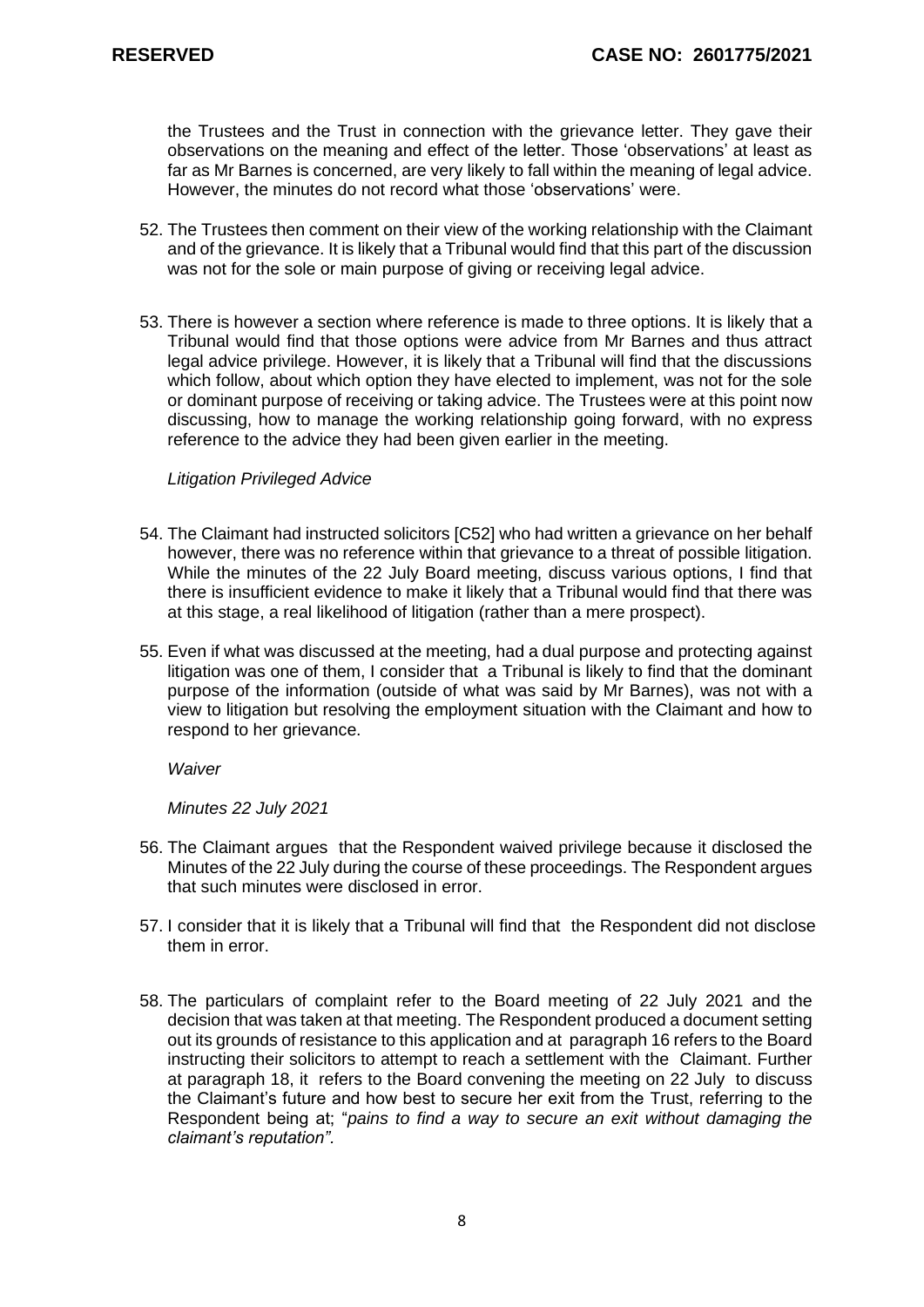- 59. The statement produced by the Respondent for the purposes of this preliminary hearing from the Chair of the Trust, refers expressly at paragraph 17, to the Board meeting on 22 July and the decision they made at that meeting.
- 60. The statement of Susan Hallam MBE another member of the Board, refers to the decision taken by the Board to terminate the Claimant's employment and refers for example at paragraph 14, to the reasons for that decision . Paragraph 15 of the statement also refers to the Claimant rebuffing offers to negotiate an exit package and the decision to remove her.
- 61. Further, the Minutes were disclosed by the Respondent and included within the bundle of documents. It is not a large bundle. It consists of only 15 documents and the index clearly refers to "*confidential minutes of the meeting"*.
- 62. I consider that it is *likely* that a Tribunal would find that this document was disclosed deliberately and that privilege had been waived in respect of the entire document. Even if it were a mistake, applying the Al Fayed case, the mistake was neither 'obvious' nor had inspection been procured by fraud and thus I find that it is likely that the document would be held to be admissible even in those circumstances.

*Attendance Note: 19 July 2021*

- 63. Counsel for the Claimant submits that the Attendance Note is admissible (and all documents referring to the settlement discussions) because there was no extant dispute and/or genuine attempt to settle it.
- 64. While the facts of this case are similar to Mezzoterro, there are important distinctions. In the case before us it was not the Claimant who was engaged directly in settlement discussions, she had legal representation. The Respondent also asserts that her solicitor agreed to the discussions taking place on a without prejudice basis. This gives rise to a dispute of fact which could only be resolved at the final hearing.
- 65. Putting aside the dispute of fact and looking at the documents provided for this hearing; there is an email on 28 July 2021 from Mr Morrell, a Trustee to the Claimant [C59] where he refers to 'without prejudice discussion' between the lawyers. There is an email from the Claimant to Mr Morrell on 28 July 2021 referring to her solicitor 'agreeing' to speak with Mr Barnes at his request. The Claimant in that email does not refute the suggestion her solicitor had 'agreed to talk to Mr Barnes on a without prejudice basis. I find it is likely that a Tribunal would find that the 'agreement' was an agreement to speak on a without prejudice basis.
- 66. Turning to the contents of the discussion itself, I find that it is likely that a Tribunal will find that there was no attempt to settle the dispute ie the matters raised in the grievance. The note records the solicitor for the Claimant making it clear that she wants to carry on with her role and have the matters set out in her letter resolved.
- 67. Neither party seek to argues that section 100A ERA applies ot this claim under section 103A.
- 68. I find that in the circumstances, it is likely that a Tribunal will find that there was an agreement between the two legal representatives to discuss the matter on a without prejudice basis, but that there was no genuine attempt to settle the dispute that existed between the parties at that stage i.e. what was raised in the grievance prior to the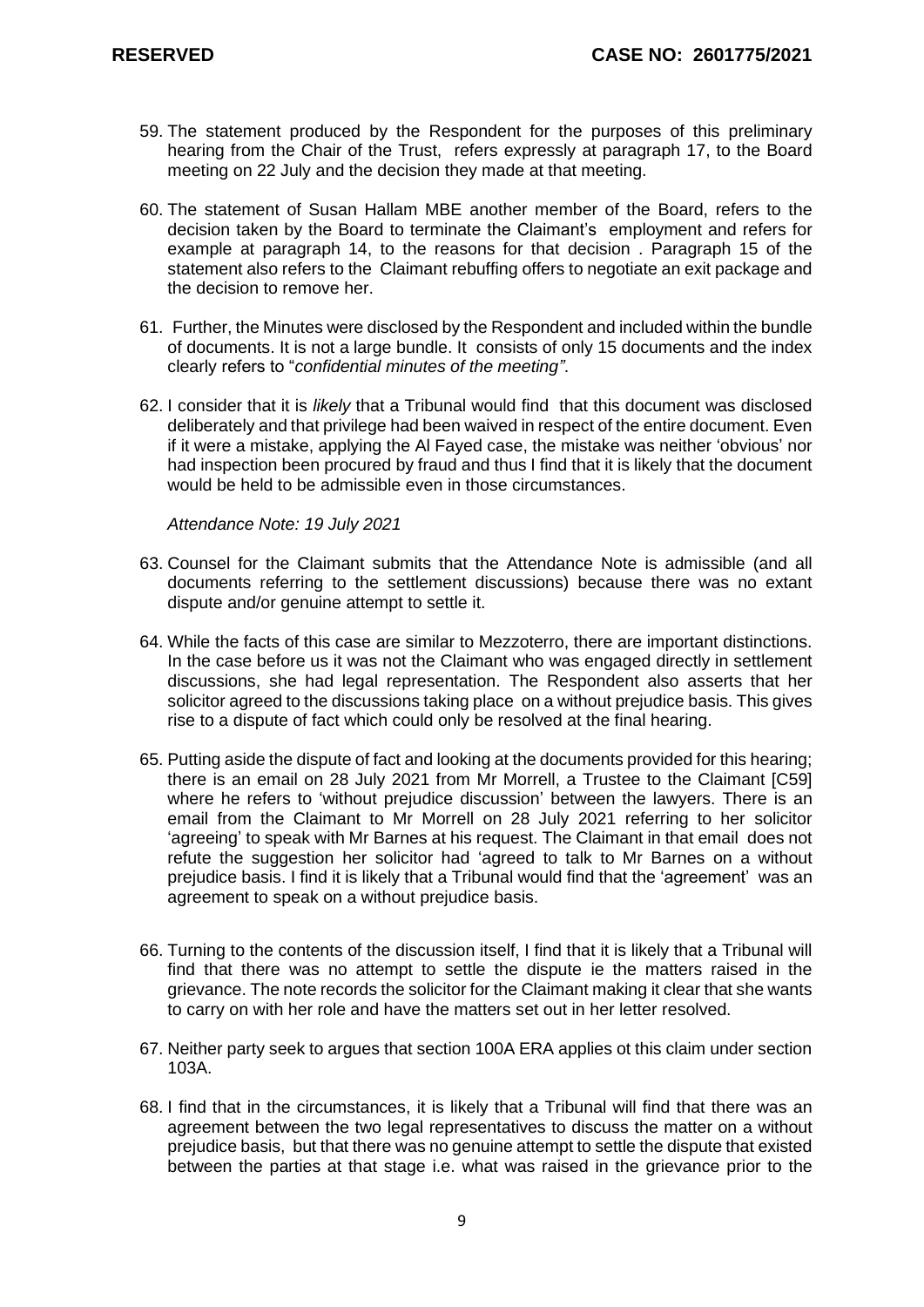decision to terminate her employment.

- 69. It follows that I find that it is likely that a Tribunal will determine that the Attendance Note and the Minutes of the 22 July 2021 are both admissible.
- 70. I have therefore gone on to consider the content of those two documents when considering this application.

#### **Interim Relief Application**

71. The submissions from the parties on the substantive application are as follows;

#### **The Claimant's Submission**

- 72. The Claimant's case is as follows;
- 73. That she was employed as the Respondent's Chief Executive Officer from 23 September 2019. She was employed under a contract of employment (C23 to 28) which provides that after a successful probationary period of six months, her employment may be terminated with three months' notice (Clause 9.2).
- 74. There is also reference within the contract to disciplinary and grievance procedures: *"applicable to your employment*". The contract states that the procedures do not form part of the contract of employment (clause10.1).
- 75. I was presented with a copy of the capability policy which the Claimant says applies to her post. Included within this is, under the 'General Principles', it states that problems of poor performance will be dealt "*with quickly and equitably*" and a "*full explanation"* would be given to the employee of why they are not meeting the required standards (page 30).
- 76. The formal procedure provides that when providing the employee with written confirmation of a meeting to address the performance issue, the written confirmation must set out examples of where the employee has not met the desired performance (C 32). The process allows for a stage 1 formal interview, a stage 2 dismissal hearing and a right of appeal.
- 77. I was also taken to a copy of the disciplinary procedure within the bundle (C 37). The Claimant's case is that this applied to her and it sets out the procedure to deal with disciplinary hearings, including the right of appeal.
- 78. I was also taken to the grievance procedure (C45). This provides that the Respondent will:

"… *try to resolve grievances as quickly as possible to the satisfaction of the individual(s) concerned. Where this is not possible, every effort will be made to explain the reasons for the decision.*

*If employees are not satisfied with the outcome, they have the right to pursue their grievance to the next stage. It is hoped that most grievances will be resolved during the informal discussion. Employees who have raised grievances will be treated fairly at all times before, during and after the grievance hearing(s).*"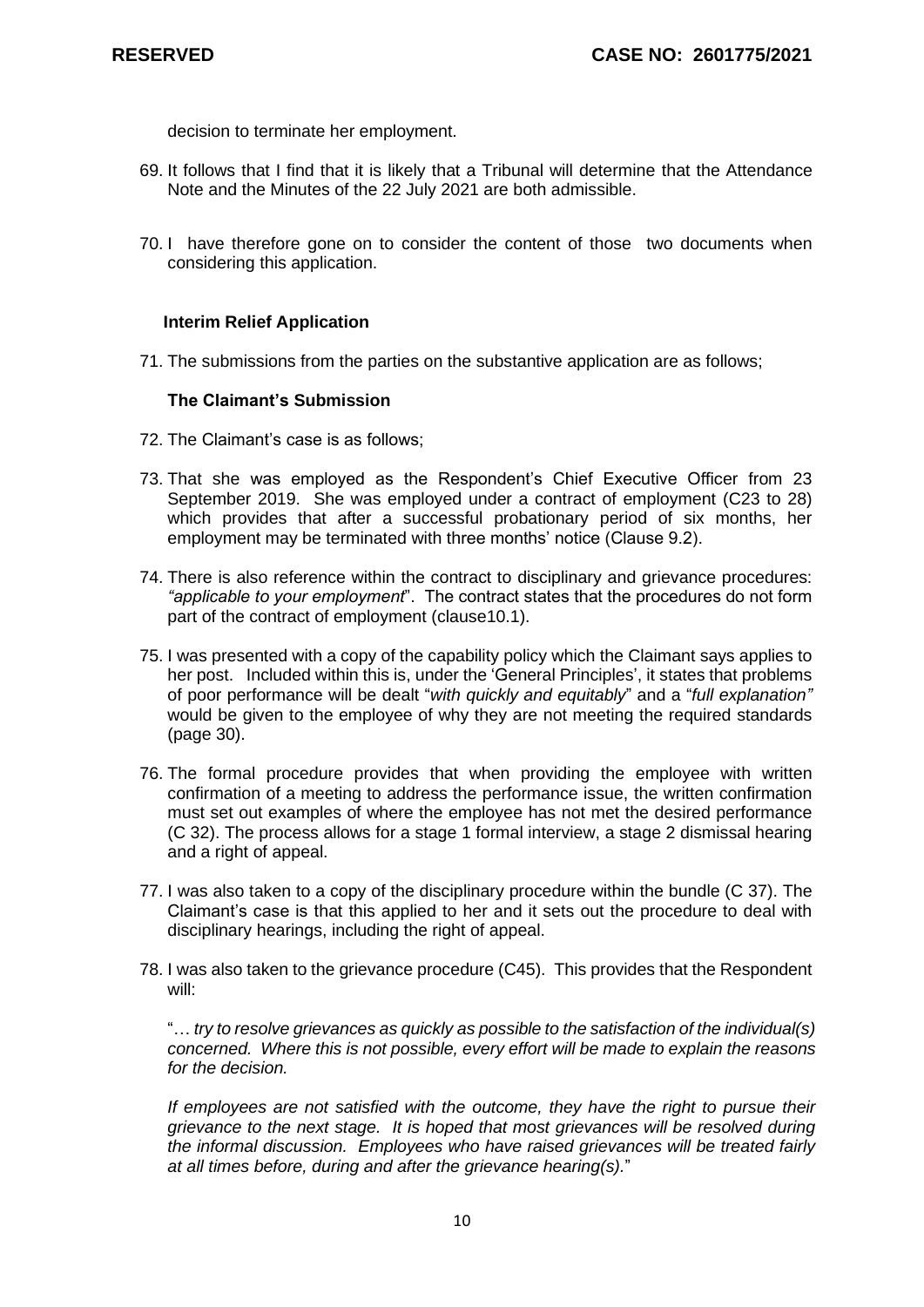79. The grievance procedure then sets out an informal stage and then a formal stage. The section headed; "Notes" states;

*"If your complaint concerns an alleged wrongdoing or criminal offence by someone within NCT, you should raise it immediately with a Trustee, ie at stage 3 of the procedure.*" (c 46)

[Tribunal stress]

- 80. The grievance procedure provides at Stage 2 (C 45) that if the individual is not satisfied with the manager's response, they may raise it in writing with the Chief Executive.
- 81. The Claimant's case is that although the grievance procedure (C4) , may not apply directly to her, some procedure along those lines would have been applicable and should have been followed but was not. She complains in her Claim Form that in 2020 and 2021, she became aware of inappropriate behaviour, including bullying and harassment by Trustees towards her and other members of staff and external consultants and that she raised those issues, along with issues about governance. That having raised her concerns with members of the Respondent's Board of Trustees on a number of occasions and having unsuccessfully attempted to engage with the Respondent to resolve those concerns, she only then raised a formal grievance on 14 July 2021 in a letter sent from solicitors she had instructed (C52) .
- 82. The Claimant sets out in her Claim Form that she intends to rely on those alleged protected disclosures that she made before 14 July 2021 for the purposes of a whistleblowing claim that will relate to detrimental treatment that she suffered as a consequence.
- 83. In terms of the other alleged protected disclosures, I was not provided with any detail about those disclosures or about the treatment that she complains she was subjected to as a consequence.
- 84. Counsel for the Claimant confirmed that the Claimant's case is that there were continuing conversations into early July 2021 with individual Trustees and that the last informal conversation with one of the Trustees about her ongoing complaints/disclosures was **12 July 2021.**
- 85. The Claimant's counsel states that the Claimant's case is that the principal reason for dismissal is the grievance but as far as the earlier alleged protected disclosures are concerned, the Respondent could, he accepted say that they formed part of the reason for dismissal, 'but it would not help them to do so'.
- 86. The Castle then re-opened in June 2021 and we were taken to emails within the bundle from Ted Cantle, the Chair of the Board of Trustees on 26 June 2021 to the Claimant (page 51) congratulating her and the team, including the following comment:

*"I have written to Sarah to congratulate both her and her team for organising such a very smooth opening with not a glitch in sight. This really is a remarkable achievement, given that the Castle has been closed for 3 years with open on the basis of a completely new offer, with a very different business model and entirely new team …*"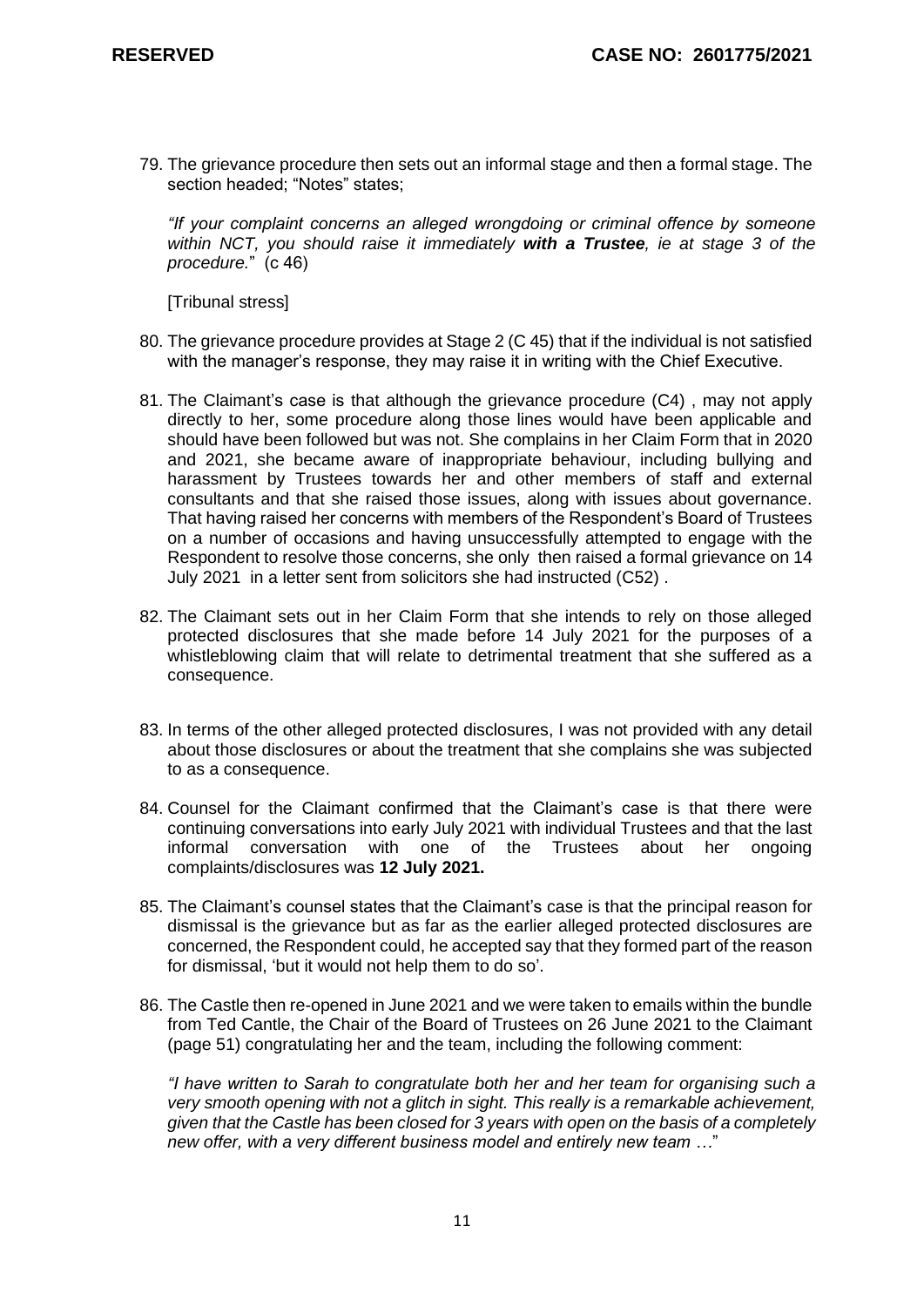- 87. On 14 July 2021, the Claimant makes the protected disclosure that she relies upon for her claim namely the grievance (C 52 to 55).
- 88. The letter is 3½ pages long and it refers to the Claimant in the absence of a grievance policy, having sought to raise her concerns in the hope that they may be resolved informally but that unfortunately a formal process is necessary.
- 89. The disclosures fall within two broad subject areas. The first is governance and the second is behaviours.
- 90. There is then the discussion between Mr Barnes and Mr Jennings which Mr Barnes is recorded as stating: "*Why send that blessed letter"* and "*Does Sarah want an exit package*?" *and "the problem here is that she has gone for the board as a whole" (C58).*The Tribunal was not told that it is disputed that these comments were made.

Board Meeting 22 July 2021

- 91. The minutes of the meeting of 22 July 2021 refer to a recommendation by one of the Trustees that Mr Cantle do not Chair the meeting as he is the target of some of the accusations. However, he proceeded to do so. It referred to all the Trustees having seen and read the letter before the meeting.
- 92. The minutes include the following comments;

"*Trustees expressed sadness and disappointment that Miss Blair-Manning had instructed lawyers to state a grievance especially as the letter gave no particulars of the behaviours complained of as justification for the grievance.*"

*"Mr Morrell reminded the Trustees that Miss Blair-Manning had informed him of her intention to resign from her position as Chief Executive of the Trust within 4 weeks*."

93. Mr Cadogan is recorded as stating that:

*"It was important to ensure effective leadership of the organisation. A new leader must be in place soon. Moreover, whatever the outcome of the discussion today, an investigation of the allegations is required*."

- 94. Mr Johal is recorded as referring to the seriousness of the allegations and stated that in his view the CEO and Chair of any organisation must be able to work together. It states that it appeared to him that the relationship had broken down and it was not clear how it could be repaired. He felt that the allegations against the Trustee body as a whole were insulting as they; "*have an obligation not to be a rubber stamp*".
- 95. Miss Hallam and Mrs Rose both stated that they felt the relationship between the CEO and the Trust Board had broken down. Mrs Rose stated that she had lost confidence in Miss Blair-Manning, who appeared to her "*not to follow the Board's instructions*".
- 96. The decision was made to enter into settlement discussions and that if that was not possible, in view of the loss of trust and confidence, then the Board approved the last option, which was to dismiss.
- 97. There is a further email contained within the Claimant's disclosure of 28 July 2021 (C 59) from one of the Trustees, Mr Morrell, to the Claimant which states: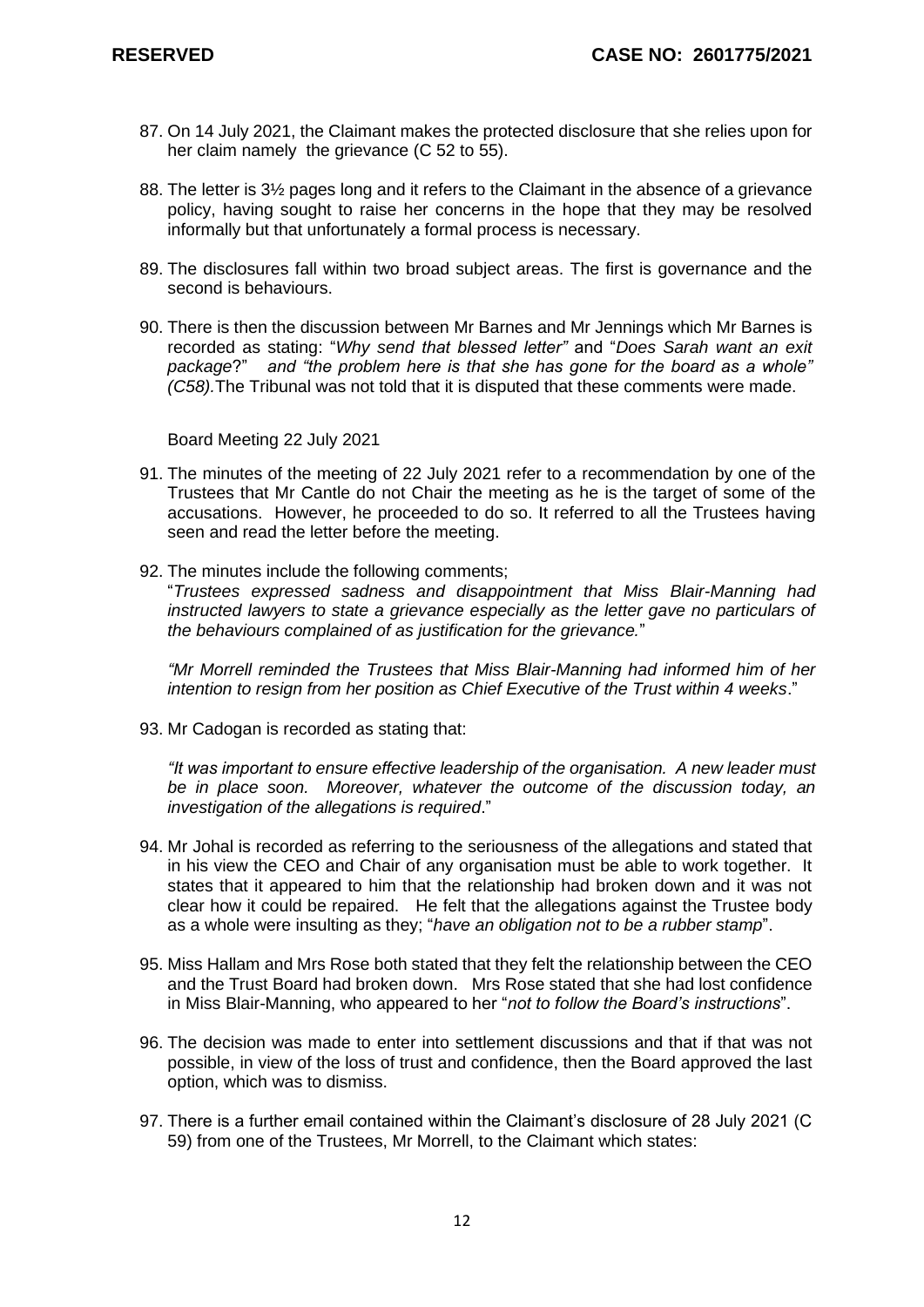"*We had hoped that the problems between the Board and yourself could remain professional and confidential until matters had been brought to a conclusion hence the without prejudice conversations between the lawyers. However, this will not be possible if you are doing one thing and your lawyer is doing something else. …In the meantime we could suggest that you rake a few days off work until the matter is resolved so please do not attend or communicate with any members of staff until further notice…"* 

98. The Claimant therefore complains that she was suspended. There is also an email in the Claimant's disclosure (C62) dated 28 July 2021 from the Claimant to Mr Morrell and Mr Simkin, which includes the following:

"*My lawyer agreed to speak with Adrian Barnes, at Mr Barnes' request. However, during the course of the second conversation, Mr Barnes explained that, at an emergency Board meeting, the Board formally resolved to terminate my employment*".

- 99. The Claimant tells the Respondent that she had been told that the decision had been made to terminate her employment at an Extraordinary Board Meeting on 22 July 2021.
- 100. There is then the telephone call with the Claimant and Mrs Simkin on 29 July 2021 at page 69 within which it also states that the Trustees were not considering investigating the grievance.
- 101. On 2 August 2021, Susan Hallam contacts the Claimant(C 70) instructing her to email her SLT and let them know she is taking some time off effective immediately.
- 102. On 2 August 2021, the Claimant writes to Susan Hallam (C72) stating that it has been indicated to her through the Respondent's Solicitor that the Board considers the grievances that she has raised have no substance and that the Trustees will not waste time and money on a fair and proper hearing and investigation.
- 103. In response Miss Hallam on 4 August 2021 replies in an email that the Respondent is following advice (C72)
- 104. On 9 August 2021, there is an email (C 78) from Ms Hallam to the Claimant inviting her to a meeting at 9 am on Friday 13 August 2021. It does not explain that it is a disciplinary meeting but a "*get together with you to discuss your future with the Trust"*
- 105. The notes from the disciplinary meeting appear in the bundle at (C82 and 83). Those record that the meeting lasted only 3 minutes and 17 seconds. The notes of the meeting, after an introduction, simply state as follows:

"*Sarah, we have asked to meet with us to convey the Board's decision to dismiss you as CEO from the Trust with immediate effect.*"

106. It goes on to state:

"*In principle the Board has for some time felt that you have not aligned with our strategic plans and that you did not respect the Board's decisions. It has meant that the Board has lost trust and confidence in your leadership of the team at the Castle.*"

107. The Claimant tells the Tribunal that she then received a letter of 13 August 2021 (c 81). It refers to the decision having been taken to terminate her employment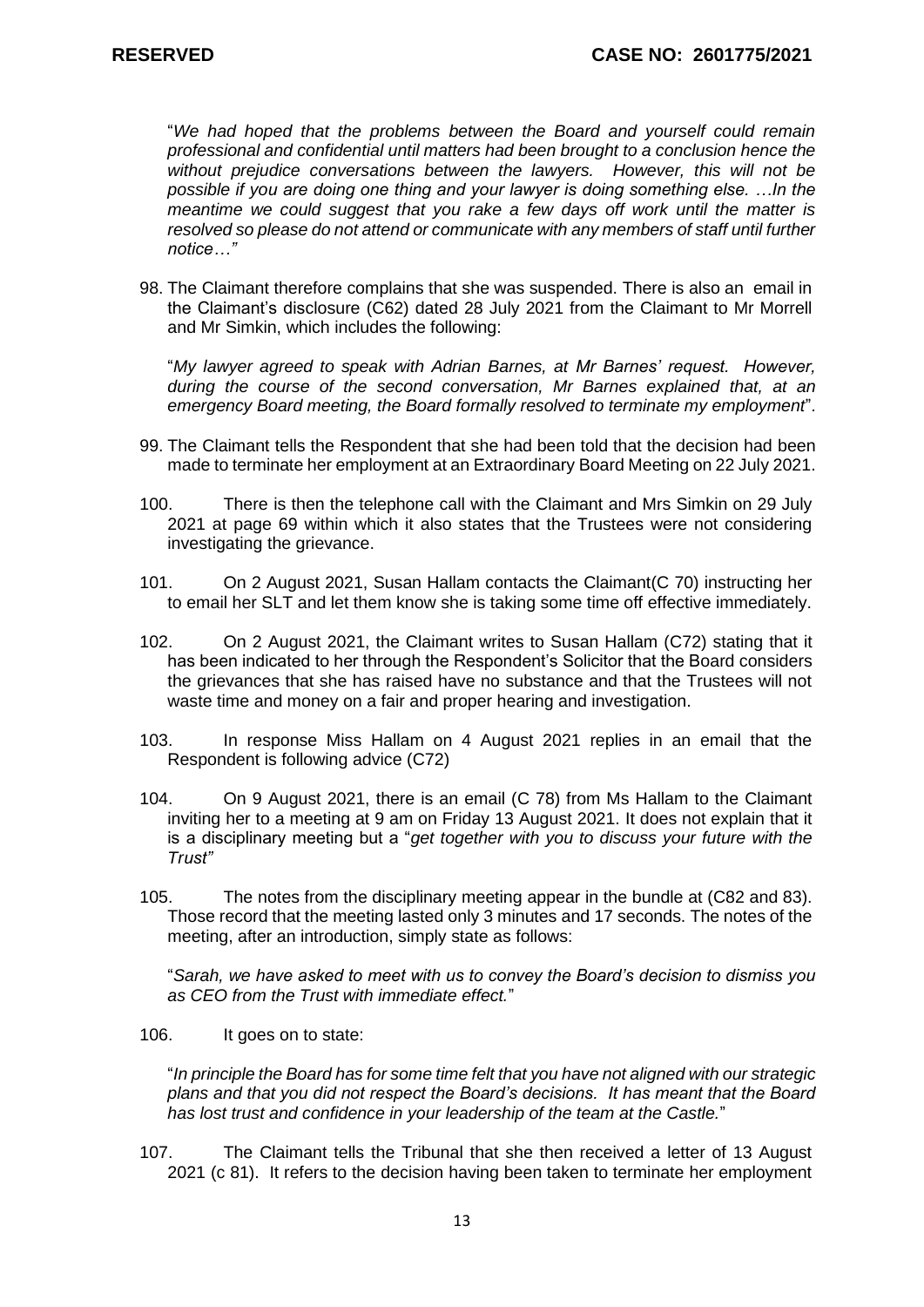on 22 July 2021, ie before the meeting on 13 August 2021. The decision had been taken at that point to terminate with notice and that "*your last day of work will be 13 August 2021*".

108. In those circumstances, given that the Claimant says she was not actually notified of the dismissal until the meeting on 13 August 2021, the Claimant complains that she was terminated summarily.

#### **Respondent submissions on substantive issues**

- 109. The Respondent submits that the disclosures themselves had nothing whatsoever to do with the Claimant's dismissal. The Claimant was dismissed prior to completing two years' service because the Board lost confidence in her ability to operate the business.
- 110. The Respondent says that the decision to dismiss was discussed with the HR consultant prior to the grievance being received by them. However, there are no notes disclosed of the discussions in the bundle.
- 111. The Respondent will say that the Board was shocked to discover for example that the Claimant had applied for planning permission for a new building in 2020 and they did not find out until 28 April 2021. Within the bundle is a copy of minutes of a Board meeting on 28 April 2021 where it refers to:

"*Board members expressed concern that they had been unaware of the planning permission submitted and granted for the new structure at a cost of 500,00k… SMB recognised that the planning permission should have been formally authorised by the Board and apologised for the omission.*"

- 112. The Respondent says there were other concerns with regards to the Claimant such that by 6 May 2021, the Respondent sought the advice of an external HR expert and discussed dismissal. The Respondent has not disclosed the notes of any conversation or meeting on 6 May.
- 113. The Respondent argues that there are multiple disputes of fact and that what the Claimant has not done is join up the 'dotted lines' between each of the 13 alleged disclosures to an alleged breach of a legal obligation which she had in mind when she submitted the grievance. Further counsel for the Respondent submits that if the Claimant cannot establish that she had in mind a particular legal obligation when she made the disclosure, her claim must fail.

# **Malpractice**

- 114. The Respondent argues that the grievance itself only refers to section 43 of the Employment Rights Act and section 27 of the Equality Act 2010, in terms of legal obligations. There is no evidence that the Charity Code which is also referred to, has any legal effect. The Charity Code is distinct from the Guidance. It is the Guidance not he Code which the Claimant refers to in her application for interim relief.
- 115. The legal obligations she now seeks to rely upon are the Respondent argues, not those set out in the grievance (apart from the Equality Act) which must lower the prospects of her succeeding in her claim.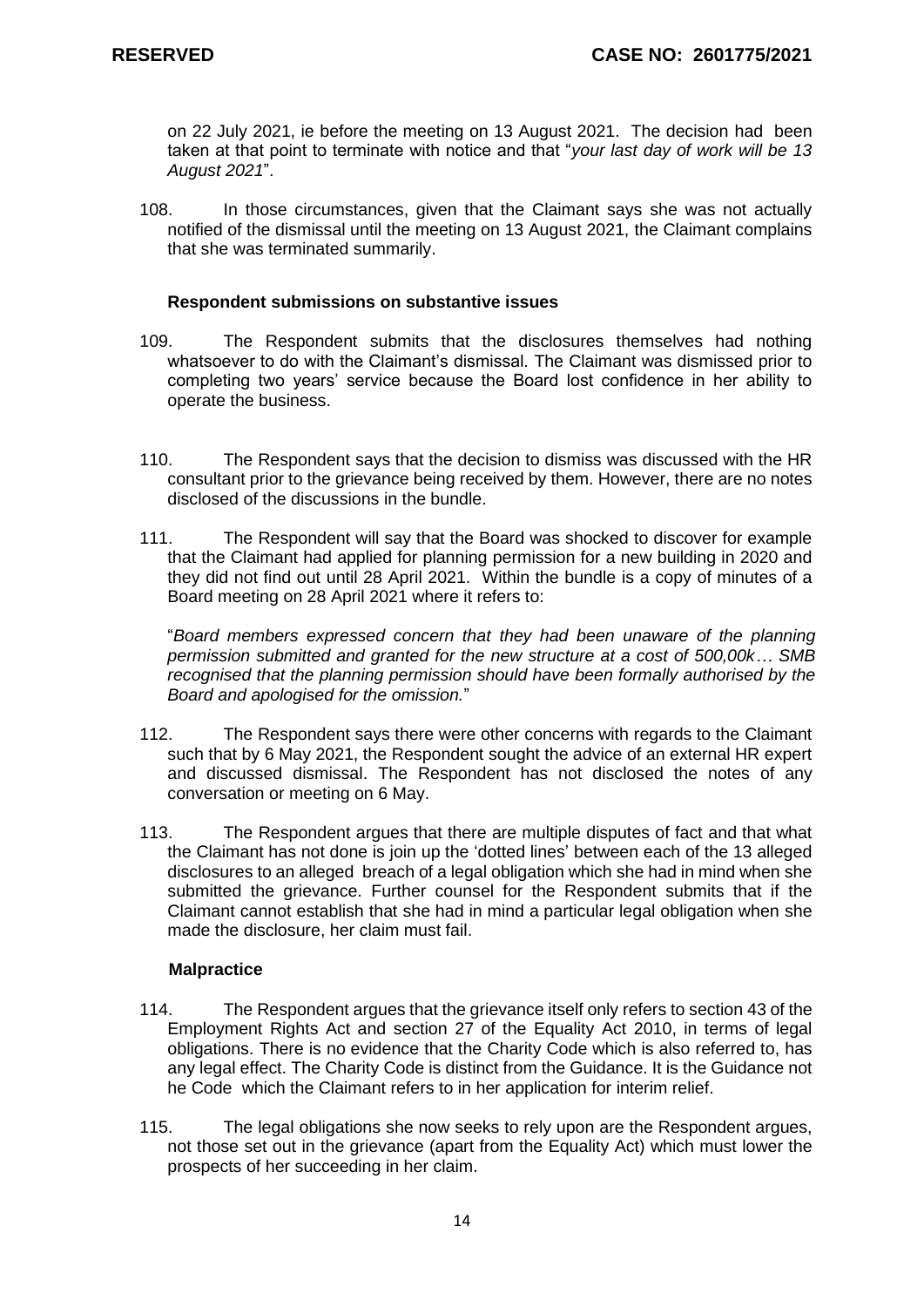#### **Public interest**

116. The Respondent argues that there is no evidence that the Claimant made any disclosures to any regulatory bodies et cetera and that it the CEO of a Charity held a reasonable belief that the Charity was not complying with the legal obligation and she felt that was in the public interest, she had a professional obligation to report it to the Charity Commission. The fact that she did not, the Respondent argues is a 'knockout' point for the final hearing.

#### **Causation**

- 117. It is submitted that what the Respondent objects to is the fact that the grievance was submitted by a solicitor and that the Claimant did not follow the grievance procedure.
- 118. The Claimant says she was not obliged to follow the grievance procedure but that what is important of the perception of the Respondent at the time. The Tribunal was referred to the policy which provides for an informal stage of resolution. *"if you*  have *a grievance about your employment you should discuss it informally with your immediate manager. The manager will give a response within five working days." [C45].*
- 119. It is disputed that the Claimant tried to engage with the Respondent to resolve concerns informally (outside of a general chat with Mr Morrell on 5 July 2021) prior to sending in the grievance letter via a solicitor.
- 120. The respondent's case is that the Claimant was fearful of a performance review and that she feared that she would be dismissed and that is why she submitted the grievance.
- 121. Counsel argues that although the Claimant relies one protected disclosure for the purposes of this claim, in the pleadings she referred to other disclosures before 14 July for which she suffered detriments and that is relevant to causation.

# **Legal Principles**

#### **Automatic Unfair Dismissal**

# **Disclosures qualifying for protection**

122. The term "protected disclosure" is defined in [sections 43A-43H](http://uk.westlaw.com/Document/ID4776F30E44E11DA8D70A0E70A78ED65/View/FullText.html?originationContext=document&transitionType=DocumentItem&vr=3.0&rs=PLUK1.0&contextData=(sc.DocLink)) of the 1996 Act. The basic structure of those provisions is as follows:

(1) [Section 43A](http://uk.westlaw.com/Document/ID4776F30E44E11DA8D70A0E70A78ED65/View/FullText.html?originationContext=document&transitionType=DocumentItem&vr=3.0&rs=PLUK1.0&contextData=(sc.DocLink)) defines a protected disclosure as a "qualifying disclosure" which is made by a worker in accordance with any of [sections 43C to 43H](http://uk.westlaw.com/Document/ID4799210E44E11DA8D70A0E70A78ED65/View/FullText.html?originationContext=document&transitionType=DocumentItem&vr=3.0&rs=PLUK1.0&contextData=(sc.DocLink)) .

(2) [Section 43B](http://uk.westlaw.com/Document/ID478F5D0E44E11DA8D70A0E70A78ED65/View/FullText.html?originationContext=document&transitionType=DocumentItem&vr=3.0&rs=PLUK1.0&contextData=(sc.DocLink)) defines a qualifying disclosure essentially by reference to the subjectmatter of the disclosure: I set it out in full below.

(3) [Sections 43C to 43H](http://uk.westlaw.com/Document/ID4799210E44E11DA8D70A0E70A78ED65/View/FullText.html?originationContext=document&transitionType=DocumentItem&vr=3.0&rs=PLUK1.0&contextData=(sc.DocLink)) prescribe six kinds of circumstances in which a qualifying disclosure will be protected, essentially by reference to the class of person to whom the disclosure is made.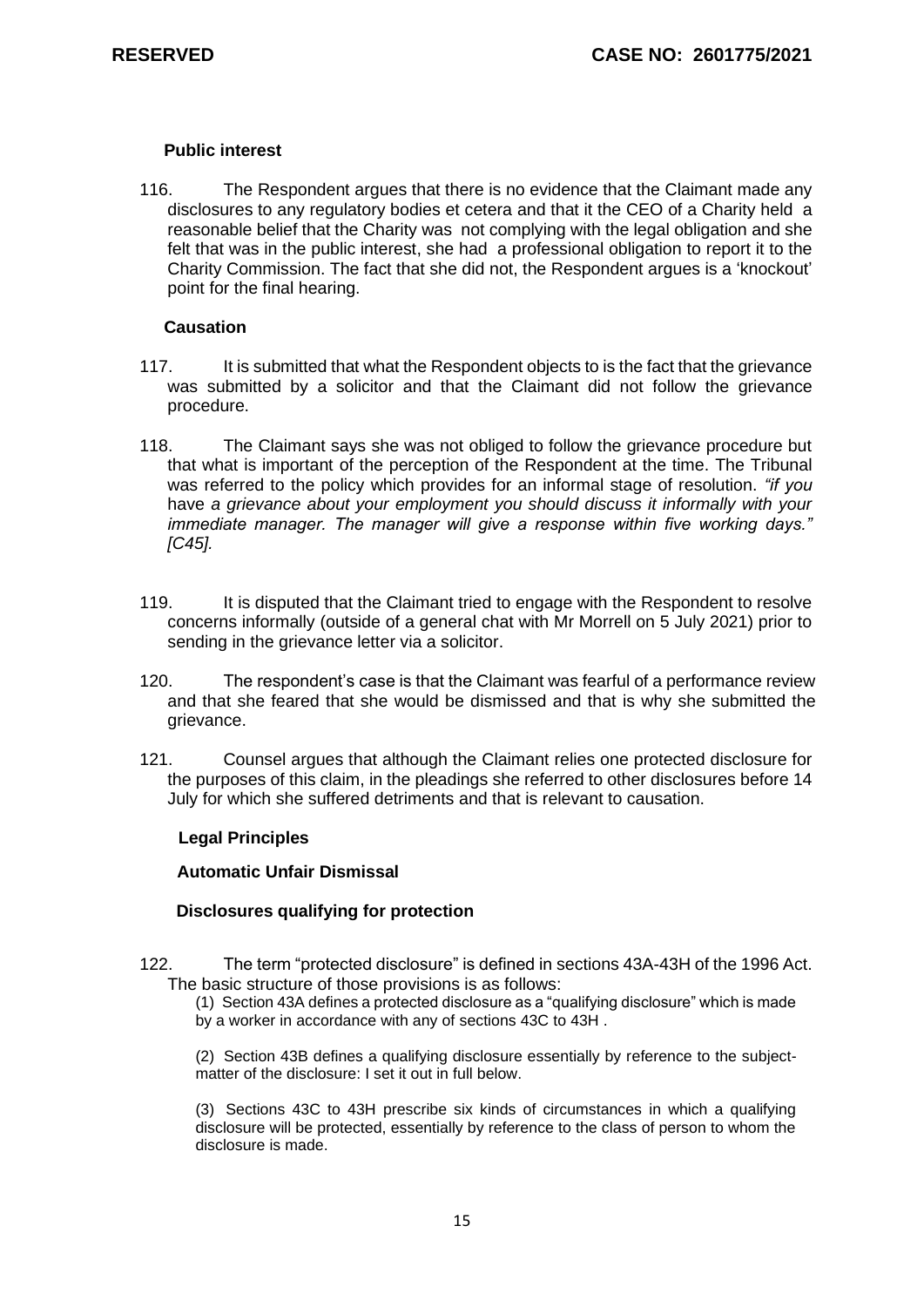123. The opening words of section 43B of ERA provide that:

"(1*) In this Part a "qualifying disclosure" means any disclosure of information which, in the reasonable belief of the worker making the disclosure is made in the public interest and tends to show one or more of the following* –."

*Section 43B then lists of six categories of wrongdoing. The categories relevant relied upon by the Claimant are those set out within section 43B(1)(b);*

*(b) that a person has failed, is failing or is likely to fail to comply with any legal obligation to which he is subject* 

#### **Disclosure of information: section 43B ERA**

- 124. The disclosure must be of *information*. This requires for conveying of facts rather than the mere making of allegations: **Cavendish Munro Professional Risks Management Ltd v Geduld [2010] ICR 325 EAT.**
- 125. In *[Kilraine v London Borough of Wandsworth 2018 ICR 1850, CA](http://uk.westlaw.com/Link/Document/FullText?findType=Y&serNum=2044773817&pubNum=6448&originatingDoc=IEC2459D055E011E79153C39CF1D5DBAB&refType=UC&originationContext=document&vr=3.0&rs=PLUK1.0&transitionType=CommentaryUKLink&contextData=(sc.Category))*: The Court of Appeal in *[Kilraine](http://uk.westlaw.com/Link/Document/FullText?findType=Y&serNum=2044773817&pubNum=6448&originatingDoc=IEC2459D055E011E79153C39CF1D5DBAB&refType=UC&originationContext=document&vr=3.0&rs=PLUK1.0&transitionType=CommentaryUKLink&contextData=(sc.Category))* went on to stress that the word 'information' in [S.43B\(1\)](http://uk.westlaw.com/Link/Document/FullText?findType=Y&serNum=0112753012&pubNum=121177&originatingDoc=IEC2459D055E011E79153C39CF1D5DBAB&refType=UL&originationContext=document&vr=3.0&rs=PLUK1.0&transitionType=CommentaryUKLink&contextData=(sc.Category)) has to be read with the qualifying phrase 'tends to show'.

#### **Reasonable belief**

- 126. [Section 43B \(1\)](http://uk.westlaw.com/Link/Document/FullText?findType=Y&serNum=0112753012&pubNum=121177&originatingDoc=I041A69C002CA11E9983B80BEA82DA8F6&refType=UL&originationContext=document&vr=3.0&rs=PLUK1.0&transitionType=CommentaryUKLink&contextData=(sc.Category)) requires that, in order for any disclosure to qualify for protection, the disclosure must, in the *'reasonable belief'* of the worker:
	- *be made in the public interest, and*
	- *tends to show one or more of the types of malpractice set out in (a) to (f) has been is being or is likely to take place.*

Companies Act 2006

I have considered the contents of 170 Scope and nature of general duties, 171 Duty to act within powers, 172 Duty to promote the success of the company, 173 Duty to exercise independent judgment and 174 Duty to exercise reasonable care, skill and diligence: *Companies Act 2006*

The Charity Commission Guidance sets out 'must' and ' should' where ' must' refers to a legal or regulatory requirement or duty that trustees must comply with ( and should means good practice ).What is a ' must ' includes ( page 4 of the Guidance) and counsel refers to this including knowing what the delegated responsibilities are;

- *Make sure that the charity complies with its governing document*
- *Comply with charity law requirements and other laws that apply to your charity* (page 16 of the Guidance) states that the trustees must ;
- *Act within your powers*
- *Act in good faith and only in the interest of your charity*
- *Make sure you are sufficiently informed. Taking any advice you need*
- *…*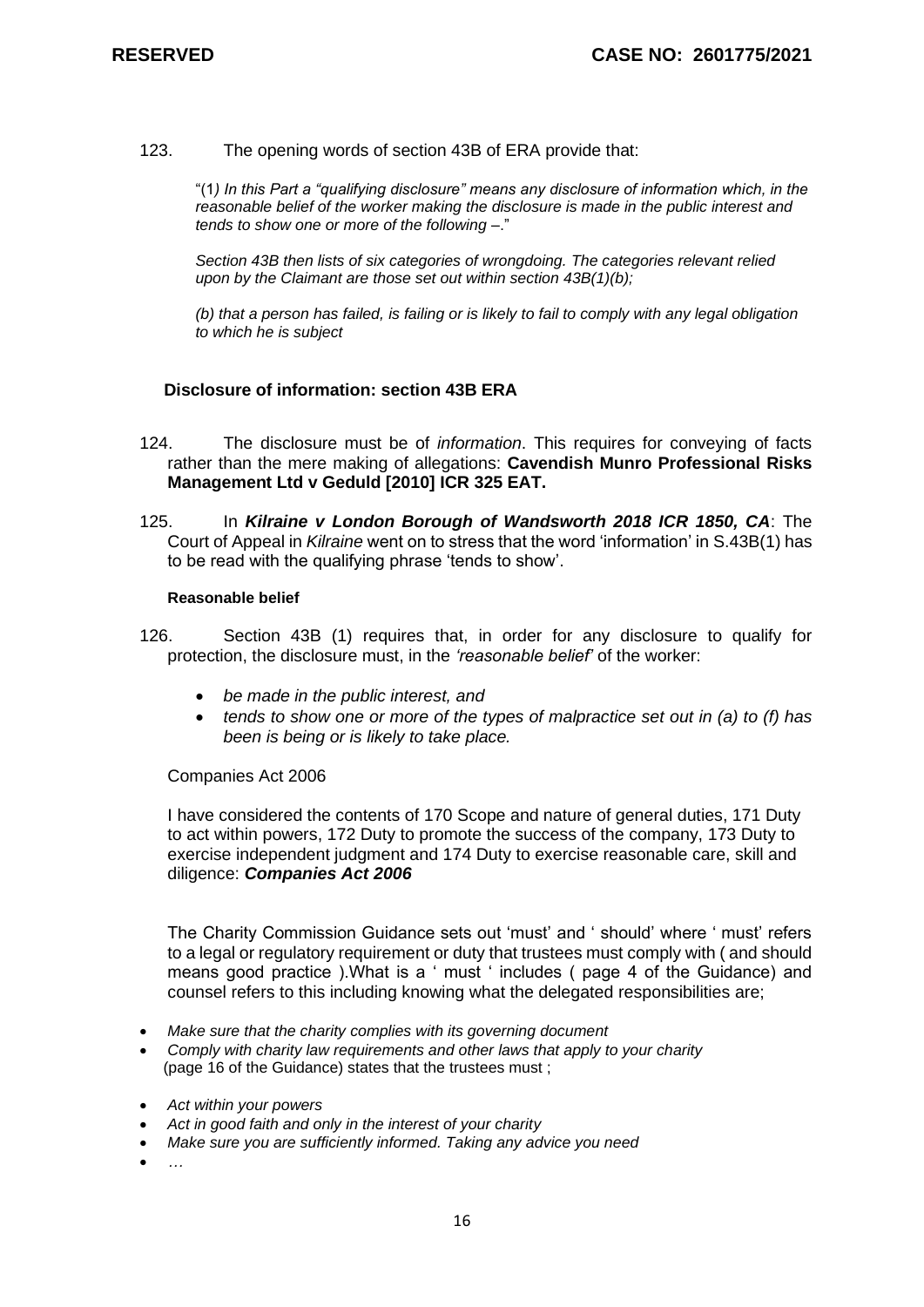• *Make decisions that are within the range of decisions that a reasonable trustee could make in the circumstances* 

# **Public Interest**

- 127. The worker must have a reasonable belief that the disclosure is in the public interest but that does not have to be the worker's predominant motive for making the disclosures: I have considered Lord Justice Underhill's comments **Chesterton Global Ltd. v Nurmohamed [2018] ICR** 731 CA at paragraphs 27 to 30.
- 128. **In Chesterton** the EAT rejected the suggestion that a Tribunal should consider for itself whether a disclosure was in the public interest and stressed that the test of reasonable belief remains that set down by the Court of Appeal in *[Babula v Waltham](http://uk.westlaw.com/Link/Document/FullText?findType=Y&serNum=2011616924&pubNum=6448&originatingDoc=IF3B1559055E011E79153C39CF1D5DBAB&refType=UC&originationContext=document&vr=3.0&rs=PLUK1.0&transitionType=CommentaryUKLink&contextData=(sc.Category))  [Forest College 2007 ICR 1026, CA](http://uk.westlaw.com/Link/Document/FullText?findType=Y&serNum=2011616924&pubNum=6448&originatingDoc=IF3B1559055E011E79153C39CF1D5DBAB&refType=UC&originationContext=document&vr=3.0&rs=PLUK1.0&transitionType=CommentaryUKLink&contextData=(sc.Category))*. On appeal, the Court of Appeal agreed that the test as set out in *[Babula](http://uk.westlaw.com/Link/Document/FullText?findType=Y&serNum=2011616924&pubNum=6448&originatingDoc=IF3B1559055E011E79153C39CF1D5DBAB&refType=UC&originationContext=document&vr=3.0&rs=PLUK1.0&transitionType=CommentaryUKLink&contextData=(sc.Category))* remains relevant and made the point that tribunals should be careful not to substitute their own view of whether the disclosure was in the public interest for that of the worker.

### **Reasonable belief in the wrongdoing**

- 129. To qualify for protection the disclosure, the whistle-blower must also have had a reasonable belief that the information disclosed tended to show that the alleged wrongdoing had been/was being/was likely to be, committed. It is not relevant however whether or not it turned out to be wrong, the same principles as to reasonableness apply to the wrongdoing as to the public interest requirement.
- 130. As the EAT put it in *Soh v Imperial College of Science, Technology and Medicine EAT 0350/14***:**The EAT observed as long as the worker reasonably believes that the information tends to show a state of affairs identified i[n S.43B\(1\),](http://uk.westlaw.com/Link/Document/FullText?findType=Y&serNum=0112753012&pubNum=121177&originatingDoc=I041A69C002CA11E9983B80BEA82DA8F6&refType=UL&originationContext=document&vr=3.0&rs=PLUK1.0&transitionType=CommentaryUKLink&contextData=(sc.Category)) the disclosure will be a qualifying disclosure for the purposes of that provision even if the information does not in the end stand up to scrutiny.
- 131. The worker must reasonably believe that his or her disclosure tends to show that one of the relevant failures has occurred, is occurring or is *likely to occur*. The EAT considered the meaning of 'likely' in this context in *[Kraus v Penna plc and anor 2004](http://uk.westlaw.com/Link/Document/FullText?findType=Y&serNum=2003872660&pubNum=8105&originatingDoc=I0AD6F62002CA11E9983B80BEA82DA8F6&refType=UC&originationContext=document&vr=3.0&rs=PLUK1.0&transitionType=CommentaryUKLink&contextData=(sc.Category))  [IRLR 260, EAT](http://uk.westlaw.com/Link/Document/FullText?findType=Y&serNum=2003872660&pubNum=8105&originatingDoc=I0AD6F62002CA11E9983B80BEA82DA8F6&refType=UC&originationContext=document&vr=3.0&rs=PLUK1.0&transitionType=CommentaryUKLink&contextData=(sc.Category)).* In the EAT's view, 'likely' should be construed as 'requiring more than a possibility, or a risk, 'the information disclosed should, in the reasonable belief of the worker at the time it is disclosed, tend to show that it is *probable or more probable than not* that the employer will fail to comply with the relevant legal obligation'.
- 132. When considering whether a worker has a reasonable belief, tribunals should take into account the worker's personality and individual circumstances. However, this is not to say that the test is entirely subjective section 43B (1) requires a *reasonable* belief of the worker making the disclosure, not a genuine belief. This introduces a requirement that there should be some objective basis for the worker's belief. This was confirmed by the EAT in *[Korashi v Abertawe Bro Morgannwg University Local](http://uk.westlaw.com/Link/Document/FullText?findType=Y&serNum=2026152000&pubNum=8105&originatingDoc=I041A69C002CA11E9983B80BEA82DA8F6&refType=UC&originationContext=document&vr=3.0&rs=PLUK1.0&transitionType=CommentaryUKLink&contextData=(sc.Category))  [Health Board 2012 IRLR](http://uk.westlaw.com/Link/Document/FullText?findType=Y&serNum=2026152000&pubNum=8105&originatingDoc=I041A69C002CA11E9983B80BEA82DA8F6&refType=UC&originationContext=document&vr=3.0&rs=PLUK1.0&transitionType=CommentaryUKLink&contextData=(sc.Category)) 4, EAT***.**.

# **Identifying legal obligation**

133. In *[Fincham v HM Prison Service EAT 0925/01](http://uk.westlaw.com/Link/Document/FullText?findType=Y&serNum=2002844289&pubNum=8105&originatingDoc=I08CA363002CA11E9983B80BEA82DA8F6&refType=UC&originationContext=document&vr=3.0&rs=PLUK1.0&transitionType=CommentaryUKLink&contextData=(sc.Category))* **:** Mr Justice Elias observed that there must be 'some disclosure which *actually identifies, albeit not in strict legal language, the breach of legal obligation on which the [worker] is relying'*. However, in *[Bolton School v Evans 2006 IRLR 500, EAT](http://uk.westlaw.com/Link/Document/FullText?findType=Y&serNum=2008652850&pubNum=8105&originatingDoc=I08CA363002CA11E9983B80BEA82DA8F6&refType=UC&originationContext=document&vr=3.0&rs=PLUK1.0&transitionType=CommentaryUKLink&contextData=(sc.Category))* held that, although the employee 'did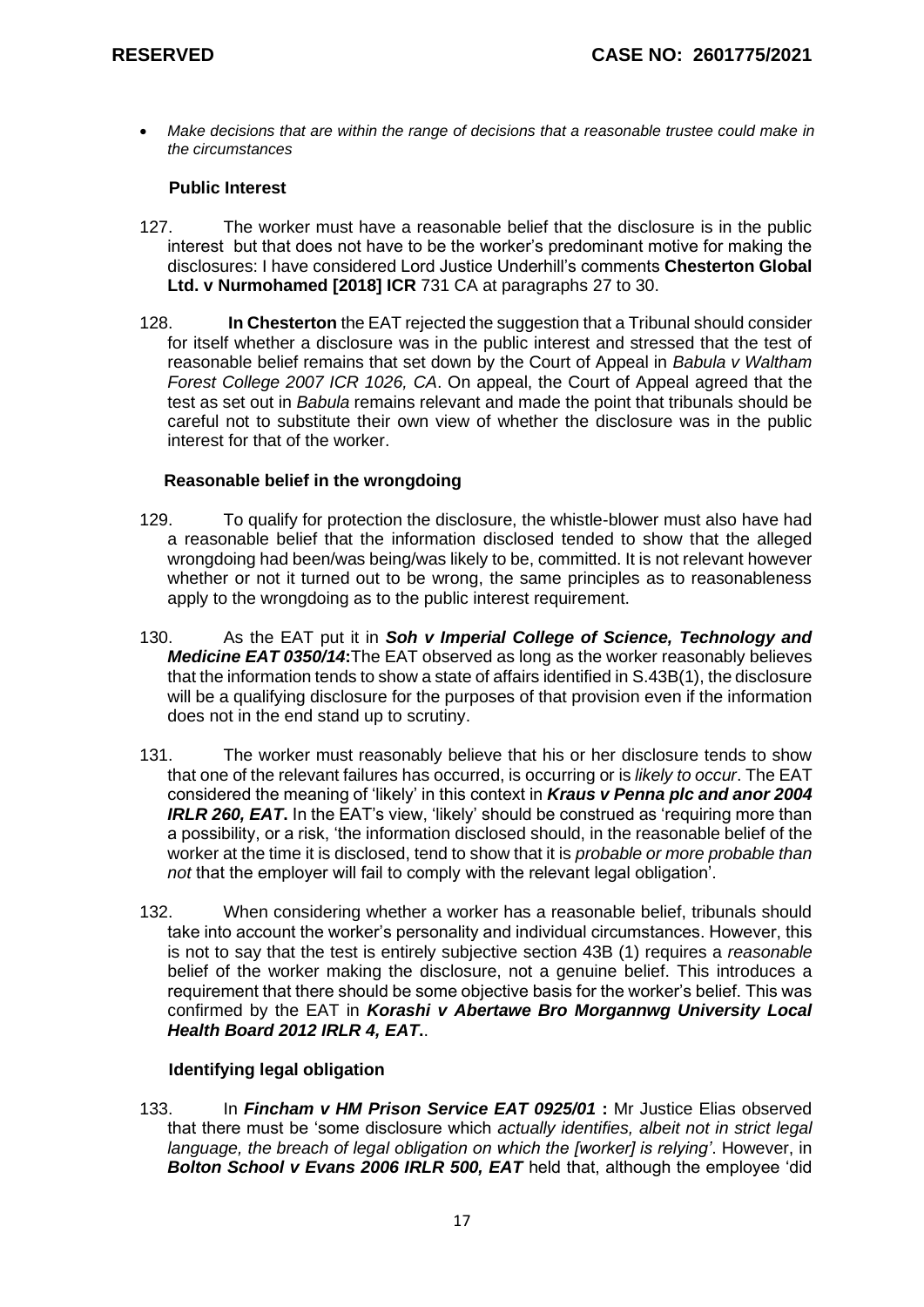not in terms identify any specific legal obligation' and no doubt 'would not have been able to recite chapter and verse', nonetheless it would have been obvious that his concern was that private information, and sensitive information about pupils, could get into the wrong hands. The EAT was therefore satisfied that it was appreciated that this could give rise to a potential legal liability

# **Likelihood of occurrence**

134. Under [S.43B\(1\)](http://uk.westlaw.com/Link/Document/FullText?findType=Y&serNum=0112753012&pubNum=121177&originatingDoc=I0AD6F62002CA11E9983B80BEA82DA8F6&refType=UL&originationContext=document&vr=3.0&rs=PLUK1.0&transitionType=CommentaryUKLink&contextData=(sc.Category)) the worker must reasonably believe that his or her disclosure tends to show that one of the relevant failures has occurred, is occurring or is *likely to occur*. The EAT considered the meaning of 'likely' in this context in **Kraus [v Penna plc](http://uk.westlaw.com/Link/Document/FullText?findType=Y&serNum=2003872660&pubNum=8105&originatingDoc=I0AD6F62002CA11E9983B80BEA82DA8F6&refType=UC&originationContext=document&vr=3.0&rs=PLUK1.0&transitionType=CommentaryUKLink&contextData=(sc.Category))  [and anor 2004 IRLR 260, EAT](http://uk.westlaw.com/Link/Document/FullText?findType=Y&serNum=2003872660&pubNum=8105&originatingDoc=I0AD6F62002CA11E9983B80BEA82DA8F6&refType=UC&originationContext=document&vr=3.0&rs=PLUK1.0&transitionType=CommentaryUKLink&contextData=(sc.Category))** : In the EAT's view, 'likely' should be construed as 'requiring more than a possibility, or a risk, that an employer (or other person) might fail to comply with a relevant legal obligation'. Instead, 'the information disclosed should, in the reasonable belief of the worker at the time it is disclosed, tend to show that it is *probable or more probable than not* that the employer will fail to comply with the relevant legal obligation' (our stress).

### **Manner of Disclosure**

### **Disclosure to employer**

135. In relation to the first and second alleged protected disclosures, the Claimant relies upon Section 43C (1)(a) which provides that a qualifying disclosure that is made to the worker's employer will be a protected disclosure.

#### **Dismissal**

136. As Lord Justice Elias confirmed in *[Fecitt and ors v NHS Manchester \(Public](http://uk.westlaw.com/Link/Document/FullText?findType=Y&serNum=2026364342&pubNum=6448&originatingDoc=I07582FA002CA11E9983B80BEA82DA8F6&refType=UC&originationContext=document&vr=3.0&rs=PLUK1.0&transitionType=CommentaryUKLink&contextData=(sc.Category))  [Concern at Work intervening\) 2012 ICR 372, CA](http://uk.westlaw.com/Link/Document/FullText?findType=Y&serNum=2026364342&pubNum=6448&originatingDoc=I07582FA002CA11E9983B80BEA82DA8F6&refType=UC&originationContext=document&vr=3.0&rs=PLUK1.0&transitionType=CommentaryUKLink&contextData=(sc.Category))***,** the causation test for unfair dismissal is stricter than that for unlawful detriment under section 47B . A claim under section 47B claim may be established where the protected disclosure is one of many reasons for the detriment, so long as it *materially influences* the decision-maker. Section 103A requires the disclosure to be the *primary motivation* for a dismissal.

#### **Reason – causation**

137. The question of whether the making of the disclosure was the reason (or principal reason) for the dismissal requires an enquiry into what facts or beliefs caused the decision-maker to decide to dismiss. Where it is found that the reason (or principal reason) for a dismissal is that the employee has made a disclosure, the question of whether that disclosure was protected must be determined objectively by the tribunal, it is not relevant whether the decision maker dismissed believing (wrongly) that the disclosure was not protected.

#### **Burden of Proof**

138. Where the employee has less than the requisite continuous service to claim ordinary unfair dismissal, as in the case before us, he or she will acquire the burden of showing, that the reason for dismissal was an automatically unfair reason on the balance of probabilities: *[Smith v Hayle Town Council 1978 ICR 996, CA](http://uk.westlaw.com/Link/Document/FullText?findType=Y&serNum=1978025792&pubNum=8105&originatingDoc=I08F6C47002CA11E9983B80BEA82DA8F6&refType=UC&originationContext=document&vr=3.0&rs=PLUK1.0&transitionType=CommentaryUKLink&contextData=(sc.Category))* and **Ross v Eddie Stobart Ltd EAT 0068/13** confirmed that the same approach applies in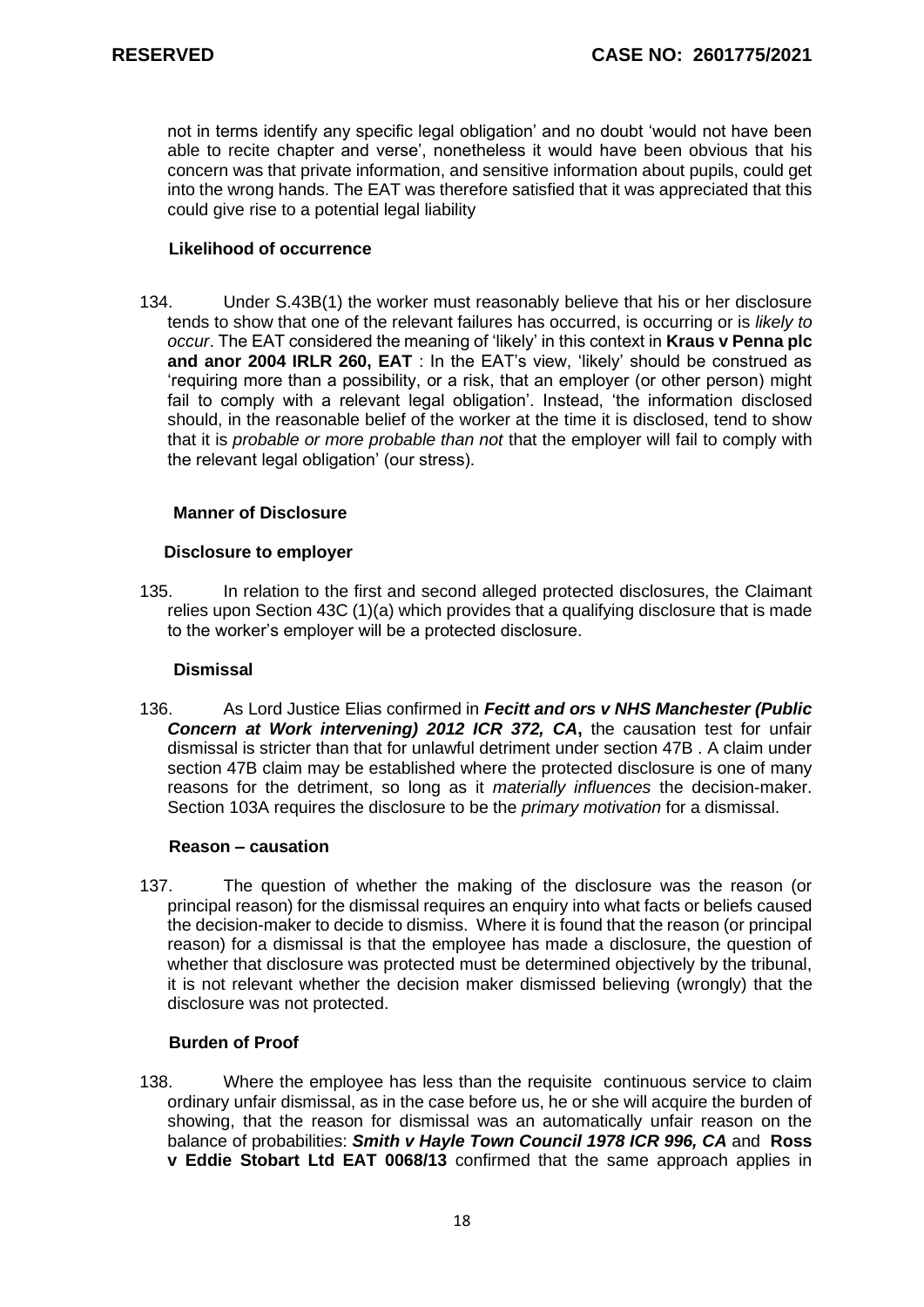whistleblowing claims.

#### **Drawing inferences.**

139. In the words of Lord Justice Mummery in *[ALM Medical Services Ltd v Bladon](http://uk.westlaw.com/Link/Document/FullText?findType=Y&serNum=2002421085&pubNum=6448&originatingDoc=IFA5047D055E011E79153C39CF1D5DBAB&refType=UC&originationContext=document&vr=3.0&rs=PLUK1.0&transitionType=CommentaryUKLink&contextData=(sc.Category))  2002 ICR [1444, CA:](http://uk.westlaw.com/Link/Document/FullText?findType=Y&serNum=2002421085&pubNum=6448&originatingDoc=IFA5047D055E011E79153C39CF1D5DBAB&refType=UC&originationContext=document&vr=3.0&rs=PLUK1.0&transitionType=CommentaryUKLink&contextData=(sc.Category))* '[T]he alleged unfairness of aspects of [the employee's] dismissal, which would be central to a claim for "ordinary" unfair dismissal, are of less importance in a protected disclosure case. The critical issue is not substantive or procedural unfairness, but whether all the requirements of the protected disclosure provisions have been satisfied on the evidence.'

# *129 Procedure on hearing of application and making of order*

*(1)This section applies where, on hearing an employee's application for interim relief, it appears to the Tribunal that it is likely that on determining the complaint to which the application relates the Tribunal will find that the reason (or, if more than one, the principal reason) for his dismissal is one of those specified in section 100(1)(a) and (b), 102(1) or 103.*

140. The provisions dealing with an application for interim relief pursuant to section 128 (1) ERA 1996 are as follows ;

# *128 Interim relief pending determination of complaint*

*(1)An employee who presents a complaint to an industrial tribunal—*

*(a)that he has been unfairly dismissed by his employer, an*

*(b)that the reason (or, if more than one, the principal reason) for the dismissal is one of those specified in section 100(1)(a) and (b), 102(1) or 103,*

*may apply to the Tribunal for interim relief.*

*(2)The Tribunal shall not entertain an application for interim relief unless it is presented to the Tribunal before the end of the period of seven days immediately following the effective date of termination (whether before, on or after that date).*

*(3)The Tribunal shall determine the application for interim relief as soon as practicable after receiving the application.*

*(4)The Tribunal shall give to the employer not later than seven days before the date of the hearing a copy of the application together with notice of the date, time and place of the hearing.*

*(5)The Tribunal shall not exercise any power it has of postponing the hearing of an application for interim relief except where it is satisfied that special circumstances exist which justify it in doing so.*

- 141. The leading case on the test for interim relief is **Taplin v Shippam [1978] ICR 1068.** That case summarised the application of the test of "likely" to succeed as follows "the Tribunal should ask themselves whether the employee had established that he had a "pretty good chance of succeeding in his complaint".
- 142. Another relatively recent case decided in EAT is **Sheikh Khalid Bin Asqr Al Qasimi v Robinson UKEAT/0283/17,** where tribunals were reminded, in a protected disclosure case, that the judge would have to consider whether the Claimant was likely to show they had made a protected disclosure that was likely to meet the public interest test as well as likely to show that was the reason or principal reason for dismissal. This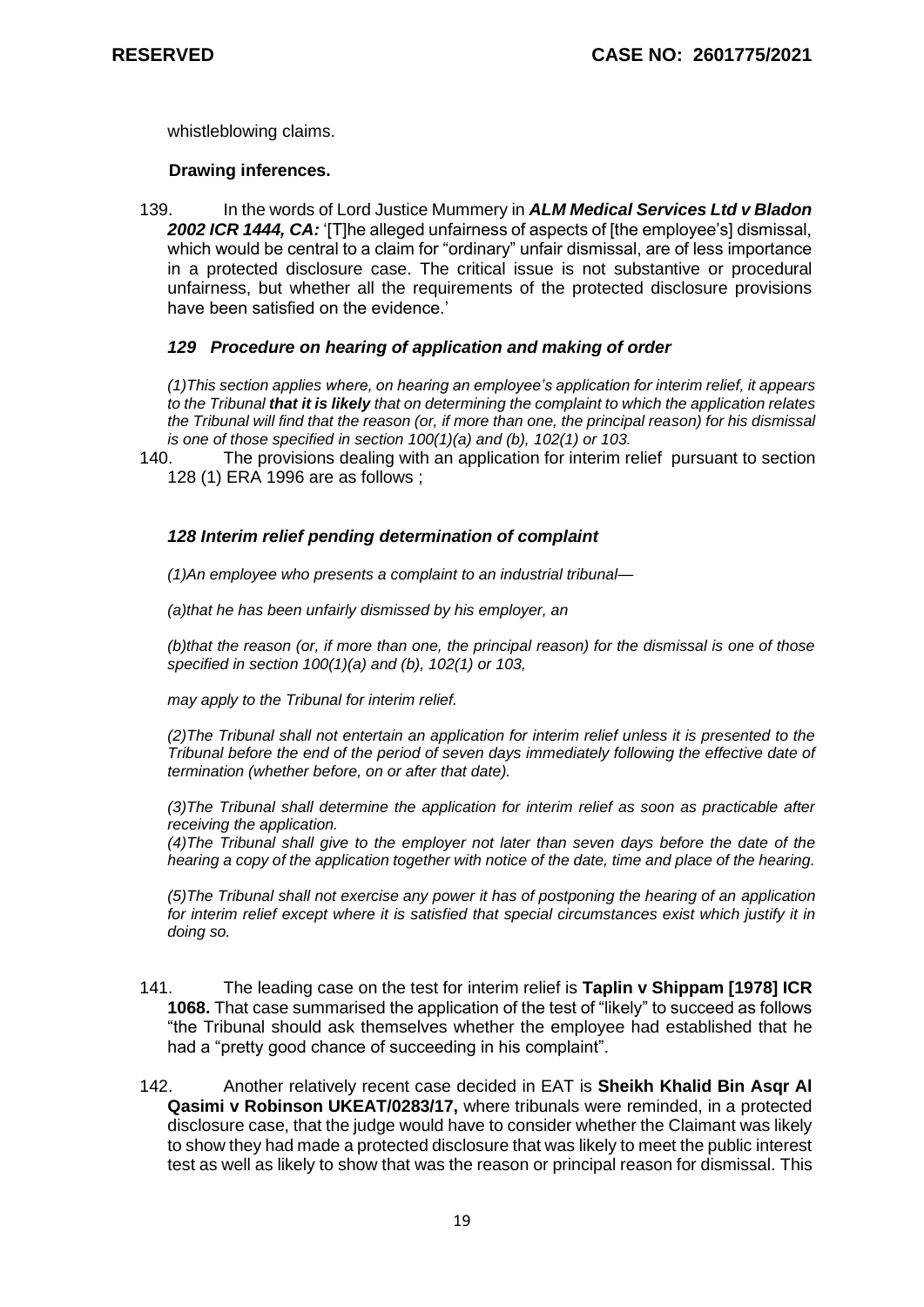was said to be a "comparatively high" test, reflecting on what was said in **Dandpat v University of Bath UKEAT/0408/09** that there were "good reasons of policy", because a finding that the application succeeded would lead to a continuation of a contract and a continuing obligation to pay the Claimant who might not be ultimately successful.

- 143. In the case of **Parsons v Airplus International Ltd UKEAT/0023/16** the EAT judge recognised the nature to the ET judge's task on an interim relief application and, whilst that ET judge had stated the Claimant had a "good arguable case", they had not been able to say it had a "*pretty good chance of success"* and the refusal to grant interim relief was upheld.
- 144. The task was described in **London City Airport Ltd v Chacko [2013] IRLR 610** as "an expeditious summary assessment" on the material before the judge.
- 145. The substantive legislation and case law on protected disclosures needs also to be considered. The definition appears at sections 43A and 43B ERA. A qualifying disclosure is disclosure of information (**Kilraine v LB Wandsworth [2018] ICR ICR 1850** which, in the reasonable belief of the worker tends to show is a) in the public interest and b) one or more 6 things – criminal offence; failed to comply with legal obligation; miscarriage of justice; health and safety; environment damage or one of above deliberately concealed. .

# **Analysis** .

- 146. The malpractice relied upon is the breach of a legal obligation. The grounds of complaint list what the legal obligations relied upon are (C7);
	- *A) Their fiduciary duties as charity trustees under common law, as explained the Charity Commission guidance,*
	- *B) The Respondent's Articles of Association;*
	- *C) Sections 171 – 174 of the Companies Act 2006*
	- *D) The contracts of employment of the Claimant and other individual employees, including the duty to maintain trust and confidence*
	- E) *The Equality Act 2010*
- 147. The Claimant raised a number of concerns within her grievance. It is not clear whether they are raised as one disclosure alleging a number of breaches or consist of a number of separate disclosures within one document. However, as they are separated out in the grounds of complaint, I shall address them in the same way;

#### **Governance Disclosures**

148. The governance issues are summarised in the particulars of claim as follows (paragraphs 13 (a) to  $(g)$ ):

#### *a)Cancelling training for the Trustees that had been arranged specifically to improve standards of governance at the Respondent, the Claimant having identified a possible gap in the skills and knowledge of the Trustees;*

149. The Claimant refers in the grievance letter to training being cancelled which she felt was required to allow the Trustees to understand what skills and expertise would be needed once the Charity moved into the operating phase and that the issues that the training was intended to address are unresolved and continue to "*represent significant reputational and practical risks to the Charity"*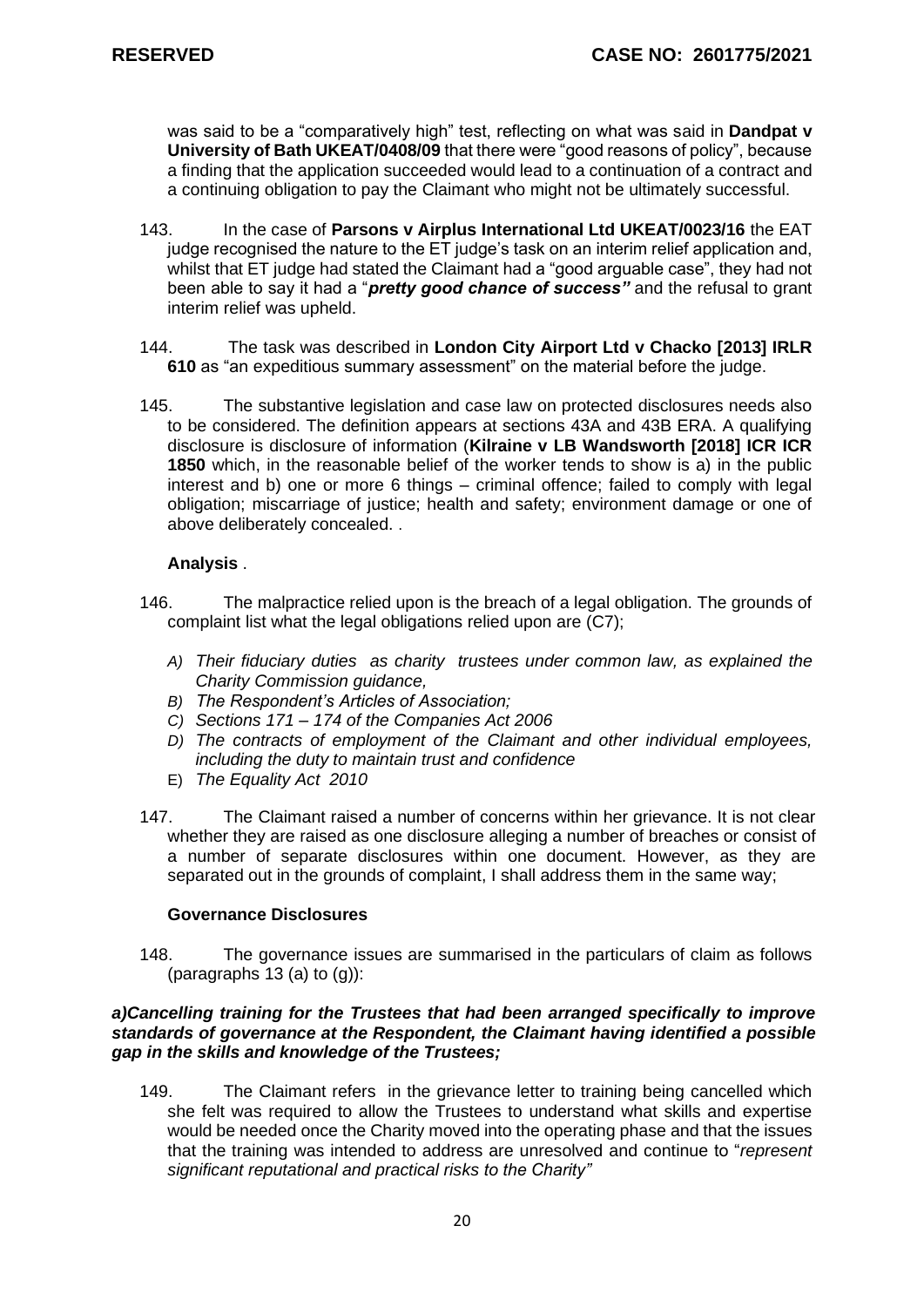# *Information*

150. I consider that it is likely that a Tribunal would find that this was a disclosure of information. It discloses facts rather than makes a bare allegation.

#### *Wrongdoing*

- 151. It is not obvious to this Tribunal why the Claimant believed that information about the cancellation of this training tended to show a breach of a legal obligation.
- 152. Neither the grievance itself nor the grounds of complaint, identify what legal obligation the Claimant believed was breached. The grievance letter does not reference the Companies Act or the Charity Commission Guidance (Guidance). The other legal obligations listed in the pleadings do not appear to be applicable.
- 153. While identification in strict legal language of the legal obligation which a claimant allege he/she believed to be breached, is not required, there is a requirement for some identification of it.
- 154. The grievance refers to significant 'reputational risk' and 'practical risks' however, it is not obvious how a risk to the Respondent's reputation could give rise to potential legal liability . Further, the grievance does not identify what the practical risks are which are referred to.
- 155. The Claimant was not only the CEO, she was also in receipt of legal advice and yet the letter of grievance drafted by her solicitor, fails to identify what the legal obligation is which she believed the information she was disclosed tended to show was breached, if any.
- 156. It is only the grounds of complaint which later identify the; Guidance, the Companies Act and the fiduciary duties. As CEO a Tribunal is likely to find that she had an understanding of what legal obligations the Respondent was subject to and yet there is no identification in the grievance (drafted with the assistance of a solicitor) of any legal obligation.
- 157. The Respondent's case is that the decision to cancel the training was taken in consultation with Board members. This is addressed in the Chair's witness statement (para 12). The minutes of any Board meeting where this was allegedly discussed however were not disclosed. There is however a fundamental dispute as to the facts and no documentation to support either account
- 158. Under [section 43B\(1\)](http://uk.westlaw.com/Link/Document/FullText?findType=Y&serNum=0112753012&pubNum=121177&originatingDoc=I0AD6F62002CA11E9983B80BEA82DA8F6&refType=UL&originationContext=document&vr=3.0&rs=PLUK1.0&transitionType=CommentaryUKLink&contextData=(sc.Category)) the worker must reasonably believe that his or her disclosure tends to show that one of the relevant failures has occurred, is occurring or is *likely to occur*. The pleadings refer to the Claimant having identified a '*possible*' gap in the skills and knowledge of the Trustees. I do not consider that it is likely that a Tribunal will find that 'possible', meets the necessary test in terms of likelihood of occurrence in respect of the relevant malpractice. Where the information is alleged to show that a relevant failure is 'likely' to occur, likely has been held to require more than a possibility: Kraus v Penna Plc .
- 159. I do not find that it is *likely* that the Claimant will establish that she held a reasonable belief that the disclosure of this information tended to show a breach of a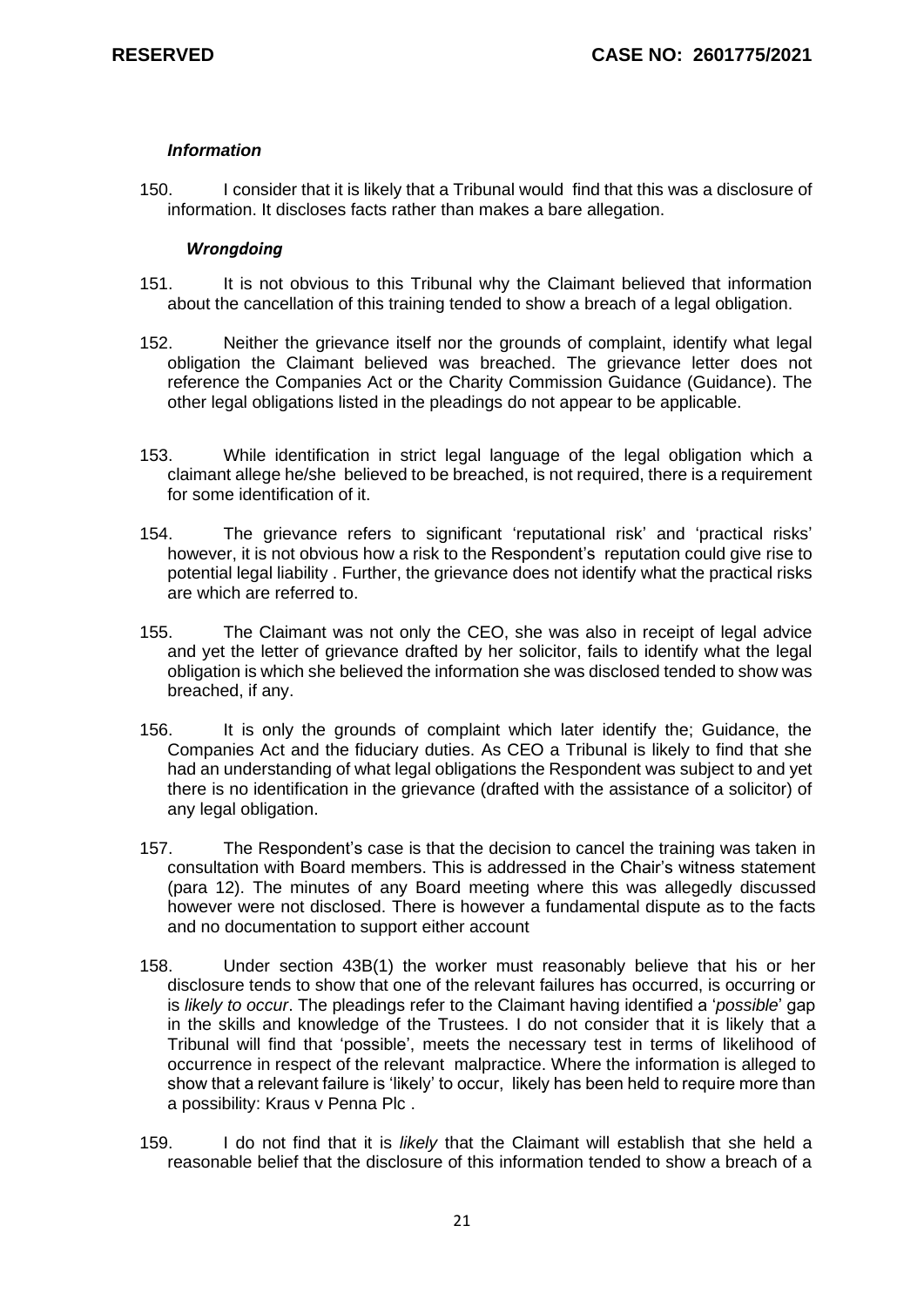legal obligation on the basis of the case as currently pleaded.

# *Public interest*

- 160. Counsel for the Claimant addressed the public interest point in general terms, he did not address it in relation to each alleged disclosure. It is argued by counsel that in the reasonable belief of the Claimant the disclosures were in the public interest and that the concerns of "*significant reputational and practical risks to the charity*" are not concerns of only a private nature but are wider.
- 161. The Claimant did not identify within the grievance whether and if so why, she believed that the disclosures were being made in the public interest. There is no statement from the Claimant. The grounds of complaint and application for interim relief simply refer to public interest with no attempt to set out the reasons why the Claimant believed the disclosures were in the public interest. If the Claimant cannot give credible reasons at the hearing why she thought at the time that the disclosure was in the public interest, that may cast doubt on whether she really thought so at all: **Chesterton Global Ltd. v Nurmohamed [2018] ICR** 731 CA.
- 162. I do not find that it is likely that a Tribunal would find that the Claimant had a reasonable belief that the disclosure was in the public interest.

### *(b) Attempts to inappropriately influence the content of a report from a financial training company who had been engaged to improve the Trustees' financial skills and understanding;*

### *Information*

163. I do not find that it is likely that Tribunal will find that the Claimant disclosed information which '*tended to show'* some type of malpractice, but rather made an allegation without the necessary factual content to satisfy the requirements of section 43B ERA. .

# *Wrongdoing*

- 164. Within the grievance letter it refers to the comments being manipulated to avoid scrutiny of the "*tension between the Chairman and the SLT*". It is unclear whether the report was doctored or not and what form the 'manipulation' took.
- 165. It is not clear why the Claimant believed that this information she disclosed tended to show a breach of a legal obligation. I will not repeat the same points as I made with the respect to the previous disclosure, however there is in respect of this disclosure a similar failure in terms of the grievance and grounds of complaint, to identify the legal obligation which the Claimant reasonably believed the information she was disclosing tended to show had been breached.
- 166. The conduct may amount to a breach of fiduciary duties (perhaps section 172 or 173) however, as pleaded I am having to guess what the Claimant's case may be and what she may have reasonably believed at the time she made the disclosure because it is not set out in the documents before me and she has not presented any statement. The grounds of complaint fail to identify which legal obligation she believed had been breached when she made this disclosure.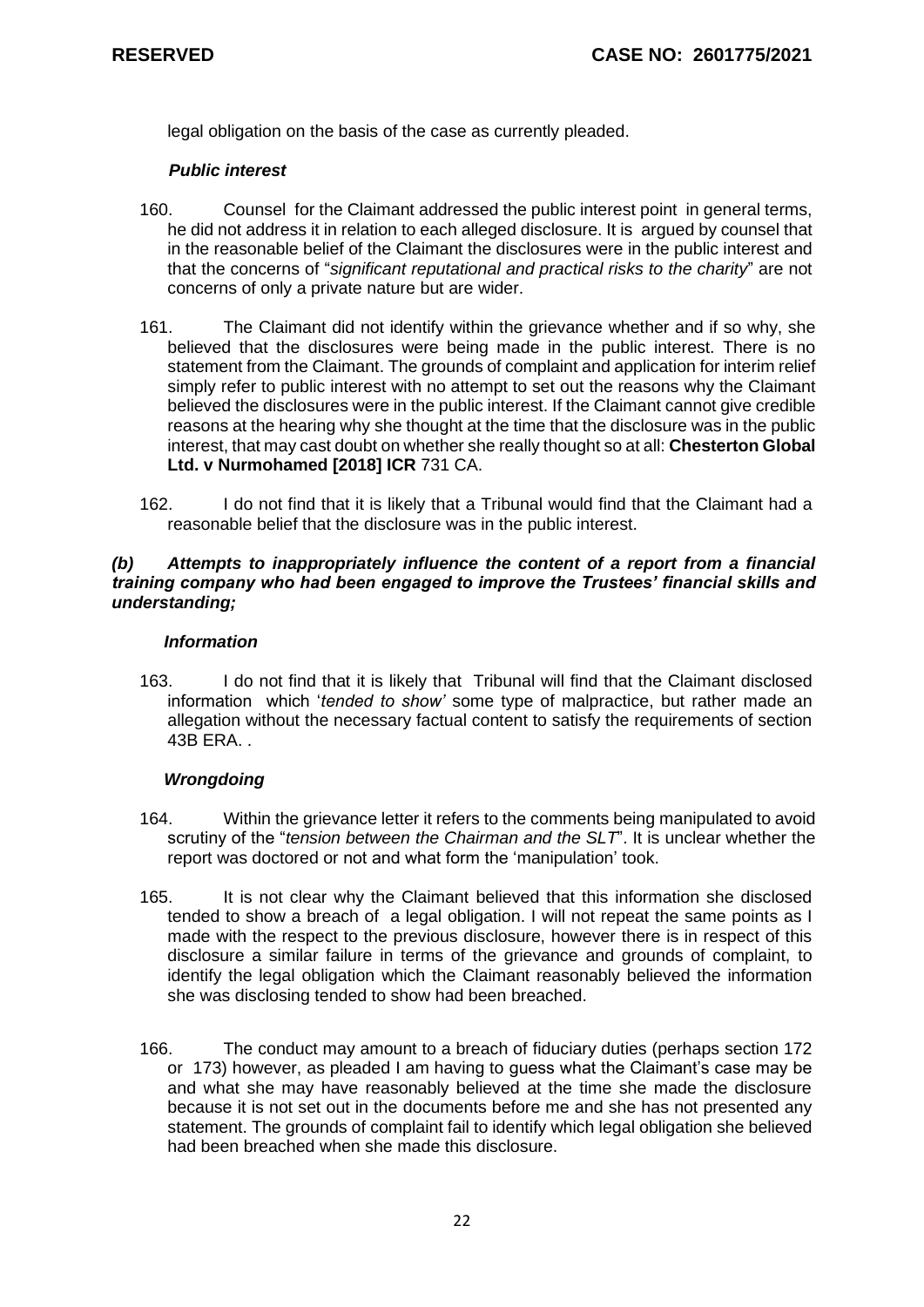- 167. I do not know whether the Claimant relies on a breach of the Charity Governance Code (Code) because other than the Equality Act 2010 that is the only other possible source of a legal obligation referred to in the grievance letter. I was not provided with a copy of the Code. Counsel for the Respondent argues that it has no legal force. The grounds of complaint do not mention the Code as setting out legal obligations which the Claimant relies upon in her claim.
- 168. There may be legal obligations in the Guidance which are relevant to this disclosure, such as the obligation to make decisions within the range of decisions that a reasonable trustee could make or to act on good faith. However, the Claimant does not refer to the Guidance in the grievance and the grounds of complaint do not identify that it is the Guidance that she reasonably believed had been breached at the time she made the disclosure (if indeed that is her case).
- 169. The Claimant can be wrong in believing that the Code gave rise to a legal obligation and still have held a reasonable belief however, without sight of the Code or an understanding of why she formed this belief and in the absence of any express reference in the grievance to it, that affect the prospects of her establishing her case.
- 170. The Respondent also asserts that there is a material dispute of fact which would have to be resolved over the purpose of the consultant's instruction. The Respondent argues that the consultants were instructed with the brief to make '*changes or improvements to the current financial information to ensure the numbers are being effectively communicated to the trustees*' and that it was the Claimant who was manipulating the project. It argues that the reasonableness of her belief that the information she was disclosing tended to show a breach is undermined in circumstances where she knows that the information disclosed is not correct.
- 171. I was not presented with any documents relating to the feedback which is alleged to have been manipulated. The Claimant does not identify what precisely she alleges was manipulated and nor was I taken to anything in the pleading which details this in order to assist in any evaluation of the reasonableness of her belief that this information tended to show a breach.
- 172. I do not find that it is likely that the Claimant will establish that she had a reasonable belief that the information disclosed tended to show a breach of a legal obligation, where as CEO she has failed to identify even in broad terms what type of legal obligation she believed the information she was disclosing tended to show had been breached.

- 173. Neither the grievance nor the pleading address what she considered to be in the public interest or whether the Claimant believed that the disclosure served that interest.
- 174. It is not obvious what the consequences of this alleged manipulation of the feedback may be and what the public interest would be.
- 175. I do not find that it is likely that the Claimant will establish that she held a reasonable belief that the disclosure was in the public interest.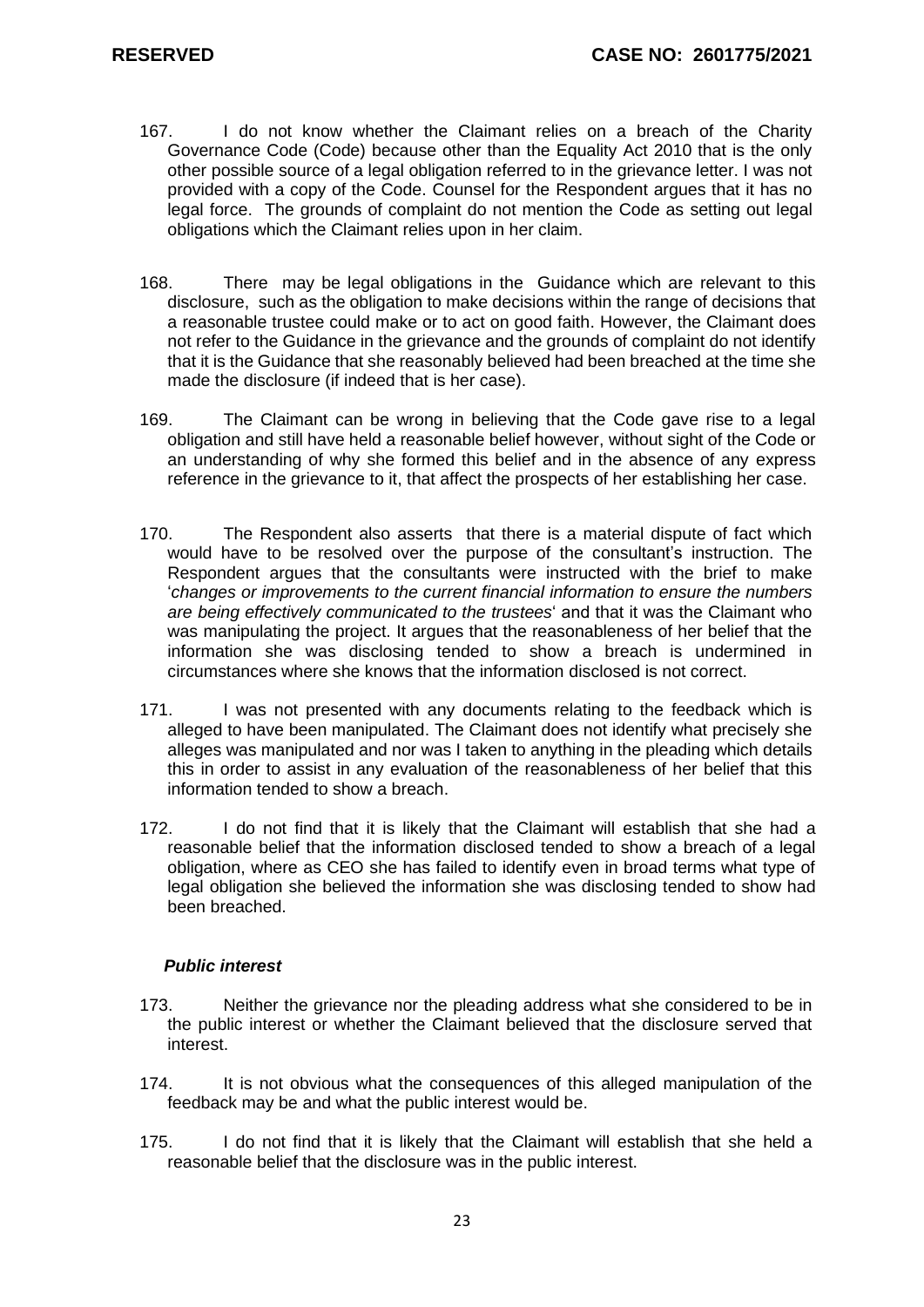#### *(c) The disproportionately dominant influence of the Chair of Trustees on decisionmaking by other Trustees;*

#### *Information*

176. I consider that it is likely that a Tribunal would find that the Claimant disclosed information about the conduct of the Chair.

#### *Wrongdoing*

- 177. The grievance refers expressly to the Charity Governance Code which makes it clear that the Trustees must take all decisions collectively. As set out above, there is an issue over whether the Code gives rise to any legal obligation, and whether any belief that there had been a breach of a legal obligation based on the Code, was therefore reasonable. There are similar provisions in the Guidance and Companies Act, however the Claimant makes no reference to those in the grievance document. The pleading also fails to identify what the alleged legal obligation is which was breached. This does call into question what the Claimant actually believed at the time she made the disclosure.
- 178. The alleged conduct of the Chair may amount to a breach of section 173 of the Companies Act (which is concerned with exercising independent judgment) or 172 (concerned with promoting the success of the company ) or to act in good faith under the Guidance. However, the Claimant does not identify these in the grievance as the legal obligations she believed at the time were breached. Even the grounds of complaint do not identify them with reference to this specific disclosure. I am extracting the possible legal obligations which may be relevant from a generic list in the grounds of complaint and guessing what the Claimant's case is and what her belief may have been.
- 179. However, to assess reasonableness of the claimant's own belief requires some evidence of what the Claimant herself believed the legal obligation to be and that is not present in the grievance (outside of the Code) or the pleading. The Claimant has produced no statement and counsel did not address each disclosure other than to identify in broad terms the types of legal obligations at play with respect generally to the disclosures.
- 180. The case as pleaded is that the Claimant also believed the disclosures amounted to a breach of legal obligations under the Articles of Association however, a copy of the Articles was not included within the documents and there is no reference in the grievance or pleading to which provision of the Articles it is asserted was breached.
- 181. Further, although the grievance refers to examples of whether the Chair has closed down discussions, blocked submissions and unilaterally influenced outcomes; neither the grievance nor the pleaded case, sets out what those examples are and therefore it is difficult to assess how serious the allegations are and the reasonableness of a belief that they gave rise to a breach of a legal obligation and if so, which.
- 182. I do not find that it is likely that the Claimant will establish that she had the requisite reasonable belief that the information disclosed tended to show a breach of a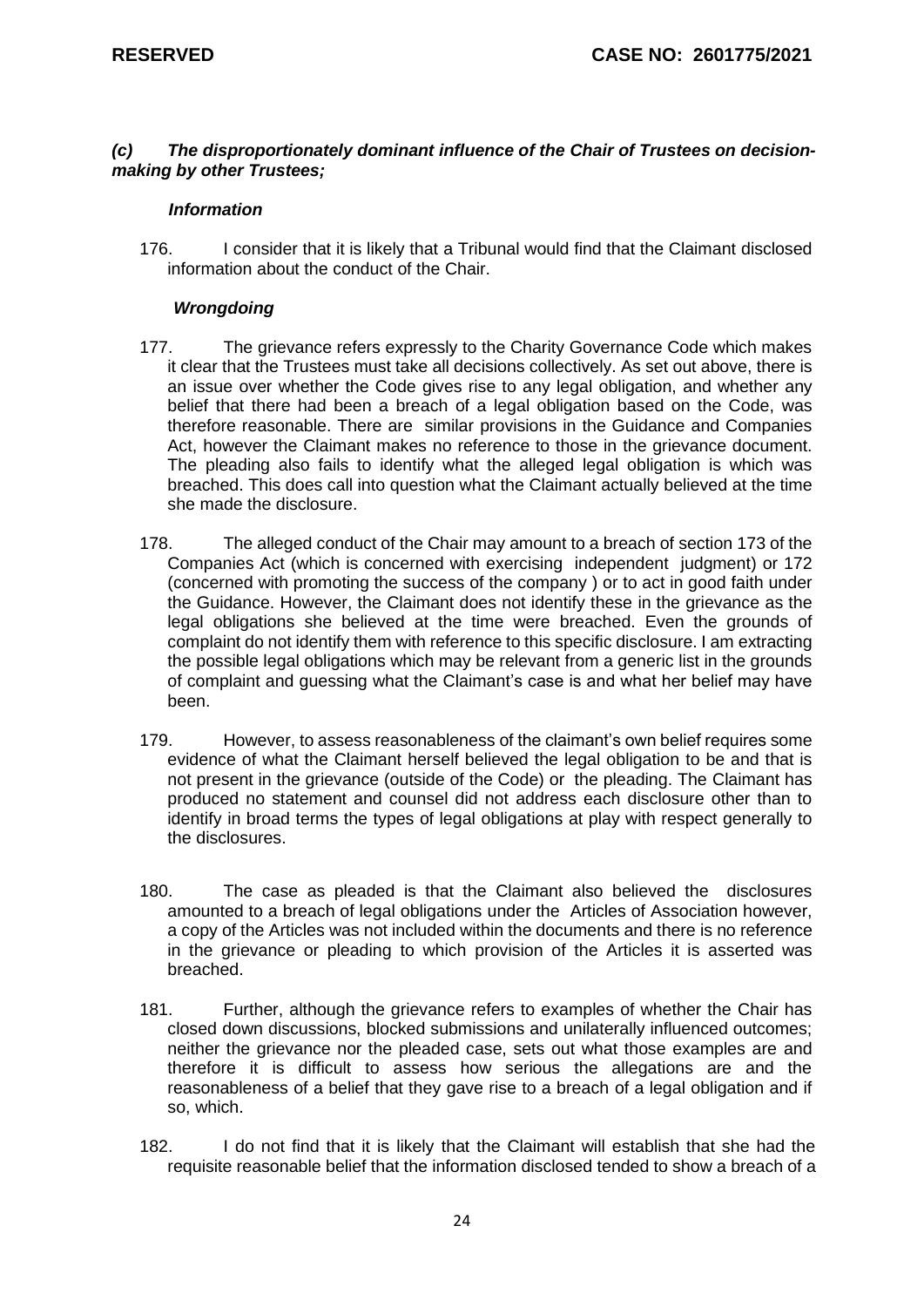legal obligation.

# *Public interest*

- 183. I repeat the same point about the public interest above; neither the grievance nor the pleading address what she considered to be in the public interest or whether the Claimant believed that the disclosure served that interest.
- 184. It is not obvious what the consequences of this alleged dominance of the Chair may be as far as the public is concerned.
- 185. I do not find that it is likely that the Claimant will establish that she held the required reasonable belief that the disclosure was in the public interest in the absence of any explanation in the grievance or in the pleaded case.

# *(d) The lack of appropriate experience and expertise on the part of the Trustees as to the Respondent's purpose and the operation of a heritage visitor attraction of international significance;*

### *Information*

186. This disclosure consists of an allegation however I find that it is likely that a Tribunal would find that this was both an allegation and a disclosure of facts (albeit disputed ones) over the absence of appropriate experience and expertise of the Trustees.

# *Wrongdoing*

- 187. The grievance refers to the situation regarding the dominance of the Chair and this being exacerbated due to his lack of expertise and experience and that of the wider Board of Trustees. The Claimant lists a number of examples of what she alleges to be inexpert interference in operation decision making eg changing the external communications agency, obstructing the opportunity to test different options in relation to showing a film and subverting the SLT's role in future planning for galleries and exhibitions.
- 188. The Claimant refers in the grievance to the Charity Governance Code, which she alleges states that the focus for a Trustee Board is; "*on strategy , performance, and assurance , rather than operational matters , and reflects this in what it delegates."*
- 189. The Claimant does not refer to the Companies Act or the Guidance document. I was not taken by counsel to any provision in the Guidance or Companies Act which reflects a similar legal obligation. There is the obligation to work within " *your powers*" in the Guidance, to ensure that " *you are sufficiently informed*" and the provisions of section 173 and 172 Companies Act appear to be potentially relevant. However, in terms of assessing the reasonableness of the Claimant's belief, neither the grievance nor the pleading, identifies that she believed those provisions in the Companies Act or Guidance to be the relevant legal obligation and as CEO she would be expected to have a sound understanding of the Respondent's legal obligations.
- 190. The Respondent, argues that the Code itself is not a legal or regulatory requirement as I have referred to when dealing with the previous disclosure.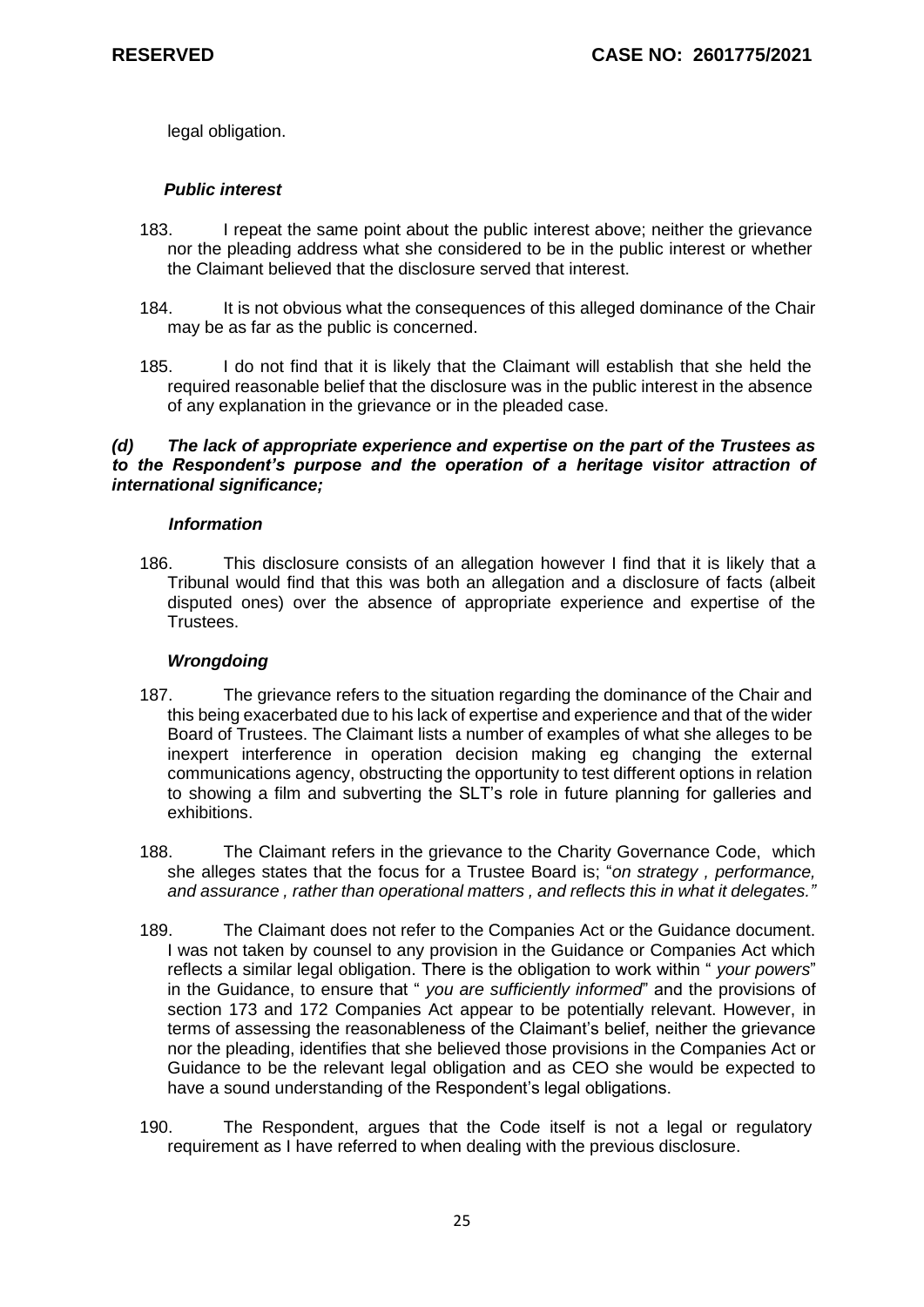- 191. If the Code is held not to impose any legal obligation, this will be relevant to the reasonableness of her belief; in terms of the evidential issues around what her belief was and the applicable objective assessment of that belief.
- 192. The Respondent denies the allegation and argues that the Board are highly experienced. The Chair in his statement refers to the Board members being experienced and having a variety of senior executive roles in public service and business however, he does not expand beyond those general observations.
- 193. There is clearly a dispute of fact over the experience of the Trustees. There is no statement from the Claimant commenting on their experience and nor is this set out in the pleaded case in any detail, nor is it set out in the grievance document itself. There is an absence of detail in the information disclosed about what the experience is of the Chair and Trustees and why she believes it to be lacking. What is relevant is what the Claimant believed ( reasonably) the information she was disclosing tended to show, however what she believed in terms of the legal obligation is not clearly pleaded and as far as the grievance is concerned, it appears to relate only to the Code.
- 194. I do not find that it is likely that the Claimant will establish that she had the requisite reasonable belief that the information disclosed tended to show a breach of a legal obligation.

# *Public interest*

- 195. This is the only occasion within the grievance letter when the Claimant seeks to explain why she considers the issues she is raising to be in the public interest, namely that the attraction is a public one and that the lack of understanding of the Trustees is directly relevant to the level of risk and compliance. However, in terms of the public interest test and whether she reasonably believed the disclosure to be in the public interest, I have no information about the extent and nature of the alleged lack of understanding and the risk and compliance issues the Claimant believed this gave rise to. This is addressed in both the grievance and pleaded case in very general and undefined terms.
- 196. I do not find therefore that it is *likely* that the Claimant will establish that she held the required reasonable belief that the disclosure was in the public interest.

# *(e) A lack of clarity on the part of the Trustees as to the role and authority of the CEO together with inconsistent application of delegated authority agreed at the start of 2021;*

#### *Information*

197. I find that it is likely that a Tribunal will determine that Claimant be disclosing disclosed information. The disclosure contains facts rather than making a bare allegation.

# *Wrongdoing*

198. It is not clear again from the grievance or the pleading, nor did counsel address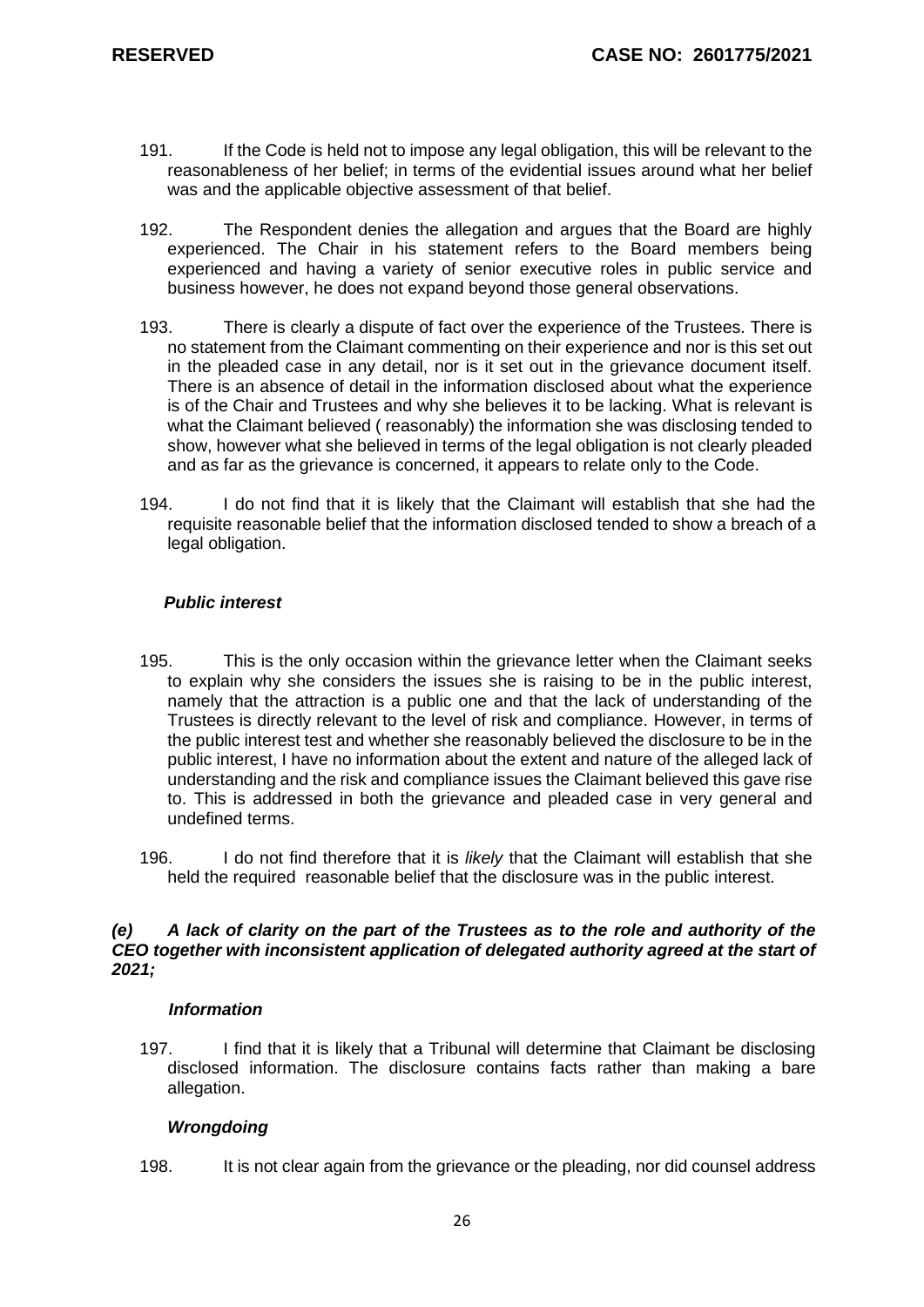in submissions, what legal obligation the Claimant believed had been breached in relation to this specific disclosure and it is not obvious to me. What legal obligation may be breached by a lack of clarity about the role and authority of the CEO or the inconsistent application of the 'delegated authority' is not set out in terms where I am able to make a finding whether her belief that this amounted to a breach of a legal obligation, was reasonably held.

- 199. The pleading identifies types of legal obligation but fails to cross reference these to the various 'concerns' raised by the Claimant around governance.
- 200. A copy of the 'delegated authority' is not enclosed in the documents produced and neither does the grievance or the pleaded case identify what the Authority states and in what way the Authority has been applied inconsistently.
- 201. I do not find that it is likely that the Claimant will establish that she had the requisite reasonable belief that the information disclosed tended to show a breach of a legal obligation.

# *Public Interest*

- 202. Neither the grievance nor the pleading address what she considered to be in the public interest or whether the Claimant believed that the disclosure served that interest.
- 203. The public interest is not obvious.
- 204. I do not find that it is likely that the Claimant will establish that she held the required reasonable belief that the disclosure was in the public interest.

# *(f) Inappropriate interference by the Trustees in operational matters;*

#### *Information*

- 205. It is not clear to me and was not identified by counsel for the Claimant in submissions, where the information is within the grievance that relates to this specific allegation and nor is this identified in the pleading. The grievance refers to lack of experience and training of Trustees and the dominance of the Chair but nowhere within the grievance/disclosure does it refer to interference by the Trustees in operational matters.
- 206. I do not find that it is likely that the Claimant will establish that there was a disclosure of information.
- 207. As pleaded, this would appear to be nothing other than a general allegation . There are no facts pleaded and this allegation is not cross referenced to anything in the grievance document itself .
- 208. I do not find that it is likely that the Claimant will establish that she disclosed information .

# *Wrongdoing*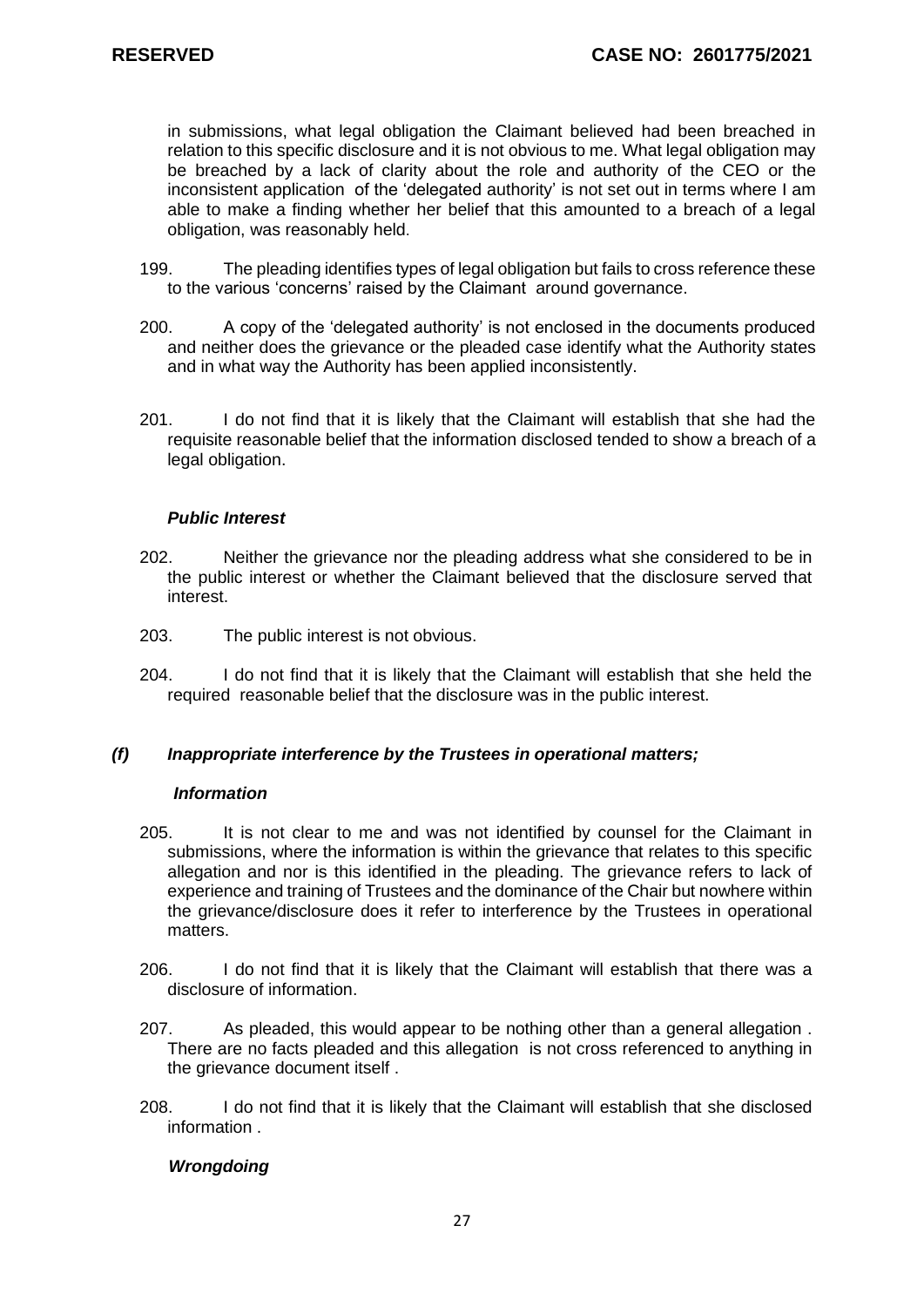209. Given the absence of any detail as set out in the pleaded case and no identifiable reference to this in the grievance document, I do not find that it is likely that the Claimant will establish that she reasonably believed that she had disclosed information which tended to show a breach of a legal obligation.

# *Public interest*

210. I do not find that it is likely that the Claimant will establish that she had a reasonable belief that the disclosure was in the public interest.

# *(g) An apparent failure by the Respondent to comply with its own Articles of Association as to the number and terms of office of Trustees.***"**

#### *Information*

- 211. The grievance document refers to this not being 'central' to her concerns but that "*we note"* that the Respondent's Articles of Association require the Board of Trustees to consist of at least 3 and nor more than 7 persons with each Trustee appointed to serve for a fixed term of 3 years albeit they may be reappointed . It goes on to refer to eight Trustees currently registered and have served for more than three years without re- appointment.
- 212. I find that it is likely that the Claimant will establish that she made a disclosure of information, in that it contains facts and not a bare allegation.

### *Wrongdoing*

- 213. There is a dispute over what the Articles state. The Respondent asserts that it states that each Trustee appointed after October 2018 are to serve a fixed term of 3 years. That as set out in the Respondents' written submissions and was not addressed or refuted specifically by counsel for the Claimant in his submissions. No copy of the Articles were disclosed in the bundle.
- 214. As CEO a Tribunal is likely to find that she should reasonably know what the Articles state and if she is making an allegation which is taken to know is incorrect, then this must mean that will not hold a reasonable belief that the information she is disclosing tends to show a breach, where on the face of it, it is inconsistent with the document.
- 215. Further, the Guidance document also states that Trustees must make sure that the Charity complies with its governing document. However, I was not taken to this particular provision in the Guidance and nowhere does the Claimant identify that this is the provision she relies upon and nor was it confirmed (and it is not clear from the grievance or pleading) that the Articles are the 'governing document'.
- 216. I do not find that it is likely that the Claimant will establish that she had a reasonable belief that the information she disclosed tended to show that the Respondent had breached a legal obligation.

# *Public interest*

217. The Claimant has not identified what she considered to be in the public interest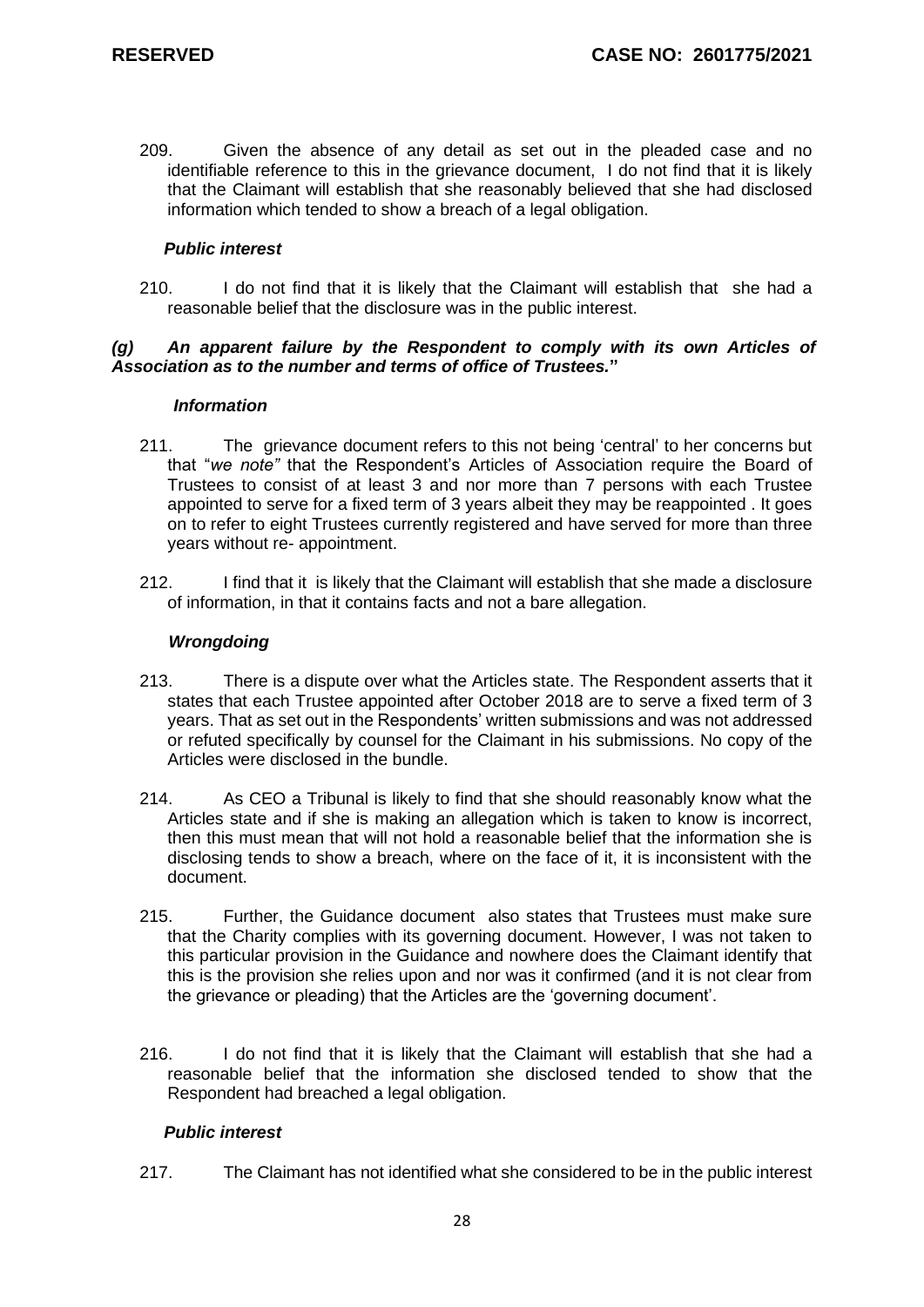or whether the Claimant believed that the disclosure served that interest.

218. The reason why she believed it to be in the public interest is not pleaded and this is not addressed in the grievance either. Further, the grievance refers to this not being 'central' to her concerns which would imply that it was not a significant concern or issue. I do not find that it is likely that the Claimant will establish that she had a reasonable belief that the disclosure was in the public interest .

### *The Behaviours Disclosures*

219. The behaviours as summarised in the particulars of claim (paragraph 14) are as follows:

### *(a)The aggressive, intimidating, belittling and disrespectful behaviour of the Chair of Trustees towards the Claimant, other staff, and external consultants and partners, and its impact on their wellbeing and the reputation of the Respondent;*

### *Information*

- 220. This disclosure appears to relate to two paragraphs in the grievance letter which makes general allegations about the conduct of the Chair. However, there are no details provided about the alleged conduct (*and I stress these are unproven allegations on which no findings are made during the course of this hearing*). The grievance letter refers to the Claimant being able to give evidence in writing but she does not do so in this document or in the grounds of complaint.
- 221. I do not find that it is likely that a Tribunal will determine that the allegations about the Chair's conduct amount to information which 'tends to show' one of the relevant failures because there is an insufficient factual content to elevate this beyond an allegation.

# *Wrongdoing*

- 222. Neither the grievance nor the pleadings identify what legal obligation the Claimant alleges she believed to be breached. There is no specific reference to any protected characteristic to indicate that the disclosure may relate to any conduct protected under the Equality Act 2010.
- 223. The most obvious legal obligation which may apply would be a breach of the implied duty of mutual trust and confidence or to act in the best interests of the Charity pursuant to the fiduciary duties and the Companies Act.
- 224. The Claimant states that she is able to provide examples ie facts to support the allegations around the descriptions of the Chair's conduct but does not do so in the grievance or in the pleading. I consider that the complaints about the Chair's conduct, containing no factual details, may be held to amount to an allegation rather than disclosure of information or facts, which in the reasonable belief of the Claimant tends to show a breach of a legal obligation.
- 225. I do not find that it is likely that a Tribunal would determine that the Claimant had a reasonable belief that the information she disclosed tended to show that the Respondent had breached a legal obligation.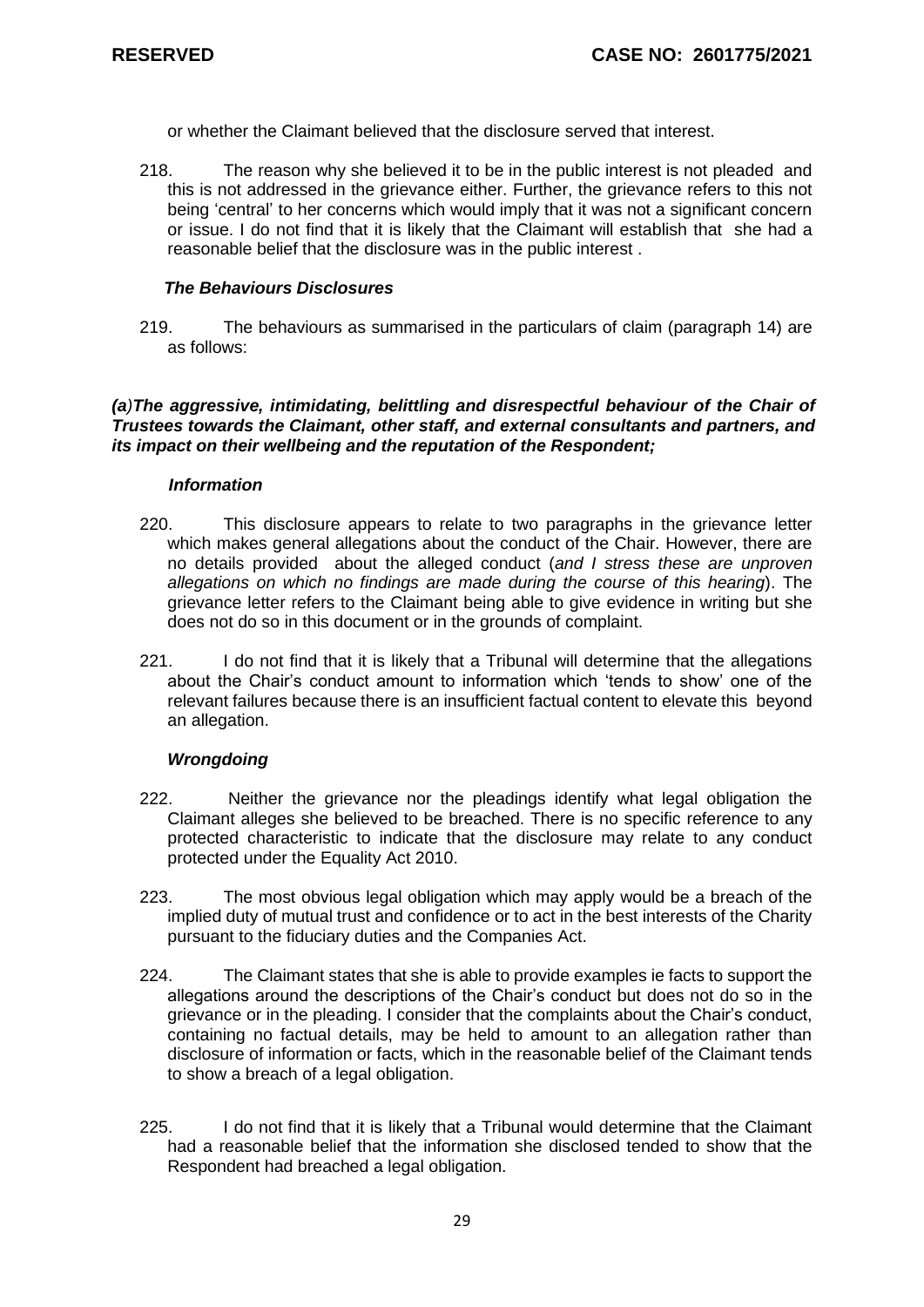# *Public Interest*

- 226. The behaviour against the individuals would appear to concern private interests rather than a public interest. In the absence of any details of the nature of the conduct or who was affected, it is not obvious that there was any public interest and neither the pleadings nor the grievance identify what the Claimant considered to be in the public interest or whether the Claimant believed that the disclosure served that interest.
- 227. I do not find that it is likely that the Claimant will establish that she had a reasonable belief that the disclosure was in the public interest.

# *(b) Attempts by the Chair of Trustees to influence reports and updates by the Senior Leadership Team ('SLT') without reference to the Claimant;*

### *Information*

- 228. The disclosure refers to the Chair influencing reports without reference to the Claimant in her role as CEO. The Claimant does not identify any details in terms of which reports or the type or degree of influence' or what was said which was inaccurate or misleading.
- 229. I find that it is not likely that a Tribunal would determine that the Clamant disclosed information which 'tended to show' a breach of a legal obligation, but rather made an allegation without any factual content .

# *Wrongdoing*

- 230. Neither the grievance nor the pleading identify what legal obligation the Claimant alleges she believed to be breached. The most obvious would be perhaps a breach of the fiduciary duty to act in the best interests of the Respondent, the duty perhaps to promote the success of the Company or the duty to act within its powers under section 172 and/or 171 of the Companies Act. However, although there is a general reference to the types of legal obligation relied upon there has been no attempt to cross refer the specific disclosures with the legal obligations listed. Further, the disclosure fails to provide details about the degree of influencing of reports and how serious the behaviour is which is being complained about. If the interference were serious then there is a greater prospect of finding that the Claimant had a reasonable belief that the information tended to show a breach of a legal obligation however , the seriousness and significance of the behaviour is not clear from this information and no details or specific examples are provided.
- 231. Given the general and vague nature of the allegations with no identification of the seriousness or consequences of the alleged behaviour, no specific examples to illustrate the type of 'influence' it is alleged the Chair was attempting to exert and no identification of the legal obligation (even in board terms) the CEO considered was breached, I do not find that it is likely that a Tribunal would determine that the Claimant had a reasonable belief that the information ( if it were to be found to be information) she disclosed tended to show that the Respondent had breached a legal obligation.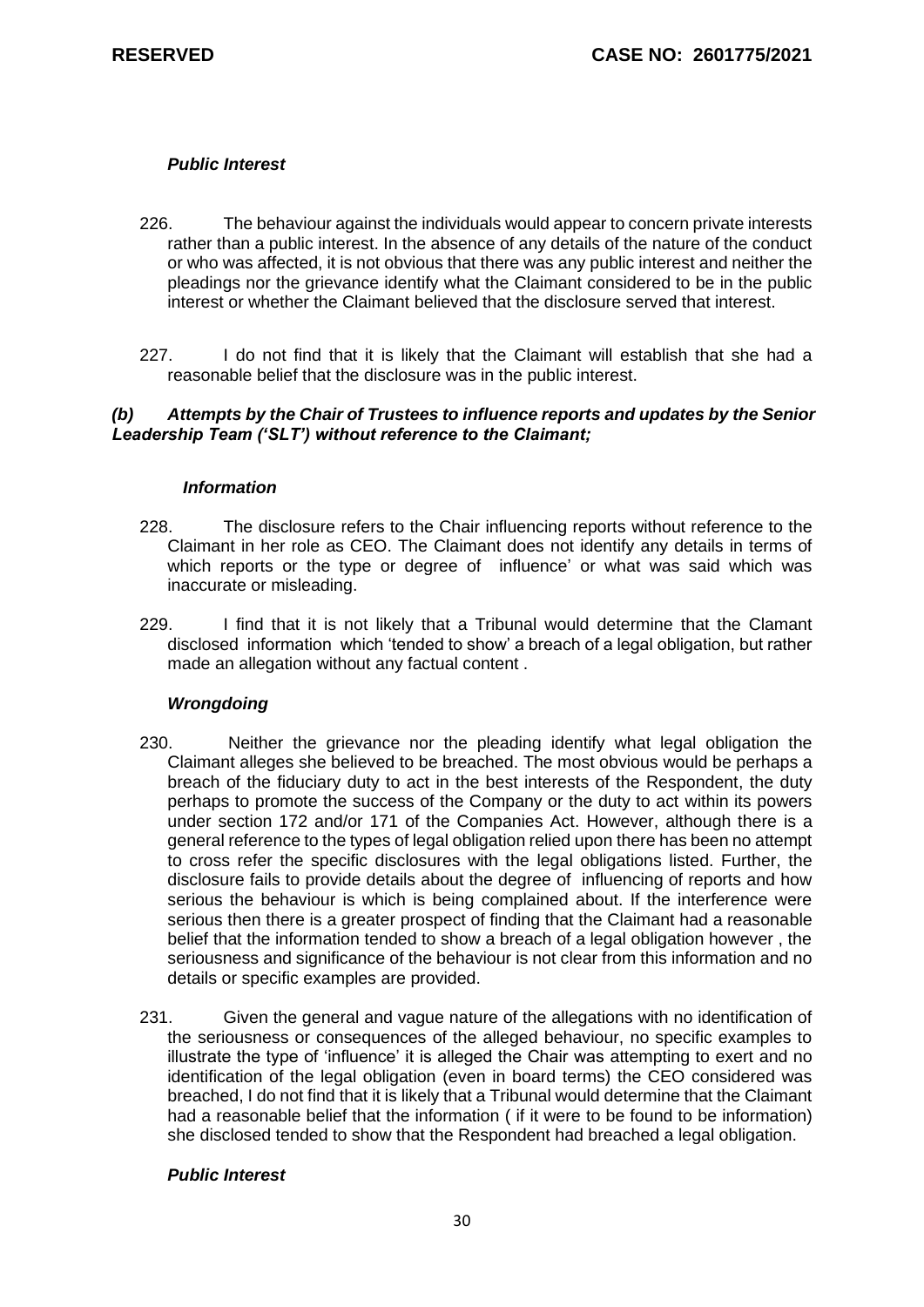- 232. Neither the pleadings nor the grievance identify what the Claimant considered to be in the public interest or whether the Claimant believed that the disclosure served that interest.
- 233. With respect to any potential breach of the Companies Act or Charity Law, without understanding what the type of reports were which had been allegedly produced, their impact or the way in which they had been influenced, it is not possible to make any meaningful assessment of the likelihood of the Claimant establishing that she held a belief which was reasonable.
- 234. I do not find that it is likely that the Claimant will establish that she had a reasonable belief that the disclosure was in the public interest.

# *(c) Inaccurate and/or misleading claims by the Chair of Trustees to other Trustees;*

### *Information*

- 235. The disclosure follows on from the above complaint. It is alleged that the Chair made inaccurate or misleading claims to the Trustees, however there is again no detail in the grievance itself or the pleading, of what the inaccurate or misleading claims were. This is again an allegation with no factual content.
- 236. I find that it is likely that a Tribunal will determine that the Clamant did not disclose information but that this amounts to a bare allegation with no supporting factual content.

# *Wrongdoing*

- 237. Neither the grievance or the pleadings identify what legal obligation the Claimant believed was breached. The most obvious examples would be a breach of fiduciary duties including to act in the best interests of the Respondent, the duty perhaps to promote the success of the Company or the duty to act within powers under section s172 and/or 171 Companies Act 2006 or the duty to act in the Charities best interests as set out in the Guidance document.
- 238. The Claimant has not sought in the grievance to identify what the legal obligations are which she believed to have been breached . The pleading, while it sets out a list of legal obligations, fails to identify which of those legal obligations she believed had been breached when she made this disclosure/raised which concern. Cleary not all of those legal obligations in the general list in the grounds of complaint apply to every disclosure. The list includes for example, breach of the Claimant's own contract of employment which is patently not relevant to a number of the disclosures.
- 239. Given the general and vague nature of the allegation as pleaded with no supporting facts, I do not find that it is likely that the Claimant will establish that she disclosed information which she reasonably believed tended show breach of a legal obligation.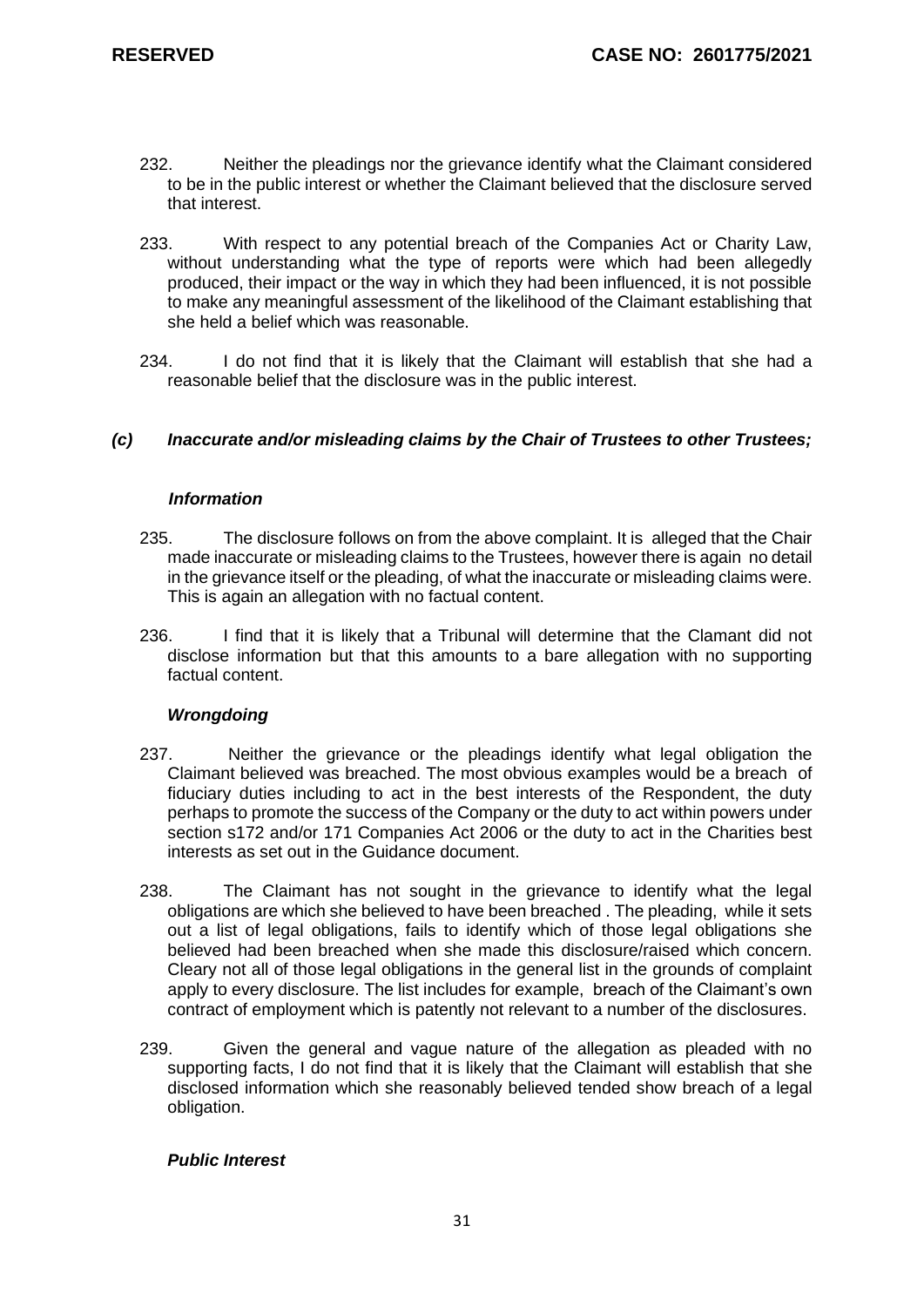- 240. Neither the pleadings nor the grievance identify what the Claimant considered to be in the public interest or whether the Claimant believed that the disclosure served that interest.
- 241. Neither the grievance nor pleading identified what the inaccurate or misleading claims were to enable an evaluation of the potential consequences and impact when considering whether any belief that the disclosure was in the public interest, was objectively reasonable.
- 242. I do not find that it is likely that a Tribunal will determine that the Claimant will establish that she had a reasonable belief that the disclosure was in the public interest.

### *(d) Inaccurate noting of meetings by the Chair of Trustees and/or misrepresentation of what third parties had said;*

# *Information*

- 243. The disclosure again does not set out what the Chair had done other than in general terms. It does not contain any factual content about the alleged inaccuracy or misrepresentation or identify even who the third parties are or what they are alleged ot have said.
- 244. I do not find that it is likely that a Tribunal will find that the Clamant has disclosed information for the purposes of section 43B but again, this consists of an allegation without facts to elevate it to a disclosure of information.

# *Wrongdoing*

- 245. I repeat the same points as above; the absence in the grievance or the pleading identifying what legal obligation is which the Claimant alleges she reasonably believed to be breached.
- 246. Given the general and vague nature of the allegation as pleaded with no supporting facts set out in the grievance or pleadings, I do not find that it is likely that a Tribunal will determine that the Claimant disclosed information which she reasonably believed tended show breach of a legal obligation.

- 247. Neither the pleadings nor the grievance identify what the Claimant considered to be in the public interest or whether the Claimant believed that the disclosure served that interest.
- 248. Without understanding what is exactly being alleged, the consequences and impact of the alleged inaccuracies/ misrepresentation and who the third parties are, it is not possible to make any meaningful evaluation of the likelihood of the Claimant establishing that she held a belief which was reasonable that the disclosure was in the public interest.
- 249. I do not find that it is likely that a Tribunal will determine that the Claimant will establish that she had a reasonable belief that the disclosure was in the public interest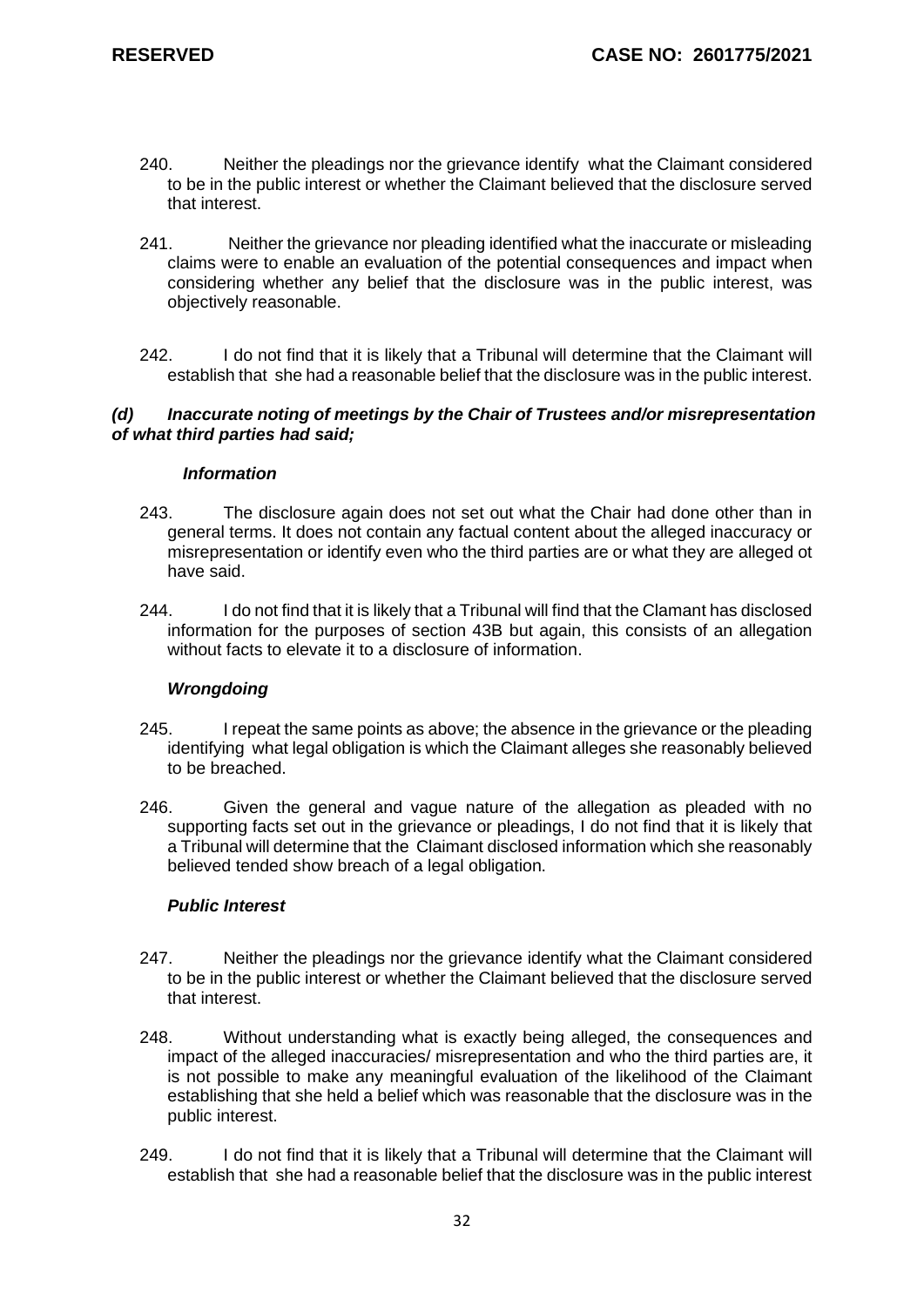#### *(e) A lack of trust in the all-female SLT by the Chair of Trustees;*

#### *Information*

- 250. The Claimant states that she can provide examples that give a 'strong impression' that the Chair does not trust the SLT team however, for whatever reason she does not set them out either in this grievance or in the pleaded case. I find that it is likely that a Tribunal will determine that this amounts to an allegation with no factual content. It is not information 'tending to show' a breach.
- 251. I do not find that it is likely that a Tribunal will find that the Clamant has disclosed information as required by section 43B.

### **Wrongdoing**

- 252. Neither the grievance nor the pleadings specifically identify what legal obligation the Claimant believed had been breached. However, the grounds of complaint include within the general list, the Equality Act 2010 and the grievance document also expressly refers to it . Although not specifically identified as a direct discrimination claim on the grounds of sex, it is likely that a Tribunal would find that it is obvious that it is.
- 253. This disclosure may also amount to an allegation that there has been a breach of the implied duty of mutual trust and confidence and the obligation (para 5) under the Guidance to "*comply with other laws that apply to your charity,"* with reference back to the Equality Act 2010.
- 254. The allegation is disputed and the Claimant has provided no evidence in support of this allegation. There is no statement from the Claimant, no documents provided in support and no further detail set out in the pleading or the grievance document. The Claimant refers to examples but does not set them out in the grievance or in the grounds of complaint.
- 255. Further, the Claimant within the grievance, refers to there being a ' *strong impression'* of this view being held by the Chair. I do not find that it is likely that a Tribunal would determine that a 'strong impression' is sufficient to meet the required 'likelihood' test: Kraus v Penna
- 256. I do not find that it is likely that a Tribunal will determine that the Claimant disclosed information which she reasonably believed tended show breach of a legal obligation.

- 257. Neither the pleadings nor the grievance identify what the Claimant considered to be in the public interest or whether the Claimant believed that the disclosure served that interest. The public interest is not obvious given that the behaviour appears to relate to a relatively small number of individuals.
- 258. I do not find that it is likely that a Tribunal will determine that the Claimant will establish that she had a reasonable belief that the disclosure was in the public interest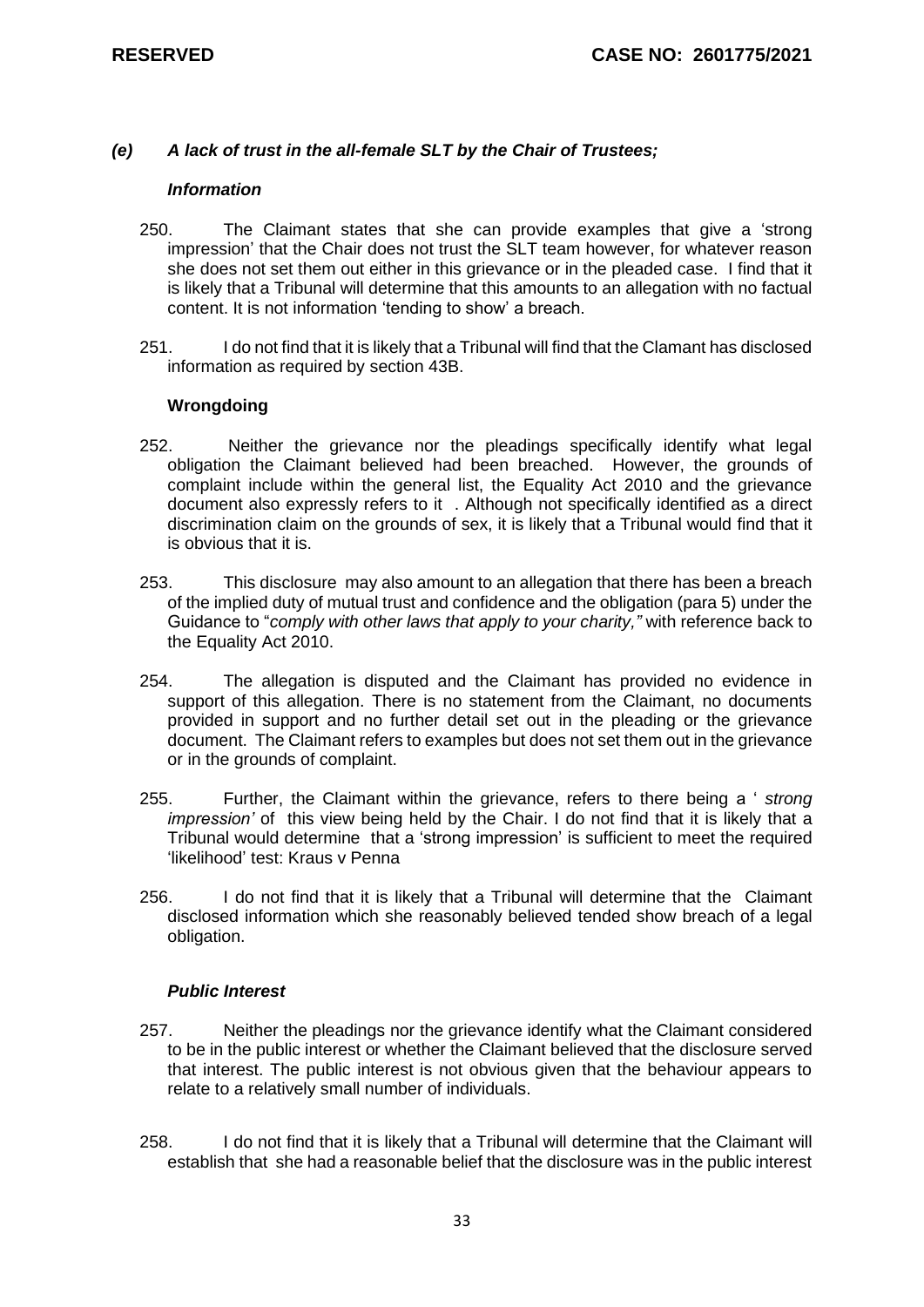#### *(f) Inappropriate sexual behaviour towards a female external consultant by one of the Trustees, and a failure to take any or any appropriate action when this was reported to the Trustees."*

#### *Information*

- 259. It is likely that a Tribunal would determine that the Clamant has disclosed information which satisfies section 43B. This is not a general allegation but relates to a specific event. The contents of the grievance expand and identify the date the Claimant is alleged to have raised this with the Chair and refers to how the Chair described the situation and the steps she has allegedly taken since.
- 260. I do find that it is likely that a Tribunal will determine that the Clamant has disclosed information for the purposes of section 43B.

#### *Wrongdoing*

- 261. Neither the grievance nor the pleadings specifically identify what legal obligation the Claimant believed the information she disclosed tended to show had been breached. The grounds of complaint however refer to the Equality Act 2010 in general terms and, it is likely that a Tribunal will determine that it is obvious that the disclosure is identifying either direct sex discrimination or harassment. However, it is unclear whether the wrongdoing the Claimant is alleging this information tended to show, is the behaviour by the Trustee or the failure to address it by the Chair.
- 262. The allegation is disputed and the Claimant has not provided evidence in support of this allegation or evidence that she raised it with the Chair. The Respondent in its written response to the application, states that the Chair denies that anything was reported to him, that he has searched his emails and notes of meetings and can find no record. The Respondent also asserts that none of the Board members are aware of the accusation and the Trust Board manager has no knowledge. The Respondent submits that if this was so important, the Claimant would have followed it up with the Deputy Chair of other board members.
- 263. The Claimant has not produced any documents recording the alleged concern that she raised with the Chair. If the Claimant did not raise these concerns, the Respondent argues that it undermines the reasonableness of her belief.
- 264. The Respondents case is not only that it disputes the allegation but the Claimant's own disclosure does not allege that as CEO she personally took any action which it argues, undermines the reasonableness of any belief in the wrongdoing.
- 265. However, the issue is fundamentally whether the Claimant reasonably believed that the information tended to show the relevant failure, not whether she reasonably believed that the failure had actually occurred.
- 266. I do find that it is likely that a Tribunal will determine that the Claimant disclosed information which she reasonably believed tended show a breach of a legal obligation namely information which she reasonably believed showed that there had been a breach of the Equality Act 2910 direct discrimination and/or harassment.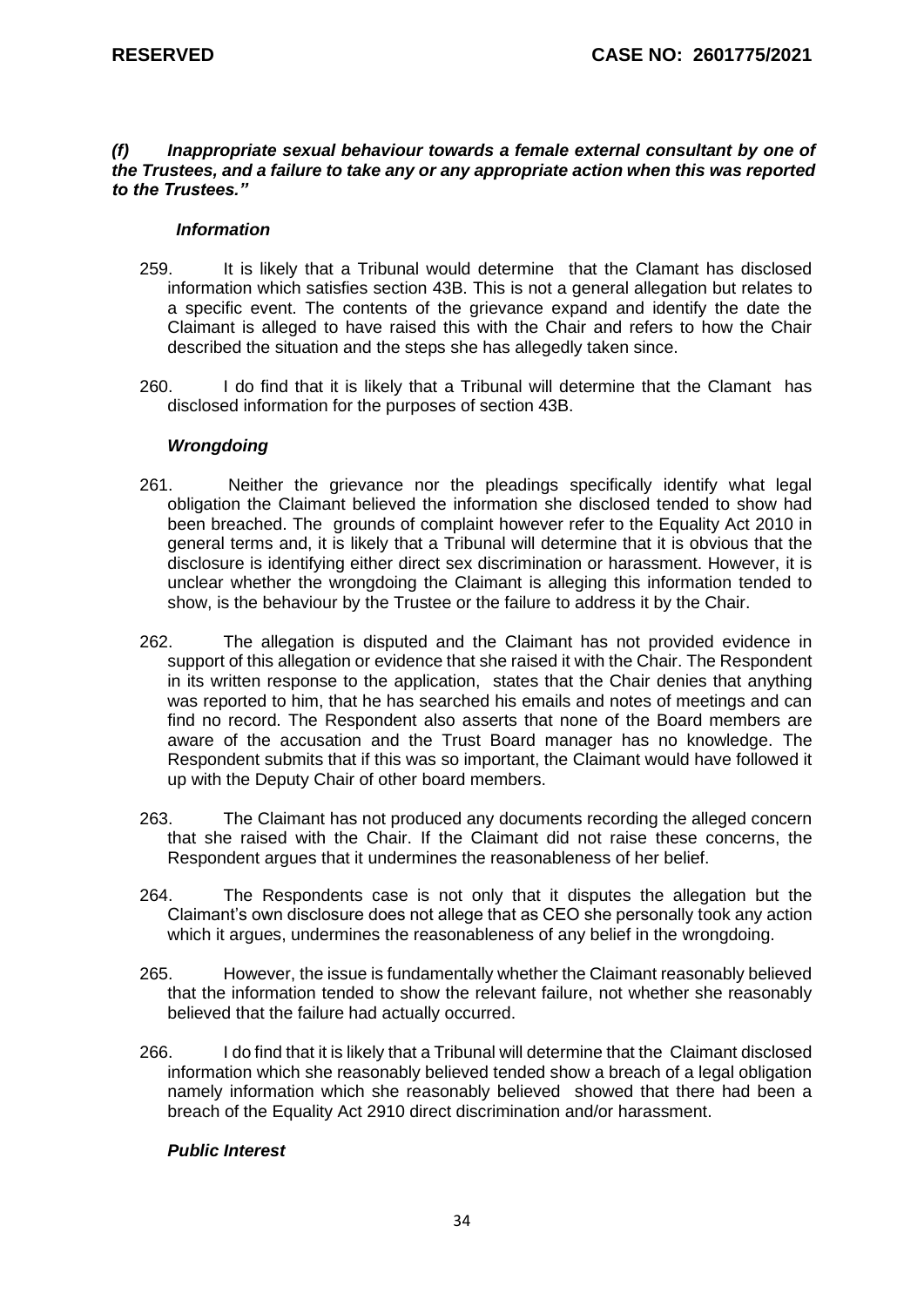- 267. Neither the pleadings nor the grievance identify what the Claimant considered to be in the public interest or whether the Claimant believed that the disclosure served that interest. The public interest is not obvious given that the behaviour related to one individual.
- 268. I do not find that it is likely that a Tribunal will determine therefore that the Claimant had a reasonable belief that the disclosure was in the public interest on the basis of the claim as currently pleaded.
- 269. I turn now however, to the issue of causation.

### *Causation*

- 270. Because I have made a finding that it is **not** likely that the Tribunal when determining the claim will find (based on the information presented at this hearing and the case as pleaded), that the Claimant made any disclosures which would qualify for protection under section 43B ERA, then this application must fail. However, in case I am wrong in respect of any of those disclosures, I shall address the issue of causation and whether it is likely that a Tribunal determining the claim would find that the sole or principal reason for dismissal was one or more of the *alleged* protected disclosures.
- 271. The Respondent's case is that it was unhappy about the way the Claimant had raised her concerns, because she had not raised them informally with her line manager but via a solicitor . The Claimant case is that she had raised matters prior to this but that they had not been resolved. There is an important factual dispute between the parties. The Claimant did not disclose documents to evidence what issues she had raised with the Respondent previously.
- 272. Not only is the backdrop to the Claimant raising this grievance in dispute but there are factual disputes over the Claimant's performance. There appears to be at least some evidence of concerns. The Respondents have disclosed a copy of a Board Meeting on 28 April 2021 (R34) in which Board members expressed concern that they had been unaware of planning permission being submitted for a new structure at a cost of £500,000 with the minutes recording the Claimant recognising that planning permission should have been formally approved.
- 273. During the alleged without prejudice discussions between her solicitor and Mr Barnes on 19 July 2021, Mr Barnes makes the comment that there is concern that the Claimant wants to run things without any oversight. However, there was no performance management or disciplinary process invoked and when the Claimant did not want to engage in discussions on a without prejudice basis about an exit, 3 days later the decision is taken to remove her. On the face of those facts alone , a Tribunal may infer that the reason for the decision is the grievance letter. Added to that we then have the express comments made during the Board meeting itself by various members in response to the grievance, which other than the seriousness of the allegations in the grievance, do not explicitly identify any other cause for the breakdown of the relationship. Mrs Rose comments on the Claimant not following the Board's instructions, but there is no detail of what she is referring to.
- 274. The Respondent alleges that the dismissal was already being discussed prior to the grievance being received. No documents have been disclosed which supports that. Concerns about the Claimant allegedly discussed at earlier Board meeting have also not been disclosed.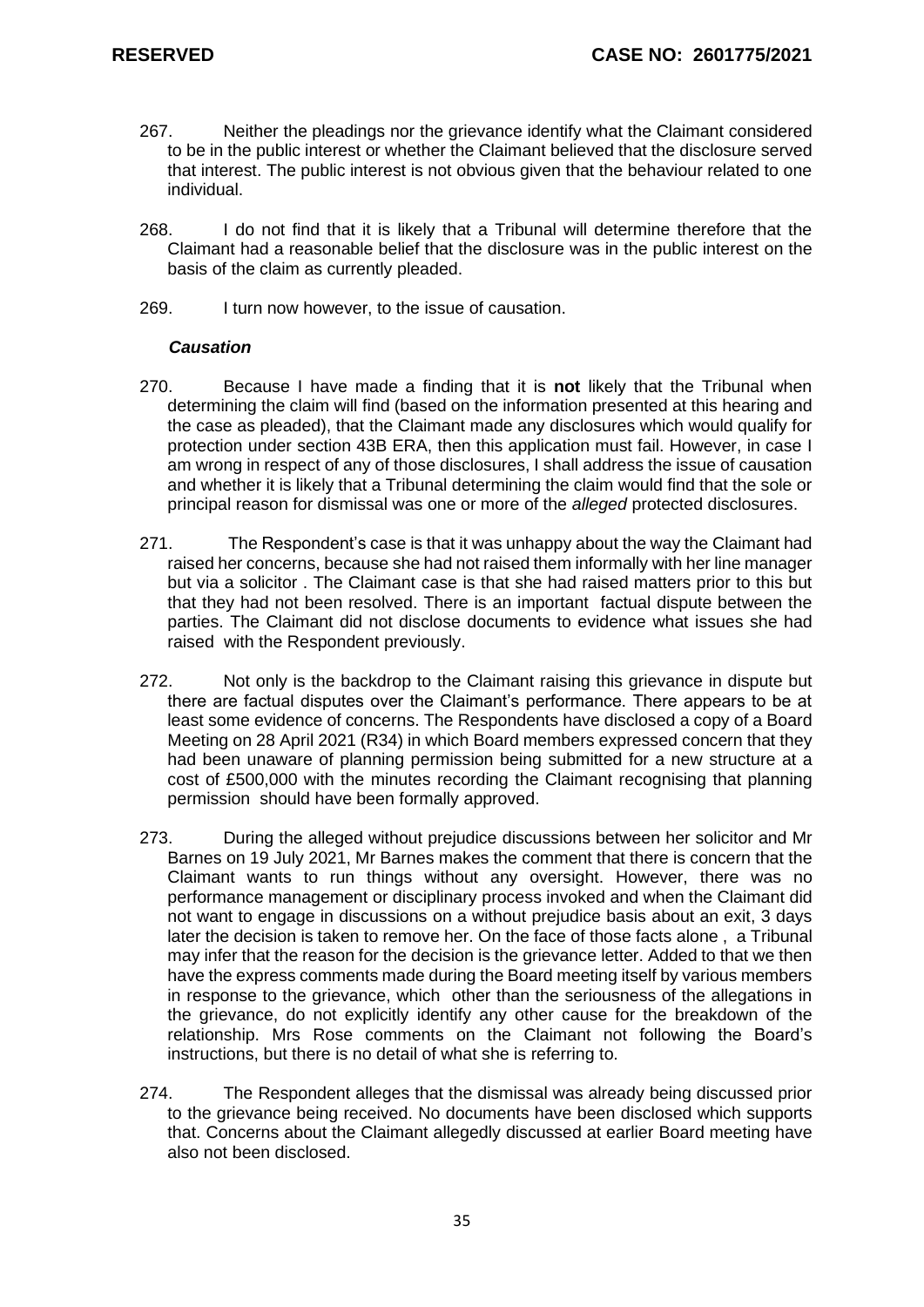- 275. The Chair in his witness statement alleges that he had discussed with Ms Hallam the growing likelihood of dismissing the Clamant because the Board had lost confidence in her . The Respondent alleges that advice was sought from an external HR and dismissal was discussed on two occasions, the first being 6 May 2021 . However, there no documents which support that such a discussion took place or indeed Board minutes to evidence the "*number of disagreements with Board Members".*
- 276. Further, Ms Susan Hallam MBE makes no mention in her statement of any discussion around dismissal. Her statement is that on 6 May (para 6 page 24) she started discussions with an external HR advisor regarding the Claimant's performance and a plan for performance management. She states that she believes the grievance was triggered by the Claimant's fear that the performance review was likely to lead to her removal however, Ms Hallam does not state that there were discussions around her removal. Further, (R42) in an email from Mr Simkin to Ms Hallam, he refers to these 360 reviews being something the CEO wanted to roll across the rest of the organisation as part of a performance appraisal process .
- 277. On the 26 June 2021 the Chair had sent the email (C 51) "…*This really is a remarkable achievement"*
- 278. At the Board meeting on the 22 July 2021Cllr Roberts referred to still having trust and confidence in the Claimant" *because she had done a tremendous job*…" (R49)
- 279. The Chair who was the focus of the grievance, Chaired the meeting of the 22 July 20121 despite what was directed at him in the grievance letter. The obvious question is why he would do so if he was concerned with fairness and impartiality.
- 280. It is likely that a Tribunal determining this issue will find that there was a desire by the majority of the Trustees to dismiss the Claimant without first investigating her complaints and the documents indicate a reluctance in carrying out any investigation.
- 281. The strength of feeling about the grievance is not only clear from the 22 July 2021 minutes but the statements produced by the Respondent in response to this application. The Chair refers to the grievance showing her; "continued disregard and disdain for the whole board " (para 16 R 19) and Ms Hallam refers to being "*displeased*" (R25 para 11) by the grievance albeit she goes on to refer to being disappointed that she went straight to a solicitor.
- 282. The Tribunal is likely to find that there was a failure to provide a "*full explanation*" of her performance issues as required under the capability policy and that will require an explanation.
- 283. The Claimant was suspended on 28 July 2021 and there was a failure by the Respondent to engage with her continued insistence that she wanted her grievance investigated. The Claimant then attended the 13 August 2021 meeting and was dismissed with immediate effect. A Tribunal is likely to find that this process was unfair. She was not told the charges against her, she was not warned that this was a disciplinary hearing, it was over in a few minutes and she was given no right of appeal. Staff were told of her dismissal less than half an hour after the end of the meeting. However, the critical issue is not substantive or procedural unfairness, but whether all the requirements of the protected disclosure provisions have been satisfied on the evidence.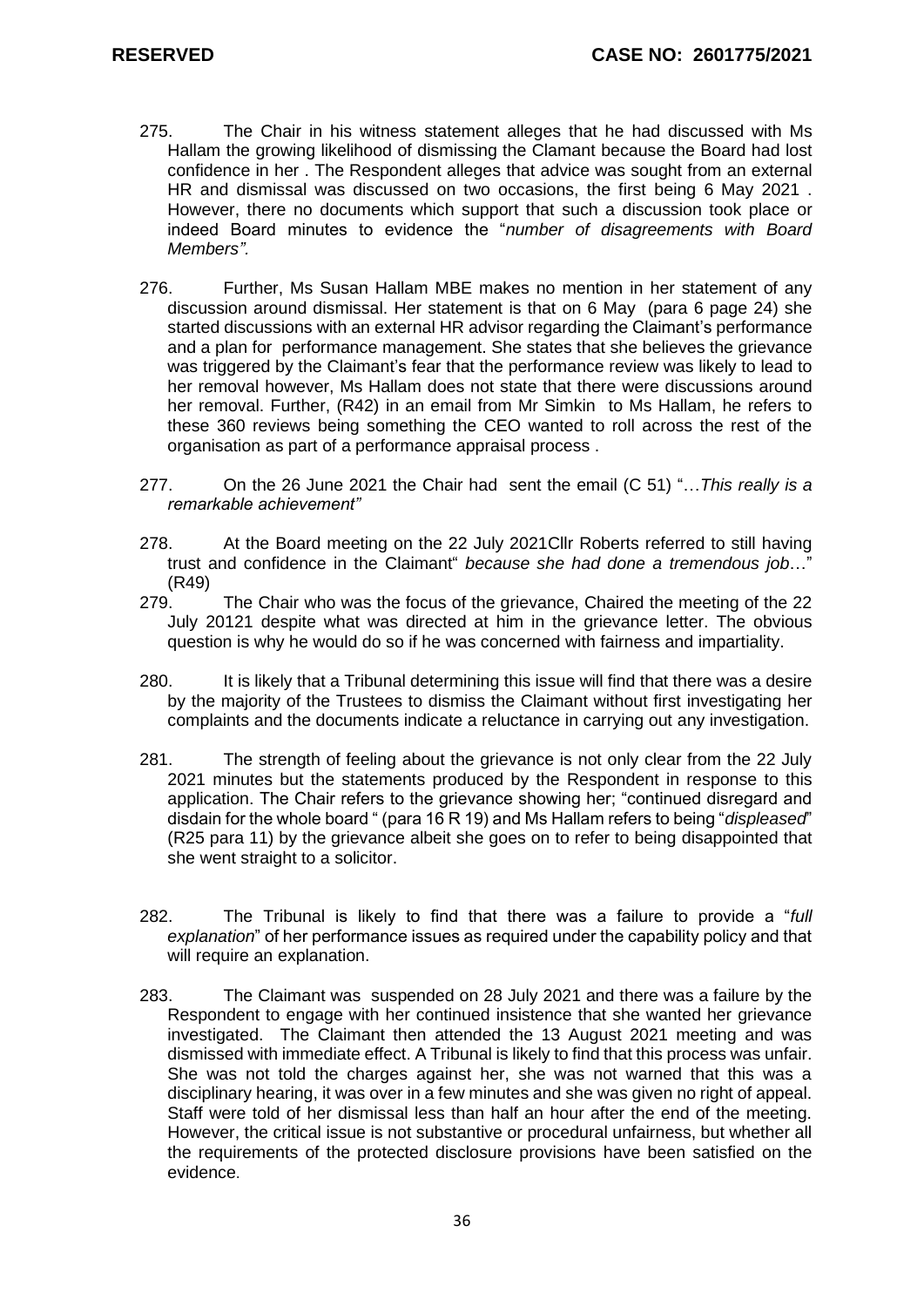- 284. Although a Tribunal on determining this application is, I find, likely to determine that there is evidence from which an inference may be drawn that the reason for dismissal was the grievance, this is a section 103A claim and not a detriment claim. There are serious and fundamental disputes of fact over issues of performance, interactions with the Board and whether the Claimant had raised concerns before submitting a letter from a solicitor making serious accusations. The content of that grievance would have to be held to be the sole or principal purpose for the dismissal rather than the manner in which those concerns were raised.
- 285. Further, the Claimant is intending to issue a claim in respect of other alleged protected disclosures which were continuing into the middle of July, with the last conversation about those other complaints taking place only 2 days before the grievance letter. Counsel for the Claimant submitted that those disclosures do not have to be considered as part of this application, however there is an issue about the extent to which those disclosures may have played a part in the breakdown in the relationship with the Board and/or the dismissal.
- 286. I was not told what those other alleged protected disclosures are ; how serious they were or who they involved. The Claimant will complain that she was subjected to negative treatment because of those other disclosures however I am not aware of the extent or nature of that treatment, who she alleges carried it out and when it took place.
- 287. I am being asked to decide on the likely merits of the section 103A claim without being told what else the Claimant has complained about, who she has complained about or what the nature of those complaints are. I consider that this is information which is relevant to an assessment of the extent to which the grievance is likely to have caused or contributed to the dismissal.
- 288. Counsel for the Claimant submits that it does not matter what those other protected disclosures are because if they formed part of the reason for dismissal, the Respondent has still been dismissed for making a protected disclosure. The success of that argument is contingent of course on the Claimant satisfying a Tribunal that those other disclosures also qualified as protected disclosures.
- 289. The grievance letter has to be the sole or principal reason and I am being asked to form a view on that without knowledge of the other concerns or allegations the Claimant admits to having made during the relevant period.
- 290. The burden of proving that the sole or principal reason for the dismissal was one or more of the protected disclosures, rests with the Claimant.

# **Conclusion**

291. Taking all the factors into account, including the many disputed facts, the Respondent's claim that it was the manner in which the disclosures were made and the fact that the Claimant made other alleged protected disclosures outside of the grievance and which may have contributed to the breakdown in the relationship and thus the dismissal ( the nature and seriousness of which I have not had the opportunity to evaluate), I do **not** find that it is *likely* that on determining the complaint to which the